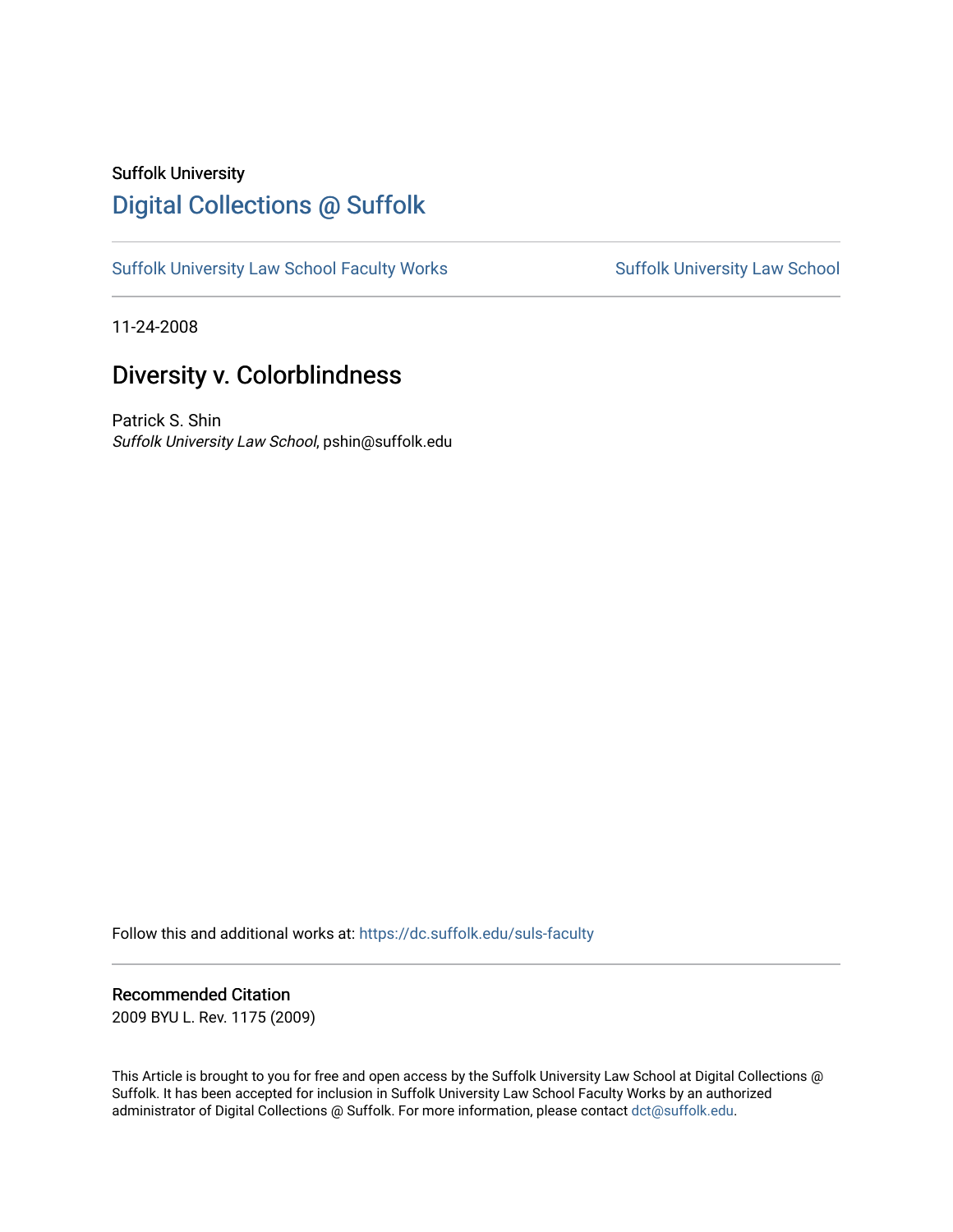### *Patrick S. Shin*

## ABSTRACT

*There seems to be broad social consensus that racial diversity is generally a good thing. Disagreements tend to focus on the constraints we should observe in bringing such diversity about. Evaluating the justification of such constraints requires understanding the kind of good that racial diversity is supposed to constitute. In this Article, I draw on concepts familiar from philosophical discussions in value theory to analyze the value of racial diversity on the one hand and that of colorblindness on the other. Using several opinions from* Parents Involved in Community Schools v. Seattle School District No. 1<sup>1</sup> to *stake out some of the central positions, I argue first that the value of racial diversity is conditional or extrinsic, not intrinsic, but that we have both instrumental and non-instrumental reasons to regard it as something worth caring about. I further argue that the constraint of colorblindness is, strictly speaking, orthogonal to the value of racial diversity, because what colorblindness opposes is selecting for diversity, not diversity itself, but that the two values come into opposition when such selection is required to bring about diversity. I consider the case for adhering to the constraint of colorblindness in such circumstances. I contend that the strongest positive argument for a deontological conception of colorblindness—viz., that it expresses a constitutional principle of equal respect—is obsolete. I further suggest that the strongest negative argument—viz., that selecting for diversity expresses disrespect for persons—ignores the possibility that such selection measures, when adopted in response to unjust social conditions, might more plausibly be regarded as an expression of a commitment to substantive principles of equality.* 

Associate Professor of Law, Suffolk University Law School; Ph.D., Harvard University (Philosophy); J.D., Harvard Law School. Thanks to Eric Blumenson, Mitu Gulati, Kim Krawiec, Jeff Lipshaw, Andy Perlman, and Gowri Ramachandran for their helpful comments on drafts of this Article.

 <sup>1. 551</sup> U.S. 701 (2007).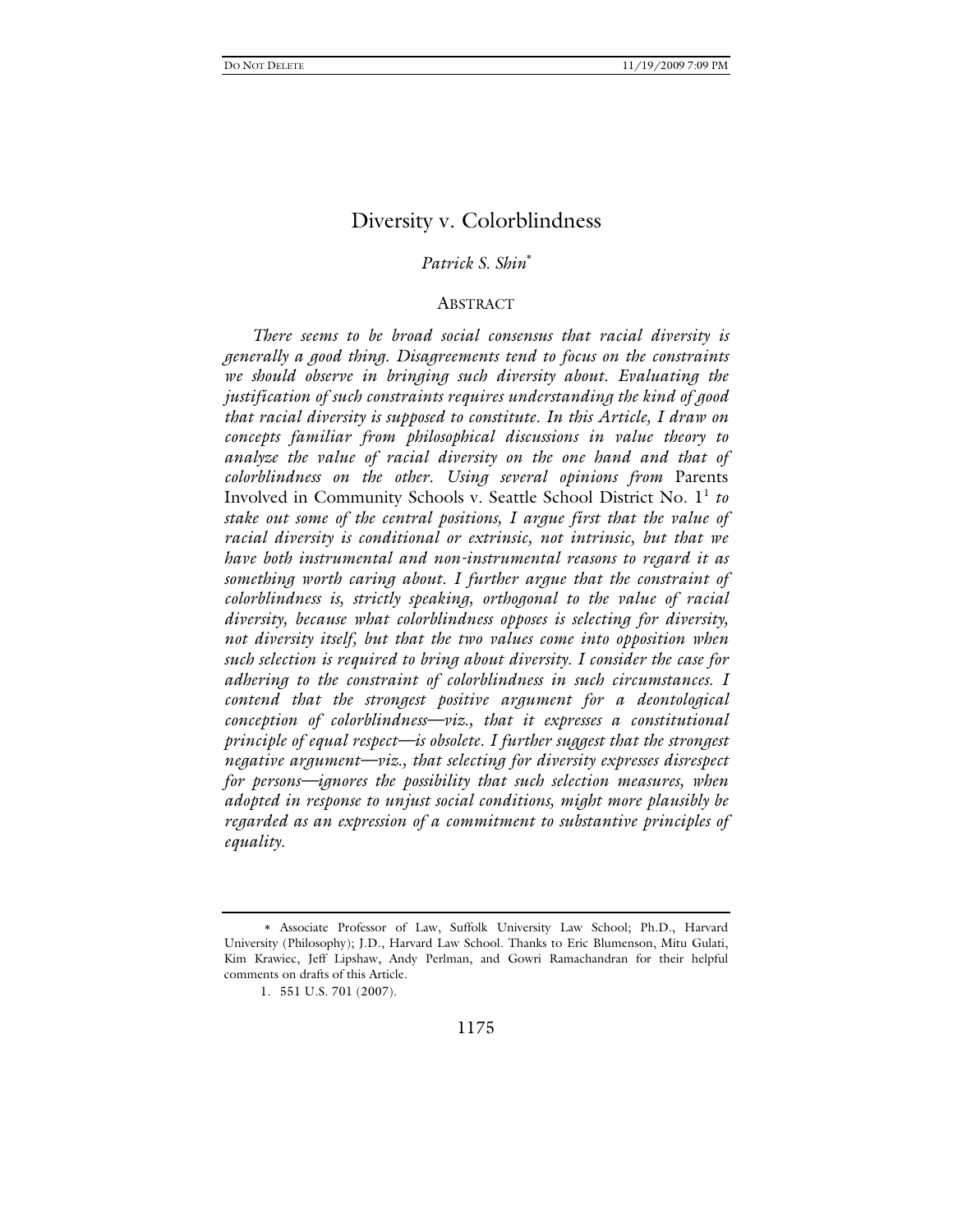| B. Racial Diversity as Conditionally and Extrinsically    |
|-----------------------------------------------------------|
|                                                           |
| C. Conditions on the Value of Racial Diversity  1190      |
| D. The Instrumental Value of Racial Diversity  1191       |
|                                                           |
| 2. The evidential value of diversity as a "signal" 1195   |
| E. Non-Instrumental Ways of Valuing Racial Diversity 1199 |
|                                                           |
| A. Eliminativist and Procedural Colorblindness            |
|                                                           |
| B. Colorblindness as a Deontological Constraint 1205      |
|                                                           |
| D. Non-Instrumentalist Considerations: Justice Harlan's   |
|                                                           |
| E. The "Racial Chits" Objection to Selecting for          |
|                                                           |
|                                                           |
|                                                           |

# I. INTRODUCTION

Consider the following claim:

*Other things equal, it is better that a group of people exhibit racial diversity than that the group not exhibit racial diversity.* 

Perhaps the assertion will seem uncontroversial, as far as it goes. If a group can be constituted so that it is racially diverse without making it worse in any other respect, without any undesired side effects, and without need for any special selection procedures—i.e., all else being equal—then why not say that we have reason to prefer that the group exhibit that property? Given all of those qualifications, even the skeptic may see little reason to dispute the point. Racial diversity is generally a good thing. Who would want to deny that?

Then again, maybe all of those qualifications only make the claim more difficult to fathom. If *everything else* really is held equal, how exactly could adding the property of racial diversity make any group

1176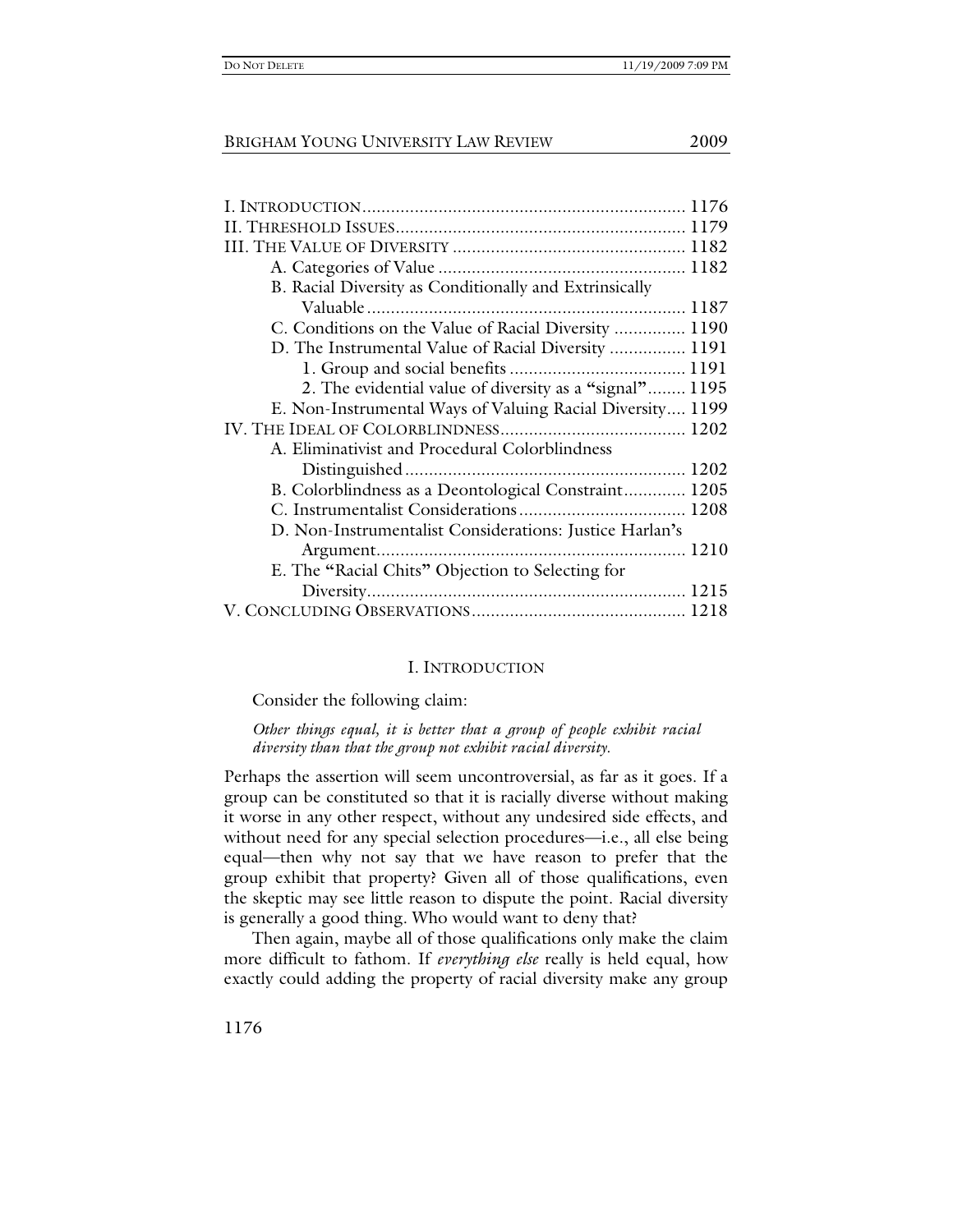of people better? If two groups of people are really identical in every other way, and we hold fixed all other circumstances of social context, then is it really so clear that the racially diverse group is necessarily better? Better in what sense? Sure, racial diversity is a good thing, other things being equal, but its value starts to seem obscure when we prescind from too many of our actual social circumstances.

So perhaps we had better reflect a bit more carefully. Let us start again with the assumption that racial diversity can have positive value. Now let us ask a few different questions. Does racial diversity *always* have value, or does its value depend on the existence of other conditions? If the latter, what are those conditions? When racial diversity does have value, what exactly is the nature of that value? What specific reasons do we have to prefer a group that is racially diverse to a group that is racially homogeneous? How do those reasons hold up against other values that we hold important? Perhaps everyone will agree that, other things equal, racial diversity is a good thing, but people obviously disagree about the relation of the value of racial diversity to other things we value. Namely, they disagree about the nature and strength of the reasons that we have to want diversity, about whether it conflicts with other values or principles to which we should also be committed, and about the priority of principles by which such conflicts should be resolved.

Take, for example, the disagreement among the Justices in *Parents Involved in Community Schools v. Seattle School District No. 1*. 2 In his dissenting opinion, Justice Breyer argued that in the context of public school education, the "interest in achieving racial 'diversity' . . . [or] in promoting or preserving greater racial 'integration' of public schools"<sup>3</sup> is a function of our interest in the social consequences that such diversity would help bring about, such as the eradication of remnants of past segregation, the enhancement of education for all students, and better preparation for democratic government.<sup>4</sup> For Justice Breyer, the obvious importance of those

 <sup>2.</sup> *Id*. Throughout this Article, I will be using the Justices' opinions in *Parents Involved* to stake out several possible views about the nature of the value of racial diversity versus colorblindness. I intend my arguments, however, to be about the value of racial diversity in general and not limited to the particular circumstances of that case or to the context of public education.

<sup>3</sup>*. Id.* at 838 (Breyer, J., dissenting).

<sup>4</sup>*. Id.* at 843.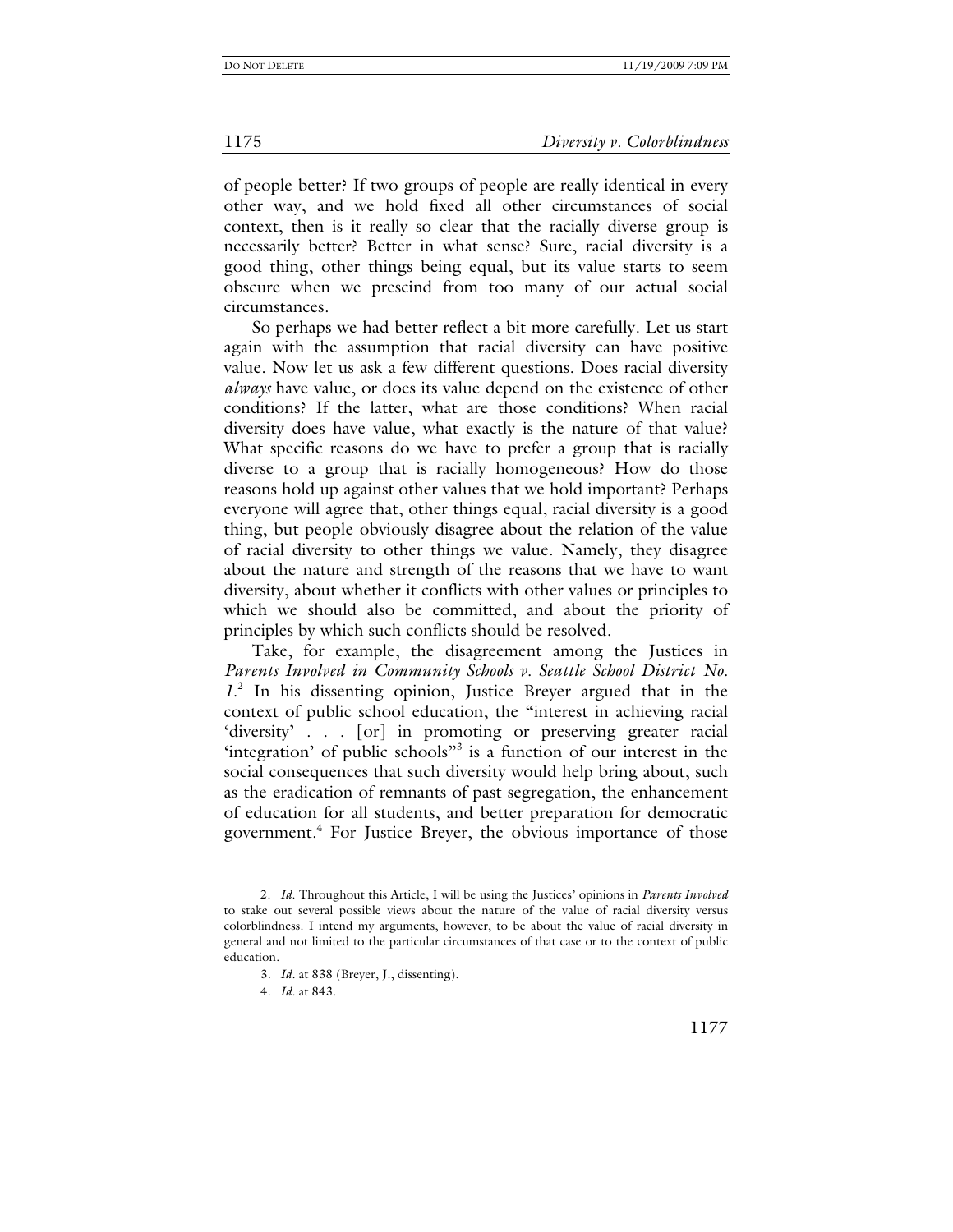goals left no room to deny the constitutionally compelling value of racial diversity.<sup>5</sup>

Chief Justice Roberts, however, was unmoved. He dismissed Justice Breyer's conclusions about the value of racial diversity in the public school context as little more than a *non sequitur*. In the Chief Justice's view, it did not follow from the fact that racial diversity might have important social benefits that it was constitutionally permissible for school districts to use race-conscious procedures to bring such diversity about. As he put it,

Justice Breyer's position comes down to a familiar claim: The end justifies the means. . . . Simply because the school districts may seek a worthy goal does not mean they are free to discriminate on the basis of race to achieve it, or that their racial classifications should be subject to less exacting scrutiny.<sup>6</sup>

For Chief Justice Roberts, even if one were to concede that racial diversity in the public school setting might help promote "worthy" ends, that would not justify compromising what he sees as the core value of the Equal Protection Clause: a deontological commitment to a principle of colorblindness.<sup>7</sup>

The disagreement between Chief Justice Roberts and Justice Breyer implicates an apparently irreconcilable conflict of values, an intractable difference of views on what we have most reason to care about—or at least what the Equal Protection Clause calls upon us to care about—when it comes to issues of racial diversity. I characterize the debate in terms of a conflict of *values* in part to emphasize that it seems to transcend disagreements about any particular matter of fact, such as whether or not racial diversity really does contribute to certain salutary social consequences. This is not to deny that the debate encompasses various important factual disagreements. Surely, it does. But whatever the conclusions that social science might deliver on particular issues in dispute—for example, whether racial diversity has measurable pedagogical benefits<sup>8</sup>—the question of the *significance* that we should attach to those conclusions is not itself

<sup>5</sup>*. See id.* ("If an educational interest that combines these three elements is not 'compelling,' what is?").

<sup>6</sup>*. Id.* at 743 (plurality opinion).

 <sup>7.</sup> I discuss in more detail below what I mean by a "deontological commitment."

<sup>8</sup>*. Compare Parents Involved*, 551 U.S. at 839 (Breyer, J., dissenting) ("[T]he evidence supporting an educational interest in racially integrated schools is well established . . . ."), *with id.* at 761–65 (Thomas, J., concurring) (expressing skepticism).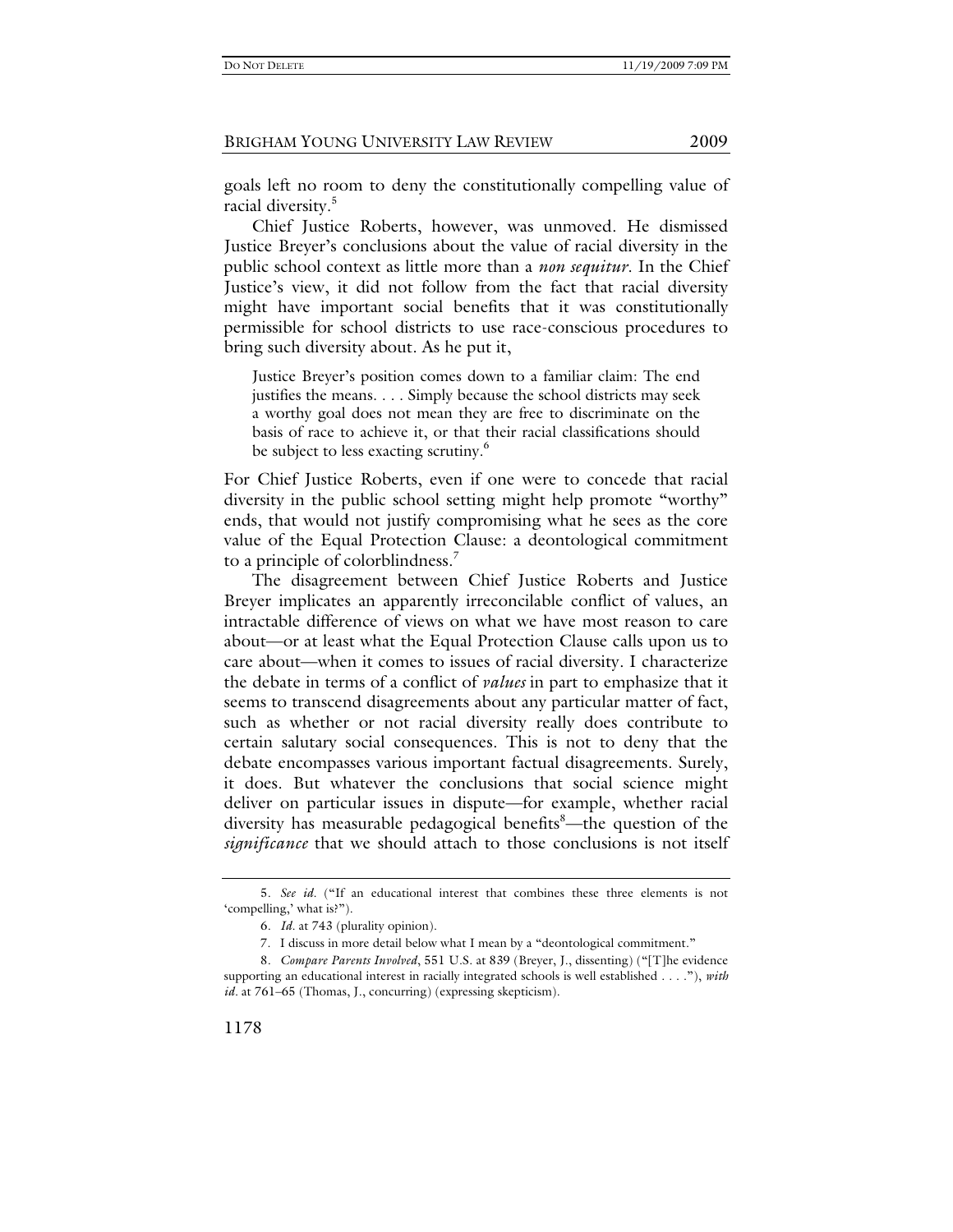susceptible to empirical determination. The questions of how and whether the importance of achieving racial diversity relates to the value of colorblindness (such as it may be) and of how any tension between them should be arbitrated depend upon normative judgments about what we should most care about and the principles to which we should commit ourselves. The task of identifying and sharpening these questions is the focus of this Article.

After addressing some threshold difficulties in Part II relating to the definition of "racial diversity," I devote some time in Part III to the explication of a set of helpful categories borrowed from philosophical discussions in the theory of value. I then chart out possible arguments for the value of racial diversity in each of those conceptual categories. In Part IV, I discuss the ideal of colorblindness. My main interest there is to investigate how, if we assume that racial diversity does indeed have value, the constraint of colorblindness could possibly be thought to prevent measures designed to bring it about. In Part V, I summarize several key points of my analysis and offer some concluding observations.

# II. THRESHOLD ISSUES

Several threshold problems need to be addressed. The first is that not everyone will agree about what the term "racial diversity" means.<sup>9</sup> More specifically, there is likely to be disagreement about what "diversity" means, what "race" means, and the conditions under which a particular group can be regarded as racially diverse. Furthermore, each of these points of possible disagreement seems more or less independent of the others. Agreement about what "diversity" with respect to a characteristic means does not imply agreement about the meaning of "race," and agreement about the meanings of "race" and "diversity" does not ensure agreement about whether any particular group of people can be regarded as racially diverse.

My intent in this paper is neither to resolve nor to dismiss these possible disagreements. They are simply not my focus. I will try to steer clear of them to the extent that it is possible for me to do so.

<sup>9</sup>*. See* Devon W. Carbado & Mitu Gulati, *What Exactly Is Racial Diversity?*, 91 CAL. L. REV. 1149 (2003) (reviewing ANDREA GUERRERO, SILENCE AT BOALT HALL: THE DISMANTLING OF AFFIRMATIVE ACTION (2002) (discussing various difficulties in understanding the notion)).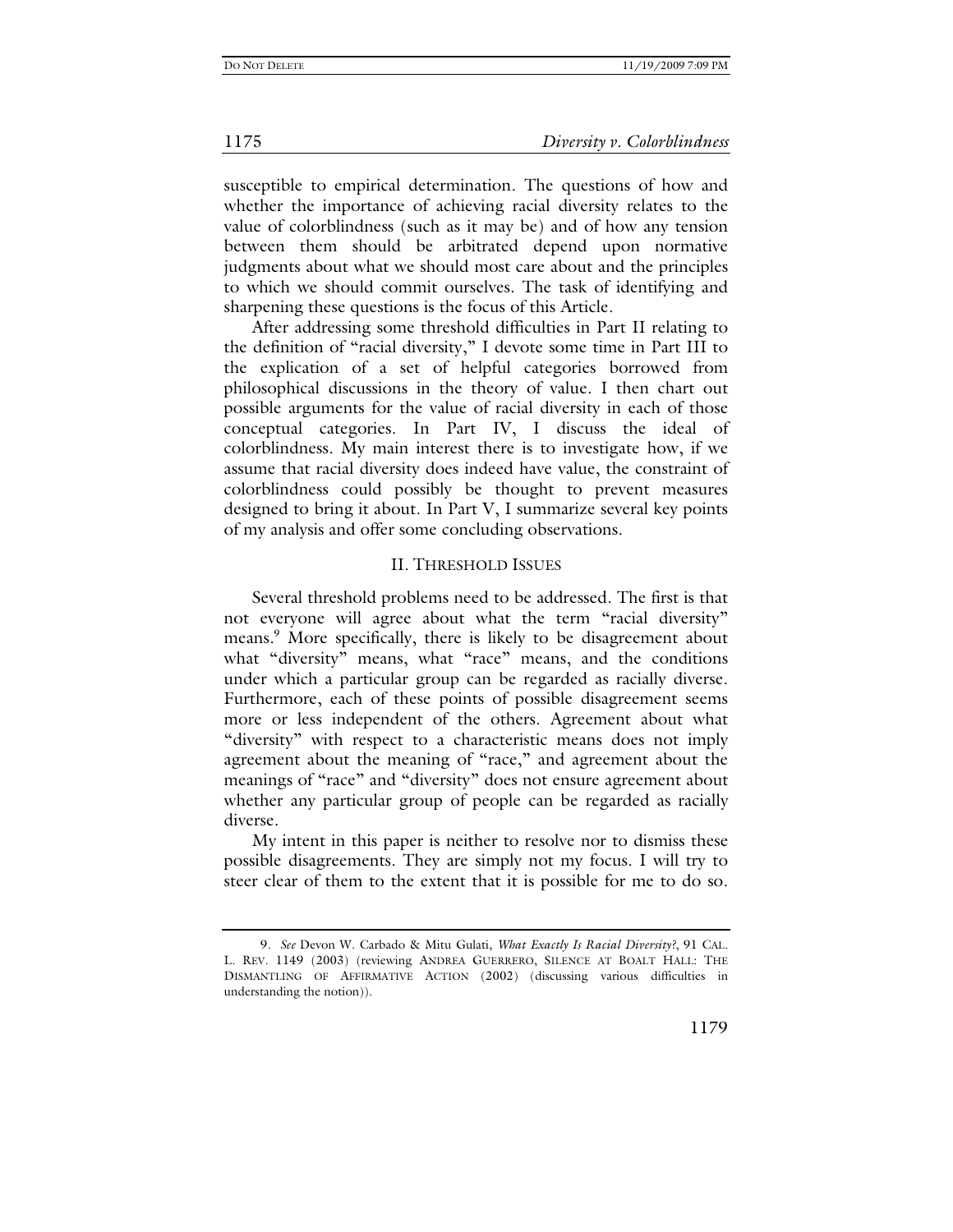By no means do I wish to brush off the serious difficulties associated with defining the notion of race, $10$  nor do I mean to take issue with critical debunking accounts of the concept.<sup>11</sup> I bracket these worries because I do not think that addressing them is particularly helpful to understanding the values of racial diversity or of colorblindness. So I will not use "race" in any technical or specially defined sense, but rather to refer to that amalgam of characteristics—e.g., skin color, self-identification, ethnicity, ancestry, country of origin, etc.—that people ordinarily take into account in making determinations about an individual's race.<sup>12</sup>

As for the term "racial diversity," a slightly different stipulation is in order. "Racial diversity" is a context-dependent<sup>13</sup> and normatively loaded<sup>14</sup> term. Some might believe, for example, that whether a particular group can be characterized as racially diverse depends on how closely the actual racial composition of the group approximates some ideal benchmark, such as the actual racial distribution of some broader population, $15$  or perhaps on whether traditionally

13*. See, e.g.*, PETER H. SCHUCK, DIVERSITY IN AMERICA 7–8 (2003) (defining diversity as a function of differences that "a particular society deems salient" and as dependent on "how a particular society perceives differences and which of them it considers salient to people's status").

14*. See generally* SANFORD LEVINSON, WRESTLING WITH DIVERSITY 46 (2003) (discussing the view that "diversity" is a "code word" for a certain sort of redistributive policy); SCHUCK, *supra* note 13, at 8 ("Those who invoke the diversity ideal may hope to associate themselves with a political mood or constituency, to convey their adherence to the letter and spirit of pro-diversity laws, to avoid having to defend past conduct, to change the subject, and so forth."); Carbado & Gulati, *supra* note 9, at 1153 ("To opponents of affirmative action, diversity means quotas and 'underqualified' people of color; to supporters, diversity means a richer learning environment and social progress.").

15*. See* LEVINSON, *supra* note 14, at 24 (hypothesizing, as a "quite common" idea of diversity in the employment context, "that one's workforce reflects in some important sense

<sup>10.</sup> See generally LAWRENCE BLUM, "I'M NOT A RACIST, BUT . . .": THE MORAL QUANDARY OF RACE (2002); K. Anthony Appiah, *Race, Culture, Identity: Misunderstood Connections*, *in* K. ANTHONY APPIAH & AMY GUTMANN, COLOR CONSCIOUS: THE POLITICAL MORALITY OF RACE 30, 30-74 (1996).

<sup>11</sup>*. See*, *e.g.*, Appiah, *supra* note 10, at 71–74; Ian F. Haney Lopez, *The Social Construction of Race: Some Observations on Illusion, Fabrication and Choice*, 29 HARV. C.R.- C.L. L. REV. 1 (1994).

 <sup>12.</sup> I do this with the awareness that my usage here could be regarded as objectionably naïve. *See generally* Neil Gotanda, *A Critique of "Our Constitution Is Color-Blind*,*"* 44 STAN. L. REV. 1, 36–40 (1991) (distinguishing three different meanings of "race" in Supreme Court decisions); Reva B. Siegel, *Discrimination in the Eyes of the Law: How "Color Blindness" Discourse Disrupts and Rationalizes Social Stratification*, *in* ROBERT C. POST ET AL., PREJUDICIAL APPEARANCES: THE LOGIC OF AMERICAN ANTIDISCRIMINATION LAW 112–13 (2001) (discussing Gotanda's account).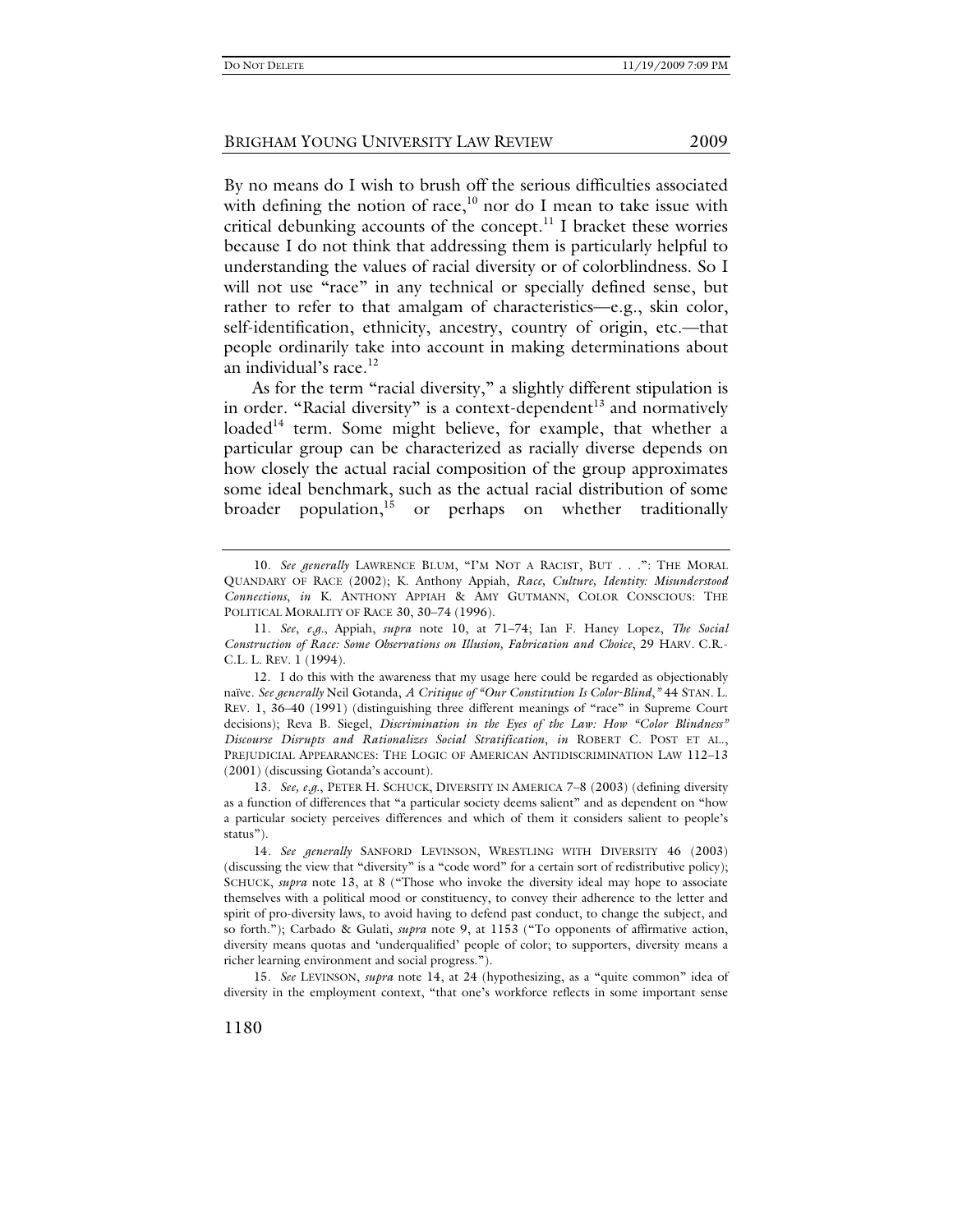underrepresented minority subgroups have a substantial presence within the group.<sup>16</sup> Because my central concern in this Article is an analysis of the value of racial diversity, I must avoid any usage of the term that risks begging critical questions about the reasons we have to pursue it. To that end, I will try to adhere to a primarily descriptive rather than a prescriptive or normative usage of the term.17 I shall simply understand racial diversity as a rough measure of the heterogeneity of a group's members in respect of racial phenotype. I will say, on this understanding, that a group in which all individuals share membership in a single race has an absence of racial diversity, that a group in which more than one racial subgroup is present has at least some racial diversity, and that a group in which many racial subgroups are present and substantially represented has a higher degree of racial diversity. This is, to be sure, an extremely vague account, but for my purposes should suffice. What is important for the present discussion is to be clear that I will be using "racial diversity" as a descriptive term, rather than as an implicit reference to some normative ideal for the constituency of any given group of people.

These stipulations clear the way for a discussion of the value of racial diversity while avoiding intractable threshold disputes. I do not believe that the central disagreements about the value of racial diversity hinge upon differences of view as to the proper conception of race or as to what specific criteria or measures should be used in determining whether a particular group is racially diverse. I am not saying that disagreements about the value of racial diversity *never* come down to such conceptual differences of view.18 But people who agree about the concepts of race and diversity might still disagree about the value of racial diversity, and people who agree about the value of racial diversity might not agree about the best way to

the demographic composition of the surrounding society"); SCHUCK, *supra* note 13, at 164 (criticizing the tendency to think of diversity in terms of "proportional representation").

 <sup>16.</sup> For a critique of definitions of diversity based on statistical underrepresentation, see Sheila Foster, *Difference and Equality: A Critical Assessment of the Concept of "Diversity*,*"* WIS. L. REV. 105, 131–46 (1993) (discussing the difficulties of constructing a meaningful notion of diversity consistent with a commitment to substantive equality).

<sup>17</sup>*. See* SCHUCK, *supra* note 13, at 20 (distinguishing between descriptive and normative diversity).

<sup>18</sup>*. See, e.g.*, LEVINSON, *supra* note 14, at 15–16 (voicing concern that disagreements about the significance of diversity may in many cases stem from disagreement about what it really means).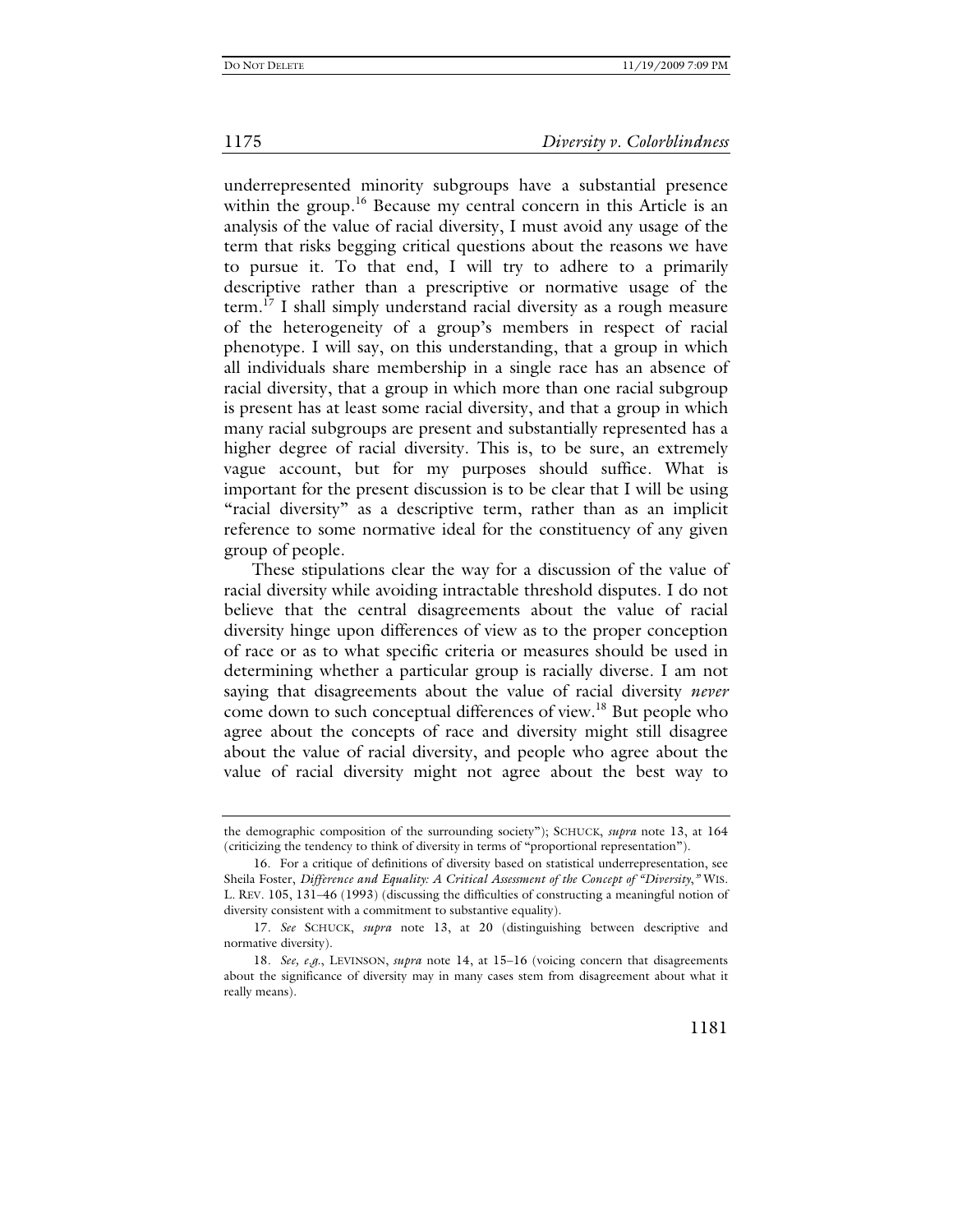conceive of race and diversity. The clash between Justice Breyer and Chief Justice Roberts, for example, surely does not reduce to a theoretical disagreement about the concept of race or about what constitutes true racial diversity. Resolving whatever disagreements they might have on those matters would not settle their basic dispute. Agreement on a definition of racial diversity would only sharpen the issue that separates them. Is racial diversity something worth caring about? And even if it is, is it the sort of value that could justify using race-conscious procedures to produce it? It is to those issues that I now turn.

# III. THE VALUE OF DIVERSITY

## *A. Categories of Value*

On one modern philosophical approach to value, we can say that a thing is valuable when it gives us reason to hold certain favorable attitudes or to take certain favorable actions with respect to it.<sup>19</sup> But not everything that is valuable provides the same sorts of reasons for action or calls forth the same sorts of attitudes. We might agree that both a stock certificate and a finger painting given to us by a child are things of value, but the way in which we value the former is different from the way in which we value the latter. A pair of familiar distinctions allows us to differentiate among the various ways in which things have value or in which we value things. One is the distinction between intrinsic and extrinsic value, and the other is the distinction between valuing something instrumentally and valuing something as an end.<sup>20</sup> Understanding these distinctions will help us sort out just what someone might be claiming when making an assertion that racial diversity is (or is not) valuable or good.

 <sup>19.</sup> T. M. SCANLON, WHAT WE OWE TO EACH OTHER 95 (1998). On Scanlon's theory of value, which he calls a "buck-passing" account, a thing's goodness or value is not itself a reason-giving property that the thing possesses. *Id.* at 95–98. Rather, for a thing to be valuable is simply for the thing to have other properties that provide and constitute reasons to respond to it in certain ways. *See id.* at 97. I am in general agreement with Scanlon's account, but the discussion of this paper should not depend on any particular theory of value. For recent discussions of the buck-passing account of value, see, for example, Roger Crisp, *Goodness and Reasons: Accentuating the Negative*, 117 MIND 257 (2008); Jonas Olson, *Buck-Passing and the Wrong Kind of Reasons*, 54 PHIL. Q. 295 (2004); and Pekka Väyrynen, *Resisting the Buck-Passing Account of Value*, *in* 1 OXFORD STUDIES IN METAETHICS 295, 295–324 (Russ Shafer-Landau ed., 2006).

<sup>20</sup>*. See generally* Rae Langton, *Objective and Unconditioned Value*, 116 PHIL. REV. 157 (2007).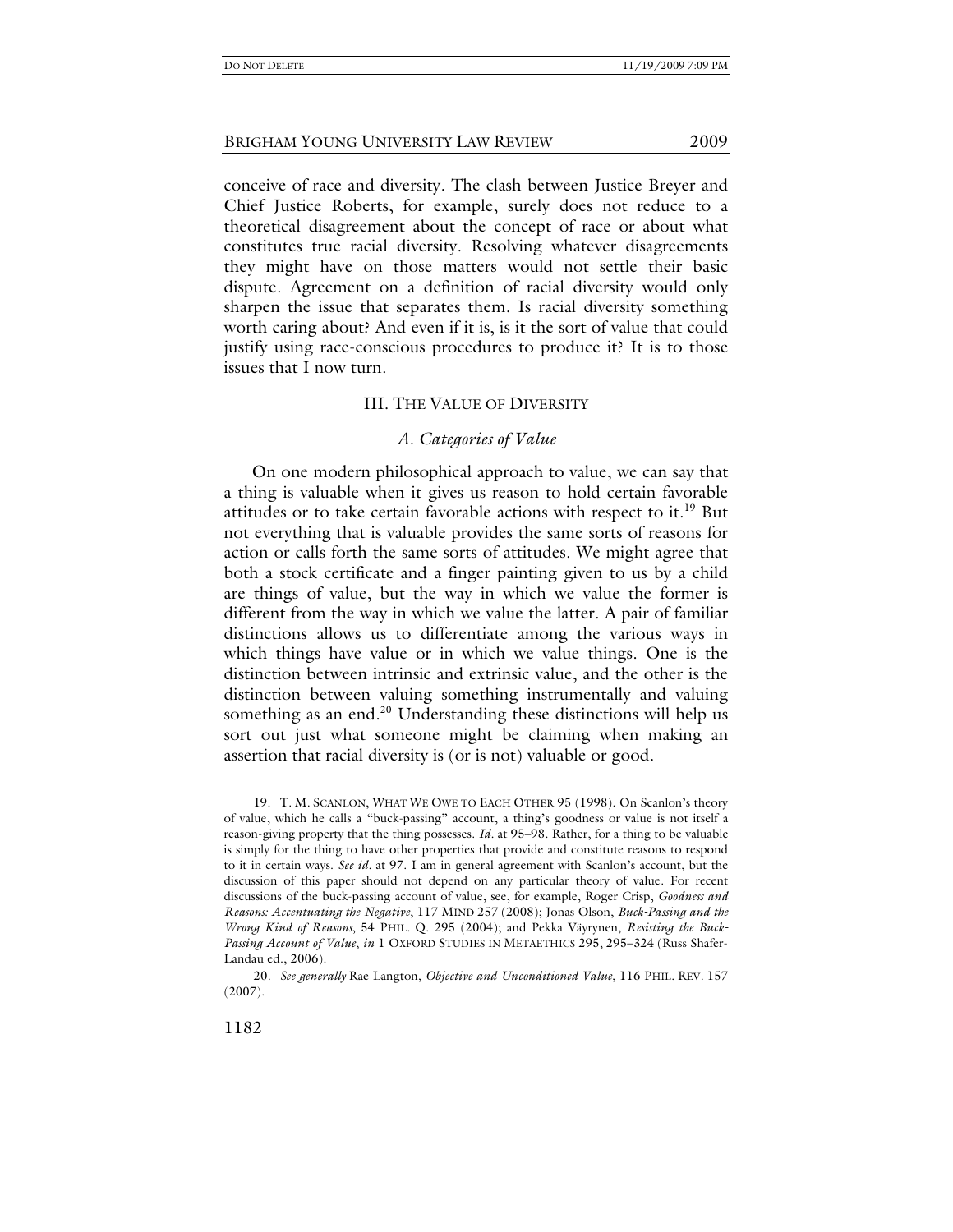The intrinsic-extrinsic distinction is usually understood as having to do with the source of a thing's value, or more precisely, the extent to which a thing's value depends on its relation to other things. Something is intrinsically valuable if it is valuable simply in itself, $2<sup>1</sup>$ regardless of its relation to anything else that might be valuable.<sup>22</sup> To say that something has intrinsic value is to say that its value or goodness does not depend on external conditions and so is in that sense unconditionally good, $^{23}$  or that we always have reason to want it to exist.<sup>24</sup> In contrast, something is extrinsically valuable if its value depends on conditions external to it, such as the condition of being causally related to a particular consequence, or the condition of being regarded as valuable by a particular person.<sup>25</sup>

The distinction between instrumental value and value as an end has to do with whether the value of a thing depends upon its usefulness in bringing about, or its potential to give rise to, desirable states of affairs. We regard a thing's value as purely instrumental if we value it entirely for its potential to bring about such consequences.<sup>26</sup> We regard its value as non-instrumental if we value it for its own sake, as an end in itself, or for reasons other than considerations relating to its usefulness in bringing about any particular set of

<sup>21</sup>*. See* CHRISTINE M. KORSGAARD, *Two Distinctions in Goodness, in* CREATING THE KINGDOM OF ENDS 249, 250–51 (1996).

<sup>22</sup>*. See* ELIZABETH ANDERSON, VALUE IN ETHICS AND ECONOMICS 2–3, 19 (1993).

 <sup>23.</sup> KORSGAARD, *supra* note 21, at 257–58 (interpreting Kant).

 <sup>24.</sup> G.E. Moore famously suggested that a thing could be thought to have intrinsic value if we would consider it worthwhile for the thing to exist "even if there were absolutely nothing else in the Universe besides." G.E. MOORE, ETHICS 68 (1912) [hereinafter MOORE, ETHICS]; *see also* G.E. MOORE, PRINCIPIA ETHICA 187 (1903); NOAH M. LEMOS, INTRINSIC VALUE: CONCEPT AND WARRANT 10–11 (1994). Of course, on this definition of intrinsic value, one might well believe that nothing has intrinsic value (although Moore himself assumed this was not possible, G. E. MOORE, PRINCIPIA ETHICA, *supra,* § 17 ¶ 2) or that only some very limited classes of things do, such as rational beings. Immanuel Kant famously argued that the only thing that was unconditionally good was a "good will," i.e., the motive of acting in accordance with duty. *See* IMMANUEL KANT, GROUNDWORK OF THE METAPHYSICS OF MORALS 7 (Mary Gregor ed. & trans., Cambridge Univ. Press 1997) (1785); KORSGAARD, *supra* note 211, at 257. These ontological questions about value are not particularly germane to my discussion here. What is important for my purposes is that one can value a thing for its own sake (i.e., non-instrumentally) without being committed to any belief that the thing has intrinsic value in the Moorean sense. It is also possible to regard something as instrumentally valuable even while also believing that it has intrinsic value, as I suggest below.

<sup>25</sup>*. See* ANDERSON, *supra* note 22, at 19; KORSGAARD, *supra* note 21, at 257–58.

<sup>26</sup>*. See* JOSEPH RAZ, THE PRACTICE OF VALUE 15–16 (2003) ("Things are of mere instrumental value when their value is entirely due to the value of what they bring about, or to the value of what they are likely to bring about or may be used to bring about.").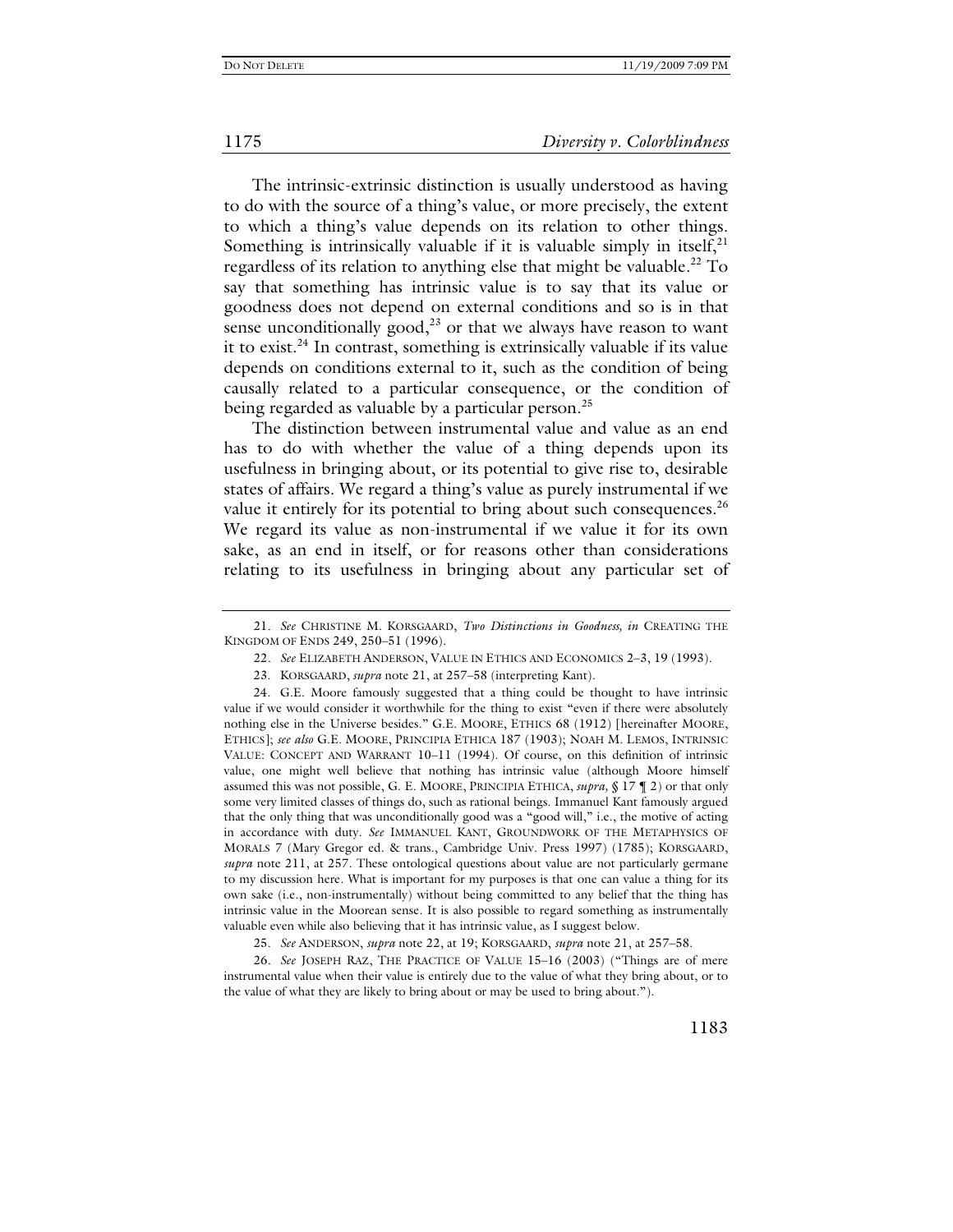further consequences or results.<sup>27</sup> According to one influential account, the intrinsic-extrinsic and instrumental-end distinctions are best regarded as orthogonal.<sup>28</sup> A slightly different recent account suggests that we think of instrumental value simply as one species of extrinsic value.<sup>29</sup> The precise relation between the two sets of distinctions, however, is not critical for my own purposes here. What is important is to note the two sets of questions that can be asked about a thing's value. First, is it valuable unconditionally, in and of itself? And second, whether it is valuable in and of itself, do we value it as an end (for its own sake), for its usefulness in bringing about certain results, or for other reasons? I take the first question as relating to the intrinsic-extrinsic distinction and the second as relating to the instrumental-end distinction.

Returning to our examples, we might say that the value of the stock certificate is extrinsic and wholly instrumental. Its value is extrinsic in that it depends and is conditional on the significance it is given by the rules of various financial and legal institutions.<sup>30</sup> We can also say that the stock certificate is instrumentally valuable insofar as we value it merely as a means of securing, or as a representation of,

30*. Cf.* KORSGAARD, *supra* note 21, at 257–58 (equating extrinsic value with conditional value).

<sup>27</sup>*.* Langton, *supra* note 20, at 162–64.

 <sup>28.</sup> Christine Korsgaard argues that the intrinsic-extrinsic distinction bears on the way in which a thing can *have* value, whereas the instrumental-end distinction bears on the way in which *we value* a thing. *See* KORSGAARD, *supra* note 21, at 250, 257; Langton, *supra* note 20, at 160 (discussing Korsgaard's view).

<sup>29</sup>*. See* Langton, *supra* note 20, at 163–64. Langton's account is an elaboration and modification of Korsgaard's view. Langton argues that Korsgaard's approach may be too limiting. According to Langton's alternative approach, the intrinsic-extrinsic distinction can apply both to the way in which a thing can have value and to the way in which we value things. For Langton, to value something intrinsically is to value it for its own sake, and to value something extrinsically is simply to value it for the sake of something else. She suggests that we think of valuing something instrumentally as a specific way of valuing it for the sake of something else, i.e., as a subspecies of valuing something extrinsically. Furthermore, according to Langton's proposal, while a thing can have either intrinsic or extrinsic value, she suggests that we think of a thing as extrinsically valuable if it gets its value from another source, and that instrumental value be regarded as one specific type of extrinsic value. *See id*. There are, of course, many other ways in which philosophers have tried to explicate the notion of intrinsic value and the distinctions among the ways in which things can have value or be valued. *See, e.g.*, ANDERSON, *supra* note 22, at 2–3, 19; RAZ, *supra* note 26; Warren S. Quinn, *Theories of Intrinsic Value*, 11 AM. PHIL. Q. 123 (1974); Judith Thomson, *On Some Ways in Which a Thing Can Be Good*, 9 SOC. PHIL. & POL'Y 96 (1992).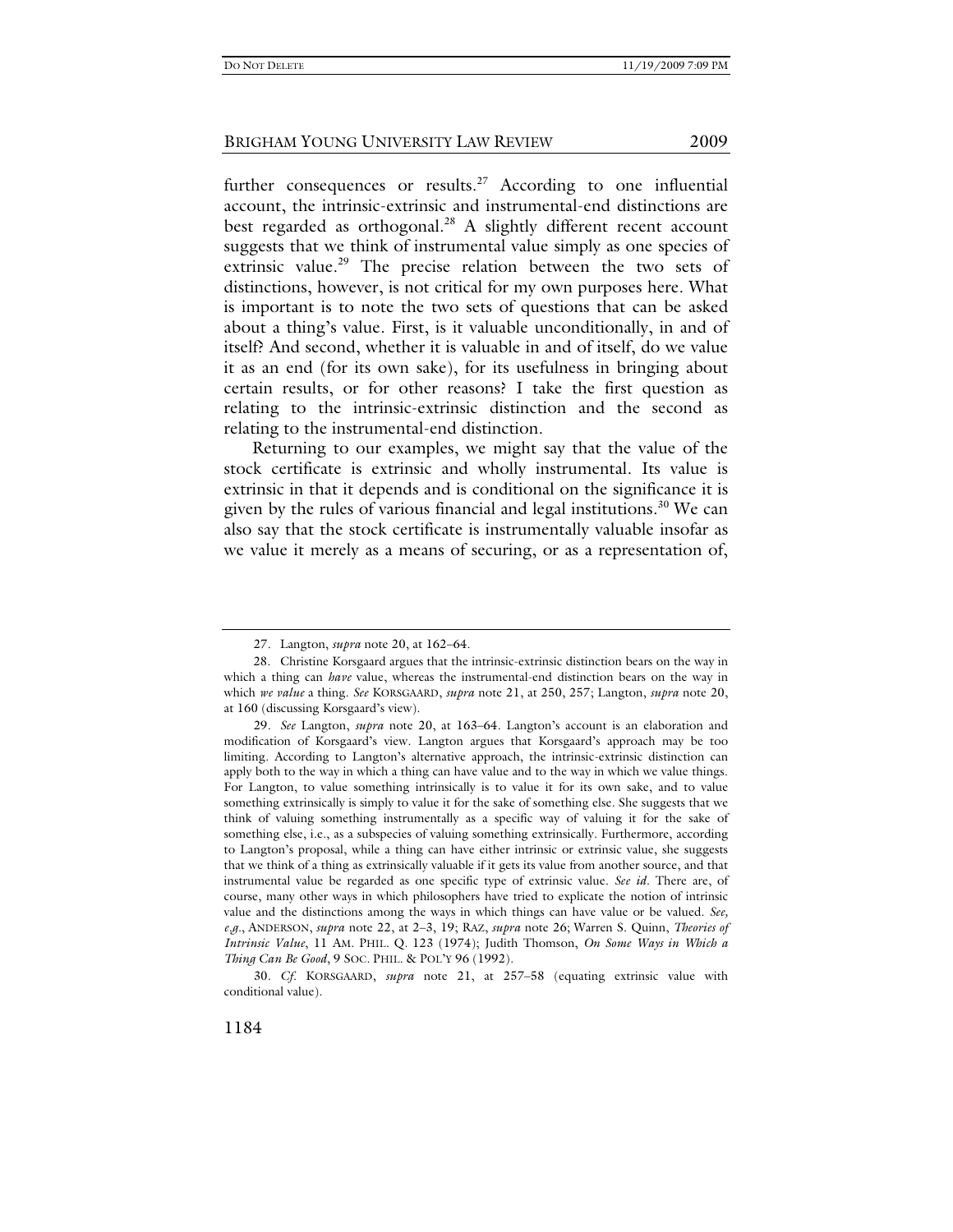other things that we value.<sup>31</sup> Similar examples might include things like tools, paints, medicines, maps, and so on.

Not all extrinsically valuable things, however, need be regarded as having purely instrumental value. In other words, the value of some things can be conditional or dependent on their particular contexts, yet not consist in their usefulness in bringing about any further results or consequences. We might think of the value of the child's finger painting, for example, as entirely extrinsic yet noninstrumental. Our reasons for regarding the finger painting as something good or valuable have nothing to do with its usefulness as a means to any further end, so we do not regard its value as instrumental. But we would not think of the object as having any value in and of itself. Objectively speaking, it is perhaps nothing more than a haphazard smear of random colors. The finger painting's value depends on conditions external to it, such as the fact that it was given to us by a child as an expression of her affection for us. The value of the finger painting is in that sense extrinsic yet noninstrumental.

We think of the child herself, of course, as being both noninstrumentally and intrinsically valuable. The child's value does not depend on her usefulness, and we would also say that her value, like the value of any person, is not conditioned on anyone's actual attitudes or actions with respect to her. She is valuable and worthy of moral respect by virtue of being a person or her status as a (developing) rational agent. Some might argue that certain natural phenomena—think of the Grand Canyon or perhaps an unspoiled rainforest—are also both non-instrumentally and intrinsically valuable, insofar as our esteem for those things has nothing to do with what they can be used to produce, and insofar as they could be thought valuable even if no one actually cared about them.<sup>32</sup> We can say of such things that they are valuable and good just by virtue of the sorts of things they are, and that we value them for their own sakes or as ends in themselves.

The categories of instrumental and intrinsic value are in a limited sense mutually exclusive, in that it would be contradictory to say that something was both intrinsically valuable and that its value was

 <sup>31.</sup> As Rae Langton points out, however, a misguided miser might value the stock certificate as though its value was non-instrumental and intrinsic. Langton, *supra* note 20, at 165.

<sup>32</sup>*. See* MOORE, ETHICS, *supra* note 24, at 68.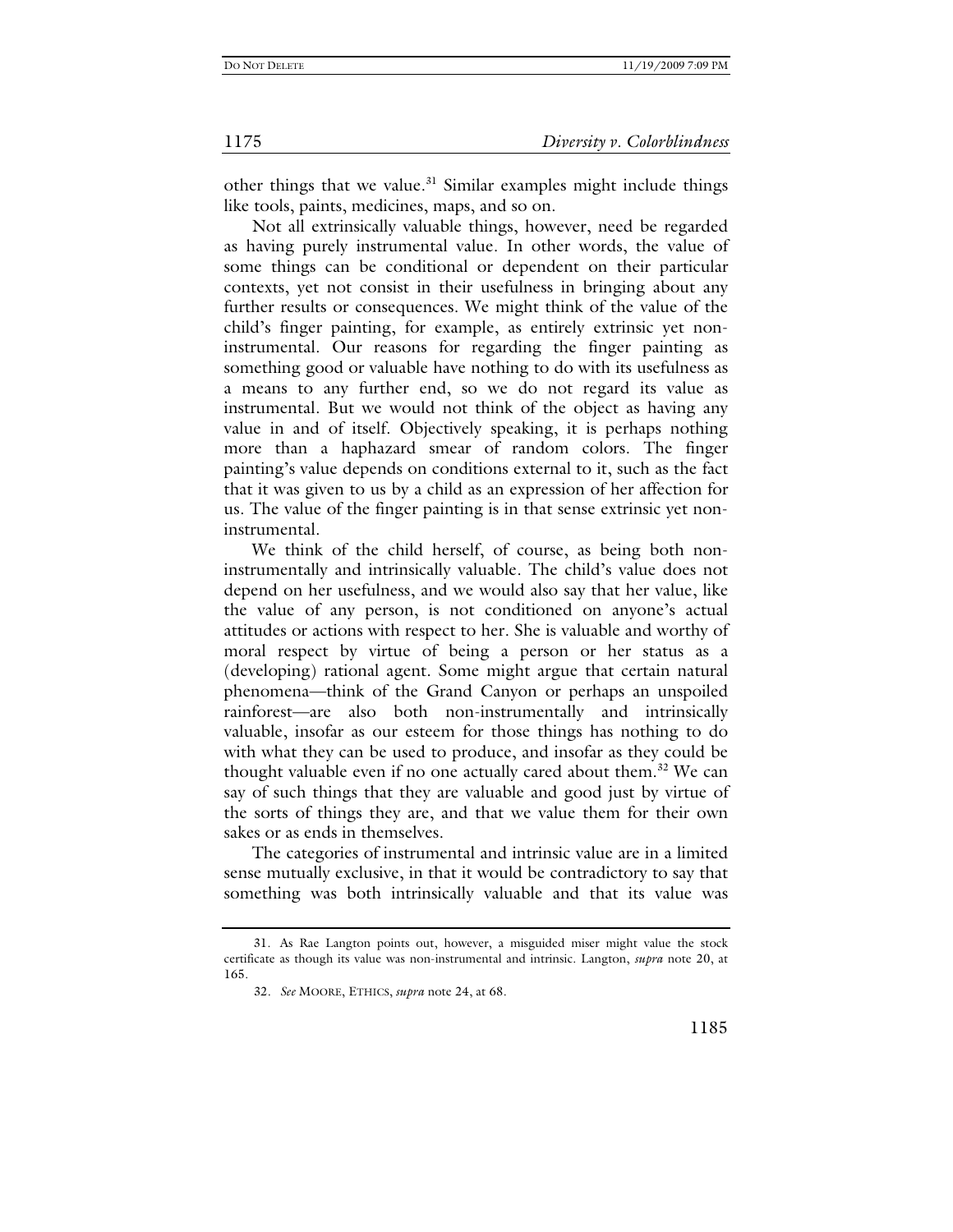*merely* instrumental. If we regard something as intrinsically valuable, then we necessarily also believe that its good derives at least in part from something besides the consequences it can effect. But it does not follow that intrinsically valuable things can only be valued for their own sakes.<sup>33</sup> It is certainly possible to regard as instrumentally valuable something that holds intrinsic value. If, for example, our child's finger paintings unexpectedly become objects of critical acclaim and popular fancy, an unscrupulous art broker might come to regard the child as a mere instrument to further his own financial ends. Similarly, an industrialist who regarded the unspoiled rainforest as a source of lumber might similarly be described as treating as instrumentally valuable something that is good in itself. We might say that the art broker and the industrialist are in some sense making mistaken and morally objectionable judgments about the value of the objects of their interest. Perhaps we might even say, more generally, that bearers of intrinsic value *ought not* be valued as mere instruments. But it seems nevertheless true that it is possible for people to regard as instrumentally valuable things that could (and perhaps *should*) be valued for their own sakes.

By the same token, it seems possible to value for its own sake something that we might think *ought* to be regarded as merely having instrumental value. A miserly billionaire, for example, might regard the continued accumulation of his personal wealth as good in and of itself, $34$  rather than as a means for securing goods or services for himself or others. Whereas regarding intrinsically valuable things as mere instruments (as do the art broker and industrialist above) can be morally objectionable, the sort of misvaluing that the miser is guilty of seems not so much immoral as it does misguided, irrational, or fetishistic.<sup>35</sup> Our beliefs about the nature of a thing's value  $-$  i.e., whether it is intrinsic or extrinsic—thus influence our judgments about the way in which we ought to value the thing  $-i.e.,$  whether as a means to further ends or for its own sake.

Clarity about the nature of a thing's value and how we ought to value it is important to evaluating claims about the extent to which

 <sup>33.</sup> For a very insightful discussion on this point, see Langton, *supra* note 20, at 162– 65.

<sup>34</sup>*. See id.* at 165.

 <sup>35.</sup> Of course, we might also criticize the miser on moral grounds if his fetishistic attitude toward money was causing him to be uncharitable or otherwise neglectful of duties he owes to others.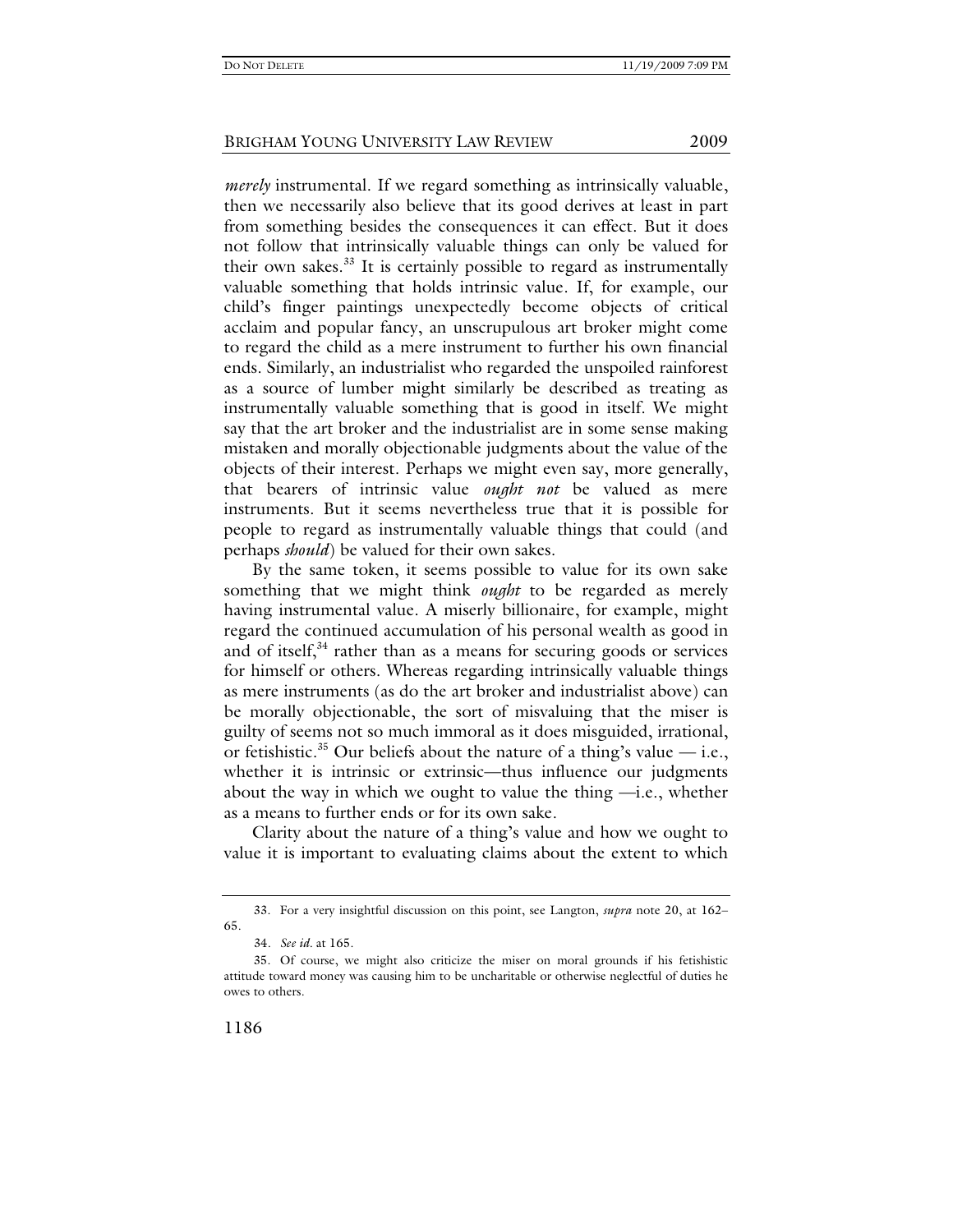that thing is worth promoting, protecting, or otherwise caring about. For example, suppose that you come across a stack of your child's finger paintings as you are cleaning out your office. I walk by and see you wistfully admiring them. I coldly argue that the paintings are not worth preserving because they are nothing but random splotches of ugly colors on cheap paper that serve no useful function and have no monetary worth. How will you respond? Surely, you will not be moved by my argument. Why not? It is because my argument is nothing more than an assertion that the finger paintings have neither instrumental value nor intrinsic significance. But, of course, your reasons for caring about the finger paintings have nothing to do with those considerations. You might agree that they are not valuable either as useful instruments or in virtue of their intrinsic merits, but you value them nonetheless.<sup>36</sup> You do not necessarily believe that the paintings have any value or worth in and of themselves. They are valuable because they arise out of your relationship with your child. You care about the finger paintings not for their own sakes, but for the sake of that relationship. Their value is extrinsic yet you do not value them in a purely instrumental way. My blindness to this possibility was my mistake in dismissing your interest in the finger paintings.

# *B. Racial Diversity as Conditionally and Extrinsically Valuable*

Let us venture into more controversial waters. Finger paintings are one thing; the problem of specifying the value of racial diversity is another. What can we say about the value of racial diversity? Diversity is a property of a group of individuals.<sup>37</sup> Of course, particular individuals can contribute or detract from a group's racial diversity, but it is the group, not its members individually, that bears the property of diversity. We can start, then, by asking whether racial diversity is an *intrinsically* or *extrinsically* valuable property for a group of people.

I stated above that to say that a thing is intrinsically valuable means that its goodness does not depend on external conditions. Thus, to say that a particular property is intrinsically valuable is to say

 <sup>36.</sup> Here is a case in which Langton might say that you simply value the finger paintings extrinsically. *See* Langton, *supra* note 20, at 163.

 <sup>37.</sup> Groups can of course be composed of subgroups, and so one might also talk about intergroup diversity, *see* SCHUCK, *supra* note 13, at 20–21, but I am concerned here with diversity *within* groups composed by individual persons.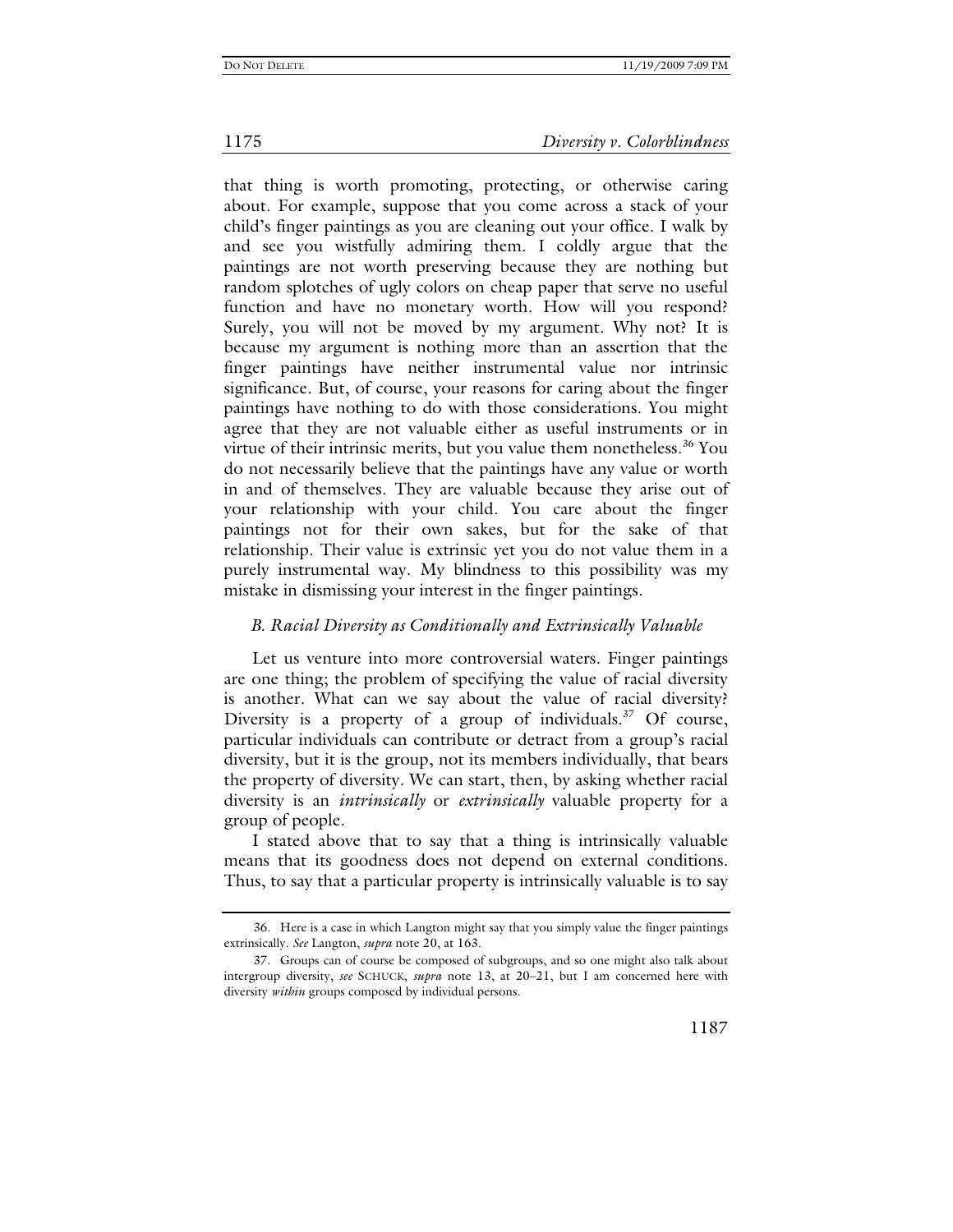that it is unconditionally good that something be characterized by it, or that we always have reason to want that property to be present. If racial diversity has intrinsic value, therefore, we should always have reason to want a group of people to have this property, whatever the circumstances. This does not seem altogether plausible.

Under some conditions, it would seem at best a matter of indifference whether a group possessed racial diversity. Suppose a band of violent criminals walks into a bank and takes everyone inside hostage. Is it necessarily a good thing that the hostage group be racially diverse as opposed to homogeneous? If the band of criminals happens to be all white, would we be inclined to say that it would be better if that group were more racially diverse?

These questions are of course absurd. We have no reason to care about the hostage or criminal group's racial composition, much less to prefer that either group reflect any sort of diversity. The hostages are a group of people suffering various wrongs at the hands of their captors. If the racially homogeneous composition of the hostage group were the result of some non-random circumstance (e.g., the criminals' racist motives), we might have reason to regret the existence of that circumstance or resent those responsible for it. At most, however, this would show that there are some conditions under which we might have reason to be concerned about the group's racial composition. It does not show that it would be intrinsically better that the group be racially diverse. Assuming that the composition of that group of people is a matter of pure happenstance, I do not see how one could say that it would be better for that group, better for anyone else, or better from some agentneutral perspective that the group be racially diverse. The same seems true of the criminal group. The perpetrators are engaging in legally and morally impermissible conduct, and the group's racial composition seems (prima facie) immaterial to any judgment about the goodness, badness, or moral character of that group. There is no reason to think that the presence of racial diversity among this group of criminals would be *in itself* a good or bad thing.

This simple thought experiment shows, I believe, that the good of racial diversity is *not* intrinsic or unconditional.<sup>38</sup> We cannot say

 <sup>38.</sup> George Sher asserts that in debates about diversity, "the appeal to intrinsic value is essentially a nonargument." George Sher, *Diversity*, 28 PHIL. & PUB. AFF. 85, 97 (1999). His assertion comes in the context of a broader contention that all arguments in favor of diversity-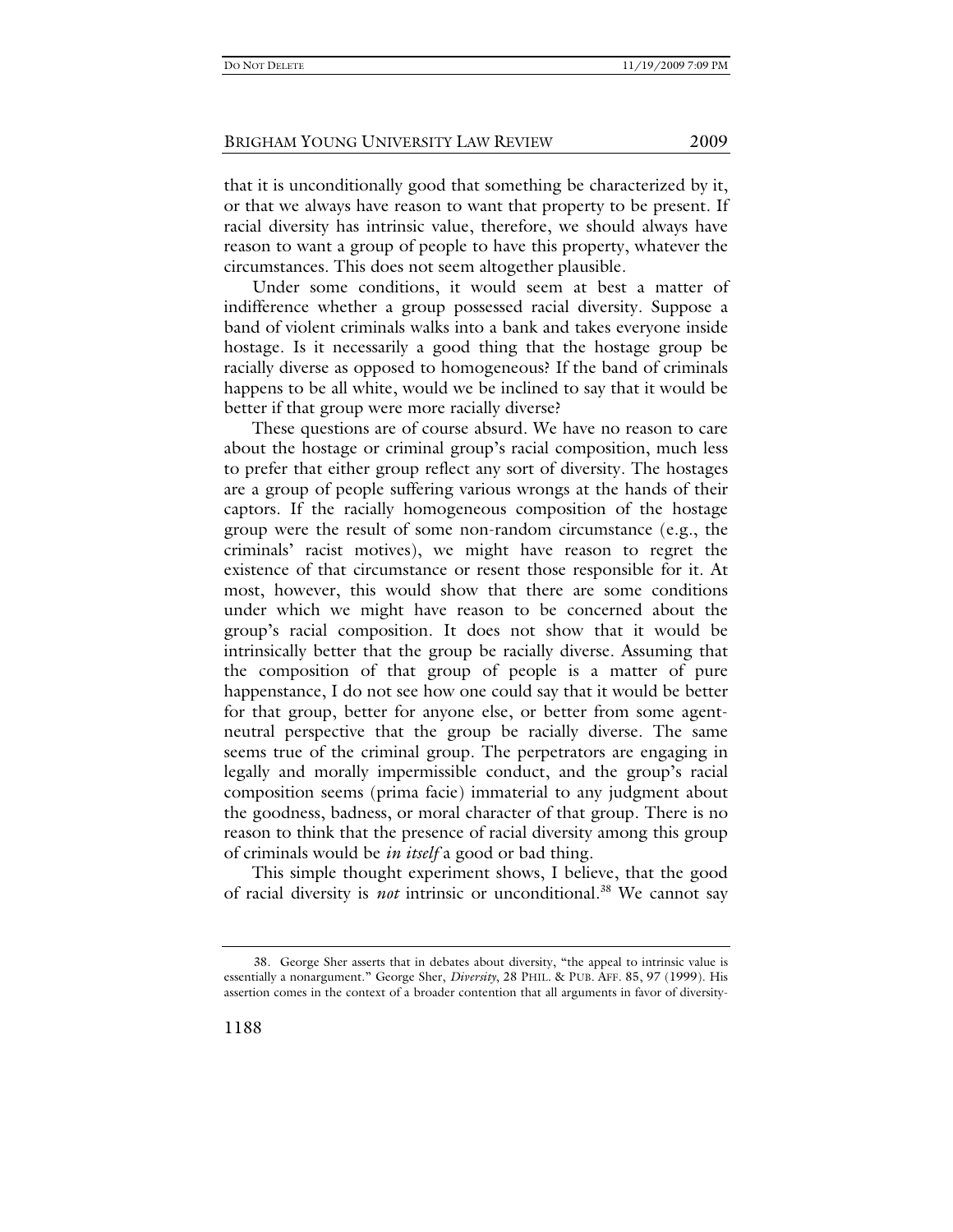that it is valuable, in and of itself, whenever and wherever it appears, nor that we always have reason to promote it or bring it about. The value of racial diversity is therefore extrinsic, in that it depends upon the particular conditions and circumstances in which it is present.

One might object here that my hostage scenario distorts our thinking about the value of diversity and cannot support any general claims about the nature of that value, because the two groups of people I identified in that case—the hostages and the criminals—are not groups that are worth caring about in the first place. One might argue, in other words, that no one cares about the racial diversity of hostages and criminal enterprises because those groups are themselves devoid of value. Perhaps racial diversity *is* always a good thing in groups or communities that have institutional value or at least legitimacy.<sup>39</sup>

It is not obvious to me that this is in fact the case. $40$  But even assuming this qualified statement to be true, the very need for the qualification only proves my point. The value of the property of racial diversity is conditional: it depends on the context in which it arises. It is perhaps a good thing given certain conditions but perhaps not others; or perhaps it is good for some groups and irrelevant to others. Perhaps the good of racial diversity depends on certain basic features of the group that possesses or lacks it; or perhaps it depends on various conditions characterizing society at large. In any event, the value of racial diversity appears to be conditional and hence extrinsic, rather than intrinsic in the sense of being good in and of itself.

To say that racial diversity is not intrinsically and unconditionally valuable does not diminish its significance. It only establishes that its value is contingent on the conditions under which it obtains. The examples I have suggested show, for example, that whether there is any reason to care about a group's racial diversity may depend at least in part on the nature of the group itself, including its purposes and the circumstances of its formation. While this conclusion should

based affirmative action rely on backward-looking attempts to rectify past injustices, *see id.* at 103, a conclusion that I do not endorse.

<sup>39</sup>*. Cf.* SCHUCK, *supra* note 13, at 57 (discussing institutional structures, such as markets, that value diversity).

 <sup>40.</sup> Suppose a group of people join together to make an anonymous donation to support relief efforts following a natural disaster that devastates some urban community. All else being equal, would we say that it would be preferable that this group of anonymous donors be racially diverse? It does not seem to me that it should matter.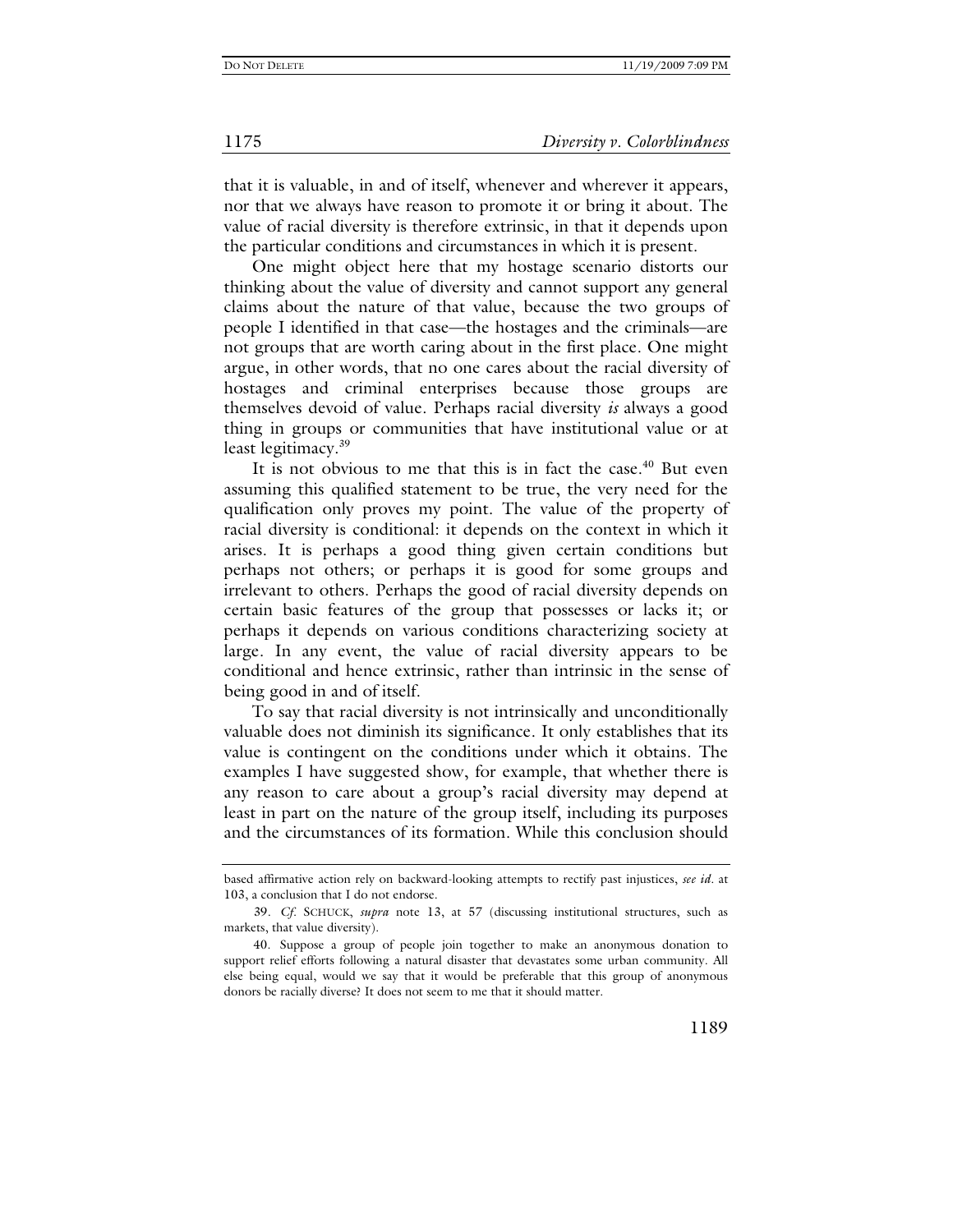be at some level perfectly obvious, it flushes out an important implication. Because racial diversity is not an intrinsic good, the mere fact that some action will increase a group's racial diversity does not *necessarily* count as a consideration in favor of taking that action. There is nothing about racial diversity *in itself* that explains why and under what conditions it is worth caring about. This is what it means to say that the value of racial diversity is extrinsic. Any explanation of that value must provide an account of the circumstances that make it the case that racial diversity can be regarded as having value.

# *C. Conditions on the Value of Racial Diversity*

Let me begin an effort towards such an explanation by making some general observations about the types of settings in which the racial diversity of a population seems to be relevant. Generalizing from some of the examples discussed above, the racial diversity of a group seems irrelevant—neither good nor bad—in cases where the group does not constitute a socially legitimate community or association. On the other side of that coin, it seems that we do tend to regard racial diversity as a good thing in various contexts that touch on the basic institutional organization of our society.<sup>41</sup> These contexts include employment, education, and governance. To be clear, I assert that it seems desirable that the groups of people operating in these settings be characterized by racial diversity rather than by racial homogeneity. This seems true whether or not we would be justified in attempting to bring about racial diversity in these contexts through any particular means. Whatever one's views on the latter score, I take it to be uncontroversial that the presence of racial diversity in the groups that populate these settings is generally a good thing, something to be glad for when it is present and something to be worried about when it is not. Much the same can be said with respect to the areas of life that give structure to our social interactions, such as residential and interest-based communities. It seems good that those interactions take place in the presence of racial diversity, and it seems bad, although not without

<sup>41</sup>*. See, e.g.*, Elizabeth S. Anderson, *Racial Integration as a Compelling Interest*, 21 CONST. COMMENT. 15 (2004).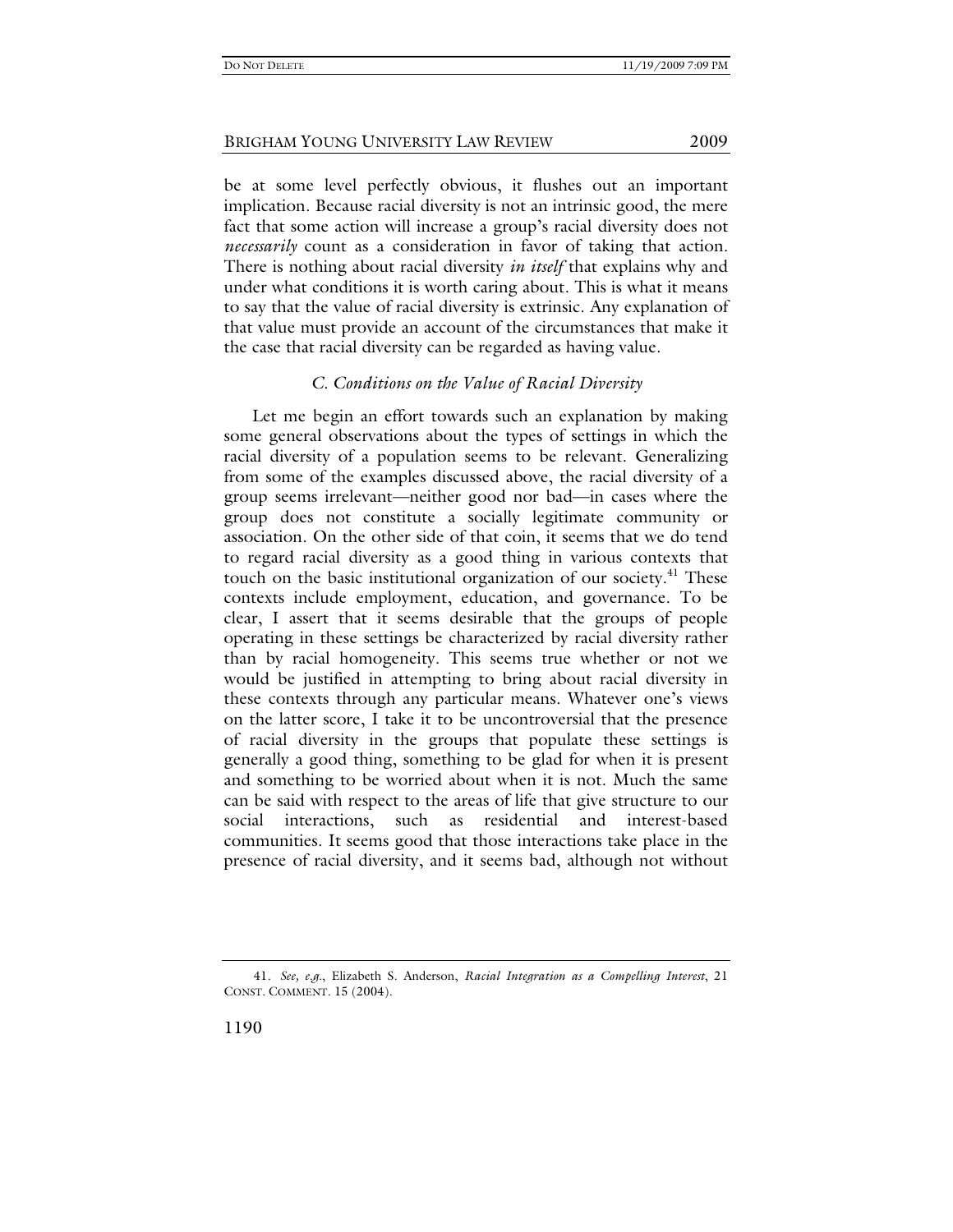exception, when our social interactions are limited to racially homogeneous groups.<sup>42</sup>

Thus, putting aside for the moment the controversial question of whether and how we should actively try to bring about racial diversity in any of these various contexts, it seems we can say at least that it would be in general a good thing for racial diversity to characterize the various domains and sub-domains of public and private employment, educational institutions, local and national politics, interest-based organizations of all sorts, and residential communities. We might also plausibly conjecture that the value of racial diversity in these contexts derives from their centrality to the proper functioning of our economic, political, and social institutions, and the just distribution of economic goods and opportunities. We care about racial diversity, in other words, not for its own sake, but for the sake of the value we place on the well-functioning of our social institutions and our democratic way of life in general.

These observations broadly suggest some of the contexts in which we tend to care about racial diversity. True as they might be, they do not address the reasons we might have to do so. Granted that our concern for racial diversity derives from our concern for, say, the value we place on certain forms of social interaction, the hard question is *why* our valuing the latter should be thought to provide grounds for caring about the former. Given that we care about racial diversity for the sake of broader social concerns, how exactly does the one concern follow from the other?

# *D. The Instrumental Value of Racial Diversity*

# *1. Group and social benefits*

Here, it becomes helpful to ask whether the value of racial diversity—given our conclusion that it is extrinsic rather than intrinsic—is instrumental or non-instrumental. Let us consider both possibilities. One familiar argument in favor of promoting racial diversity in various contexts is that it has good consequences for all members of the group in which such diversity is present, such as improved learning outcomes or beneficial socialization effects in the

 <sup>42.</sup> I say this advisedly. Surely, there are particular cultural contexts in which homogeneity is *not* bad. We might imagine, for example, a group of rabbis engaged in prayer, or more intimate groups defined by familial relations. I discuss this point in a bit more depth below. *See infra* Part III.E.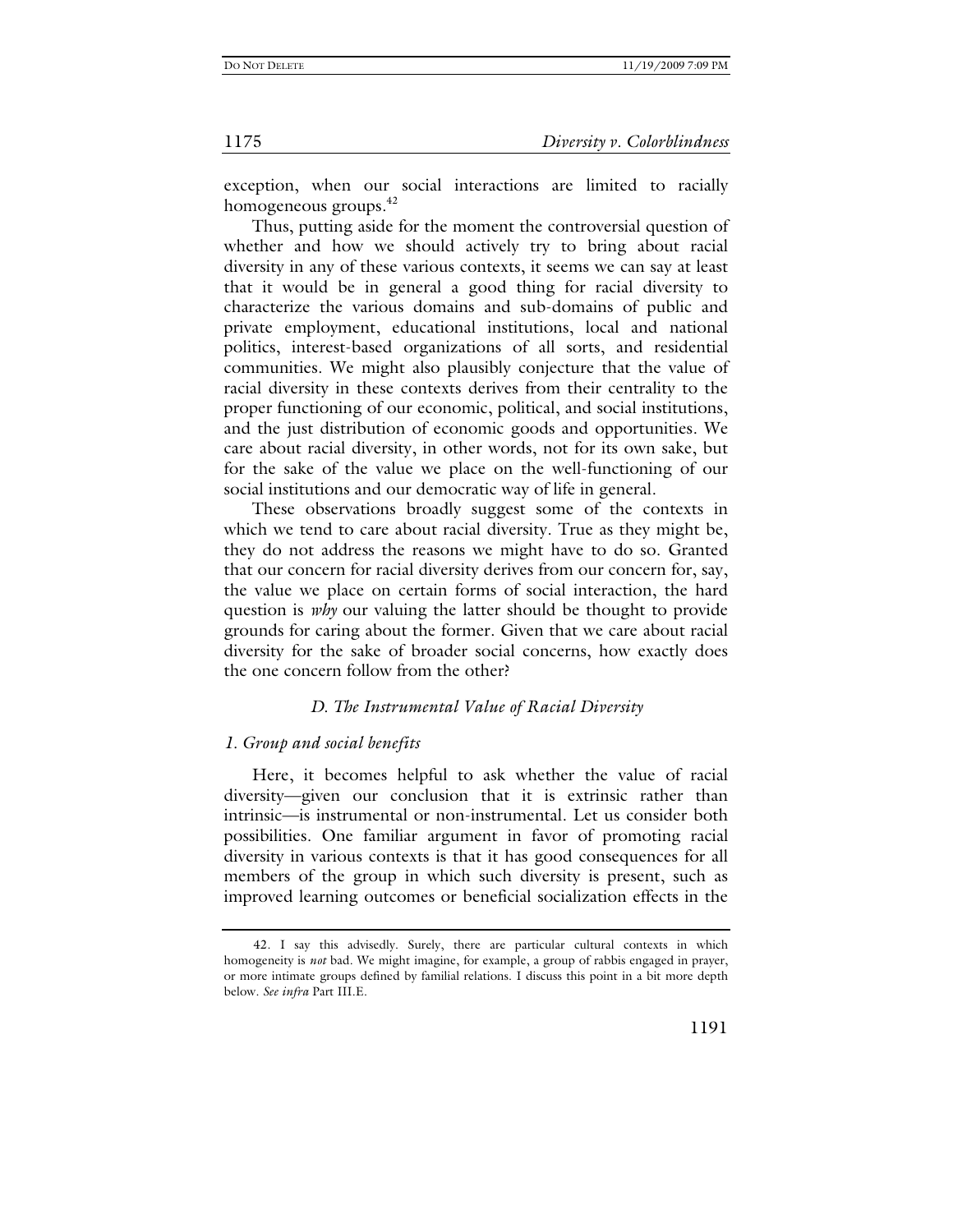educational context,<sup>43</sup> productivity benefits<sup>44</sup> in the workplace,<sup>45</sup> or better $46$  outcomes in various decision-making contexts. $47$  Thus, racial diversity is not valuable for its own sake, but is instrumentally valuable as a means of bringing about further consequences that directly benefit groups that have it.<sup>48</sup>

A related but distinct argument is that racial diversity in certain contexts is instrumentally valuable not only because of its immediate effects for the groups or particular institutions that have it, but because of its longer-term potential to produce benefits for society as

 45. There is a wealth of established and ongoing empirical research studying the effects of diversity in corporate organizations, teams, and workgroups. *See* Karen A. Jehn et al., *Why Differences Make a Difference: A Field Study of Diversity, Conflict, and Performance in Workgroups*, 44 ADMIN. SCI. Q. 741 (1999); Elizabeth Mannix & Margaret Neale, *What Differences Make a Difference? The Promise and Reality of Diverse Teams in Organizations*, 6 PSYCHOL. SCI. IN THE PUB. INT. 31 (2005), *as reprinted in* SCI. AM., Aug. 2006, at 32 (abridged); David A. Thomas & Robin J. Ely, *Making Differences Matter: A New Paradigm for Managing Diversity*, HARV. BUS. REV., Sept.–Oct. 1996, at 79; David B. Wilkins, *From "Separate Is Inherently Unequal" to "Diversity Is Good for Business": The Rise of Market-Based Diversity Arguments and the Fate of the Black Corporate Bar*, 117 HARV. L. REV. 1548, 1571– 89 (2004); Katherine Y. Williams & Charles A. O'Reilly III, *Demography and Diversity in Organizations: A Review of 40 Years of Research*, 20 RES. ORGANIZATIONAL BEHAV. 77 (1998); Eric S. Nguyen & Douglas Brayley, *Good Business: A Market-Based Argument for Law Firm Diversity* 7–9 (Working Paper, May 21, 2008) (citing numerous studies), *available at* http://ssrn.com/abstract=1124224.

 46. Relevant senses of "better" might include fairer, more accurate, and more empathetic.

 47. An example might be the claim that a racially diverse court is better because it would be likely to produce fairer, more enlightened, or more empathetic decisions than a non-diverse court. Similar claims about the decision-making abilities of diverse as compared to non-diverse groups might be made for other contexts as well. *See, e.g.*, Samuel R. Sommers, *On Racial Diversity and Group Decision Making: Identifying Multiple Effects of Racial Composition on Jury Deliberations*, 90 J. PERSONALITY & SOC. PSYCHOL. 597, 608–10 (2006); John M. Conley et al., *Narratives of Diversity in the Corporate Boardroom: What Corporate Insiders Say About Why Diversity Matters* 9–24 (Univ. of N.C. Legal Stud., Working Paper, Paper No. 1415803, 2009), *available at* http://ssrn.com/abstract=1415803.

 48. This idea is nicely captured by one formulation of a basic research hypothesis for social scientists studying the benefits of diversity: "Identity diverse groups perform better than homogeneous groups." PAGE, *supra* note 44, at 319. The posited value of diversity here is that it enhances group performance, which is in turn valuable insofar as that enhanced performance will help the group bring about its goals. (Diversity of "identity" is not necessarily the same as racial diversity, but the point is still the same.)

 <sup>43.</sup> Parents Involved in Cmty. Sch. v. Seattle Sch. Dist. No. 1, 551 U.S. 701, 843 (2007) (Breyer, J., dissenting).

 <sup>44.</sup> For a recent, extended argument concerning such benefits (though not focused on racial diversity specifically), see SCOTT PAGE, THE DIFFERENCE: HOW THE POWER OF DIVERSITY CREATES BETTER GROUPS, FIRMS, SCHOOLS, AND SOCIETIES 319–20 (2007).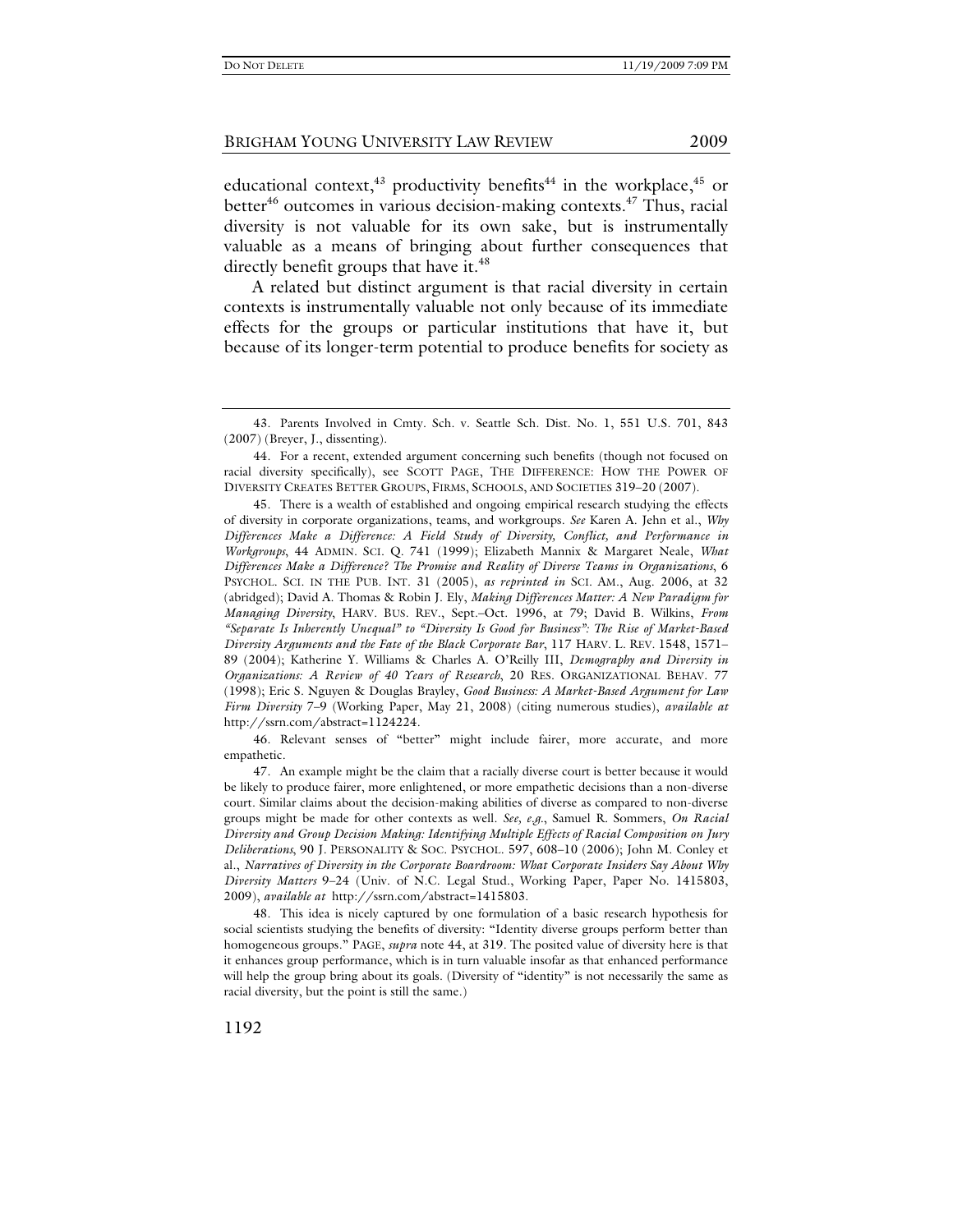a whole.<sup>49</sup> One especially familiar instantiation of this argument is that it is good for elite educational institutions to promote racial diversity among their student bodies<sup>50</sup> because these institutions provide a path to future leadership positions both in private industry and in government.<sup>51</sup> By enrolling significant numbers of minority students, these institutions can "seed" the upper echelons of private industry and government with traditionally underrepresented racial groups, with a view to ameliorating race-based economic inequalities and providing role models to encourage future generations of disadvantaged minorities to pursue similar success.<sup>52</sup> Another similar argument is that exposure to and participation in racially diverse groups tends to enhance attitudes of tolerance<sup>53</sup> and reduce racial bias among all members of those groups,<sup>54</sup> which in the long run would tend to reduce discrimination, promote healthy social relations among all citizens, and lead to a more just society.<sup>55</sup>

The argument that racial diversity may have instrumental value does not entail any claim that racial diversity is intrinsically good,  $56$ 

 51. "[T]he path to leadership must be visibly open to talented and qualified individuals of every race and ethnicity." Grutter v. Bollinger, 539 U.S. 306, 332 (2003) (O'Connor, J.).

 52. This is essentially the argument advanced by Justice O'Connor in her *Grutter* opinion. *See id*. at 332–33.

 53. LEVINSON, *supra* note 14, at 95 (discussing the "civic-toleration" argument for diversity (citing BOWEN & BOK, *supra* note 50, at 228)).

 55. Racial diversity might help effect justice in more localized institutional contexts as well. Consider, for example, recent research suggesting that racial diversity in the composition of juries might increase the quality of their deliberations and the soundness of their verdicts. *See* Sommers, *supra* note 47, at 608–10.

56. Nor does it imply that racial homogeneity is intrinsically bad.

<sup>49</sup>*. See* David Orentlicher, *Diversity: A Fundamental American Principle*, 70 MO. L. REV. 777, 782–87, 795–803 (2005) (arguing for the beneficial consequences of diversity in education and employment).

<sup>50</sup>*. See generally* WILLIAM G. BOWEN & DEREK BOK, THE SHAPE OF THE RIVER: LONG-TERM CONSEQUENCES OF CONSIDERING RACE IN COLLEGE AND UNIVERSITY ADMISSIONS (1998); Jack Greenberg, *Diversity, the University, and the World Outside*, 103 COLUM. L. REV. 1610 (2003) (arguing that the promotion of racial diversity can be justified as a means of improving the conditions of society).

<sup>54</sup>*. See, e.g.*, Jerry Kang & Mahzarin R. Banaji, *Fair Measures: A Behavioral Realist Revision of "Affirmative Action*,*"* 94 CAL. L. REV. 1063, 1066–67, 1109–10 (2006) (proposing the use of certain special circumstances of racial diversity as a way to reduce racial bias); Cynthia L. Estlund, *Working Together: The Workplace, Civil Society, and the Law*, 89 GEO. L.J. 1, 24 (2000) (noting a broad range of research finding that "intergroup contact 'will reduce prejudice'" given certain other limiting conditions) (quoting H.D. FORBES, ETHNIC CONFLICT: COMMERCE, CULTURE, AND THE CONTACT HYPOTHESIS 115 (1997)).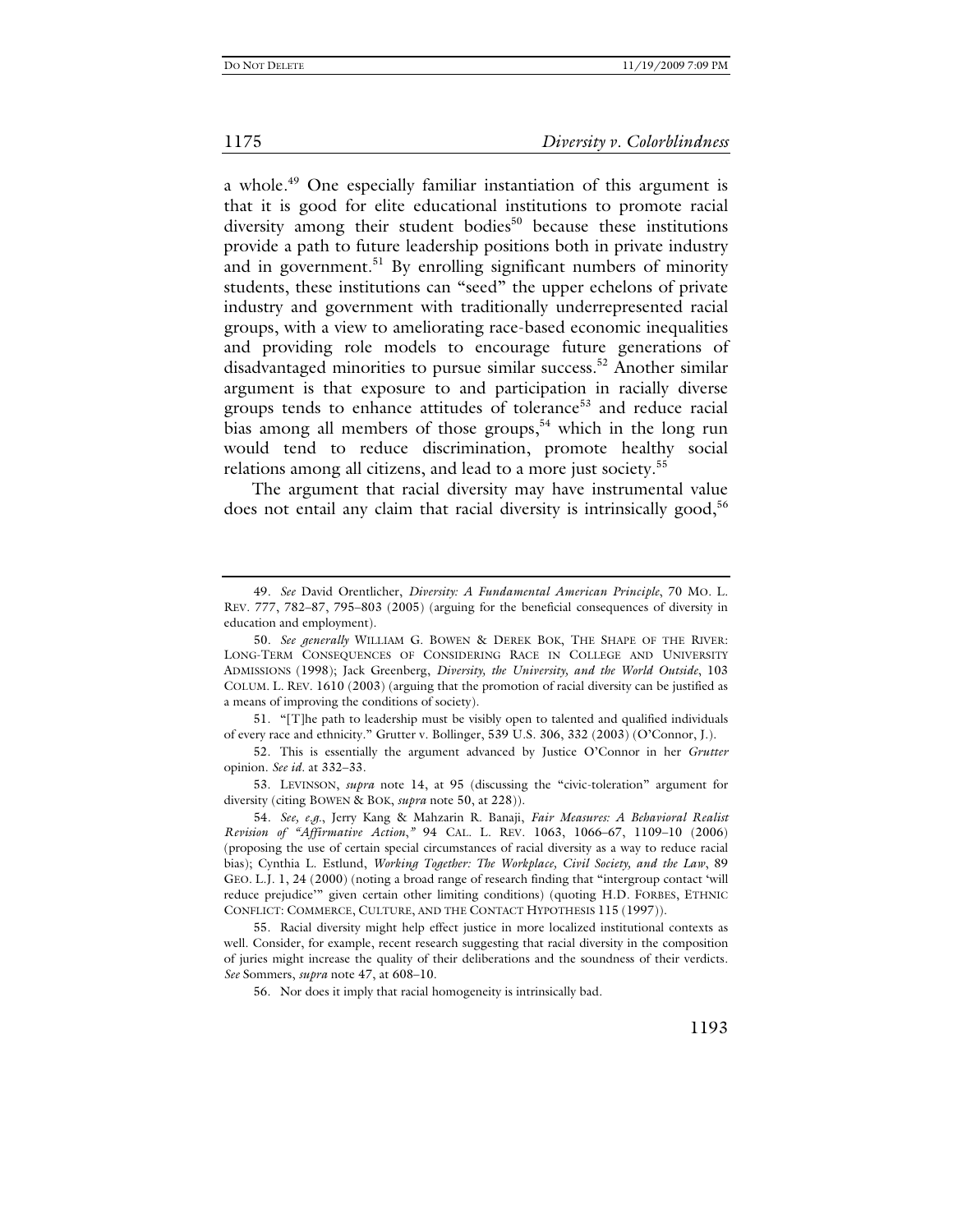that it is itself valuable as an end,<sup>57</sup> or even that it is immediately beneficial for the particular group in which it is present. Instead, it assumes the existence of certain conditions, such as economic inequalities that disproportionately disadvantage certain racial minority groups, and that we (as a society) have reason to take action to correct those inequalities or other circumstances of injustice.<sup>58</sup> The "seeding" and role-model arguments in favor of cultivating racial diversity amount to no more—and no less—than an assertion that creating such diversity in certain locales provides a means to that end. On this sort of view, the value of racial diversity lies in its usefulness as a tool in realizing certain states of affairs in the future.<sup>59</sup> Moreover, on this view, what we ultimately care about is bringing about those future states of affairs, rather than about racial diversity in itself. $60$ 

An obvious and important implication of staking the value of racial diversity on its potential for producing beneficial consequences or making a causal contribution to some future state of affairs is that the value of diversity becomes dependent upon a set of hypotheses that are subject to empirical verification or challenge.<sup>61</sup> On the instrumentalist view of racial diversity, whether or not racial diversity truly is worth caring about depends on whether achieving it in a particular context does in fact produce or contribute to its claimed beneficial consequences. If the value of racial diversity consists exclusively in its instrumental efficacy, then successful challenges to that efficacy<sup>62</sup> will also, as a matter of logic, disprove its value.<sup>63</sup>

 62. Examples of such challenges include studies questioning whether racial diversity in the classroom really does produce better educational outcomes, whether diversity in the workplace really does contribute to greater productivity, and whether racial diversity in residential settings really does improve inter-racial relations. *See, e.g.*, Parents Involved in Cmty. Sch. v. Seattle Sch. Dist. No. 1, 551 U.S. 701, 760–66 (2007) (Thomas, J., concurring)

 <sup>57.</sup> Recall that it is possible for the value of a thing to be extrinsic yet non-instrumental. The finger painting given to you by a child (discussed above) is a possible example.

<sup>58</sup>*. See, e.g.*, Greenberg, *supra* note 50; Orentlicher, *supra* note 49.

<sup>59</sup>*. See* Greenberg, *supra* note 50, at 1618 ("What I find more interesting than the diversity argument [as justification for affirmative action] is its further justification of affirmative action for what it does for society as a whole . . . . '[T]he whole "nation's future depends upon leaders trained through wide exposure" to the ideas and mores of students as diverse as this Nation of many peoples.'" (quoting Regents of the Univ. of Cal. v. Bakke, 438 U.S. 265, 313 (1978))).

<sup>60</sup>*. See id.*; Orentlicher, *supra* note 49.

 <sup>61.</sup> And of course, the testing of these hypotheses is a current focus of ongoing social science research. See, for example, the various studies cited at *supra* notes 44–48 and *infra* note 62.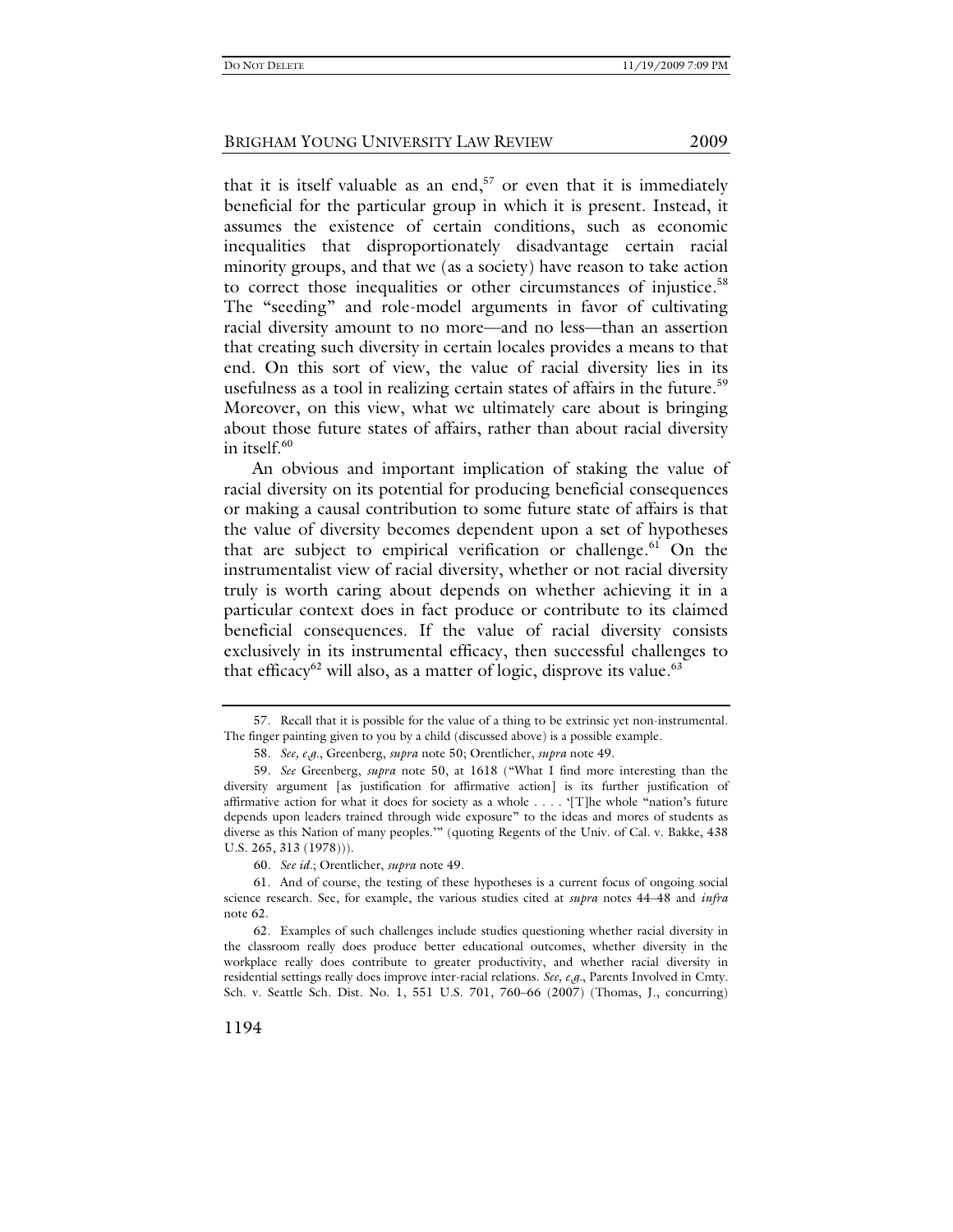Along these same lines, another implication of pinning the value of racial diversity to its beneficial effects is that if one could show an equally effective method of producing those same consequences *without* cultivating racial diversity, we should have no particular reason to prefer the promotion of racial diversity over those other equally effective means. Rather, the choice between those two means of producing the desired consequences should be a matter of indifference.64 We could still say that racial diversity had value, but that value would simply be identical to the value of the other means of arriving at the same results. This conclusion again falls out directly from the assumption that the value of racial diversity consists wholly in its instrumental value.

# *2. The evidential value of diversity as a "signal"*

Although the view of the value of racial diversity as a means of effecting desirable social consequences is perhaps the most prevalent instrumentalist view, $65$  it is not the only possible one. A somewhat more nuanced view involves regarding the value of racial diversity as consisting in the *information* it provides about the group that has it. We may value racial diversity, in other words, for what it "signals" about such groups.<sup>66</sup> On this view, we may think of racial diversity as

<sup>(</sup>citing studies and expressing skepticism about pedagogical benefits of diversity); Lisa Hope Pelled et al., *Exploring the Black Box: An Analysis of Work Group Diversity, Conflict, and Performance*, 44 ADMIN. SCI. Q. 1, 20–24 (1999) (reporting some counterproductive effects of racial diversity in the workplace); Robert D. Putnam, E Pluribus Unum*: Diversity and Community in the Twenty-first Century*, 30 SCANDINAVIAN POL. STUD. 137, 137–38 (2007) (arguing that increases in ethnic diversity appears to be correlated with increased social isolation in the short run).

 <sup>63.</sup> As Peter Schuck puts the point, someone who sees the value of diversity in its potentially beneficial consequences should be "agnostic about diversity." SCHUCK, *supra* note 133, at 66.

 <sup>64.</sup> If that conclusion seems implausible, that might indicate the pull of noninstrumental considerations in favor of racial diversity, to which I turn below.

<sup>65</sup>*. Cf.* Paul Frymer & John D. Skrentny, *The Rise of Instrumental Affirmative Action: Law and the New Significance of Race in America*, 36 CONN. L. REV. 677, 677 (2004) (noting that current legal justifications of affirmative action have shifted away from remedial rationales and toward instrumental justifications based on the benefits of the diversity thereby produced).

 <sup>66.</sup> The term "signal" has a rich, somewhat technical signification and usage in certain areas of social science research. *See, e.g.*, ERIC A. POSNER, LAW AND SOCIAL NORMS 24-26 (2000). An adequate treatment of signaling theory is far beyond my scope here. For an excellent and concise summary of the basics, see Lissa Lamkin Broome & Kimberly D. Krawiec, *Signaling Through Board Diversity: Is Anyone Listening?*, 77 U. CIN. L. REV. 431, 446–50 (2008); *see also* Eric A. Posner, *Symbols, Signals, and Social Norms in Politics and the Law*, 27 J. LEGAL STUD. 765 (1998).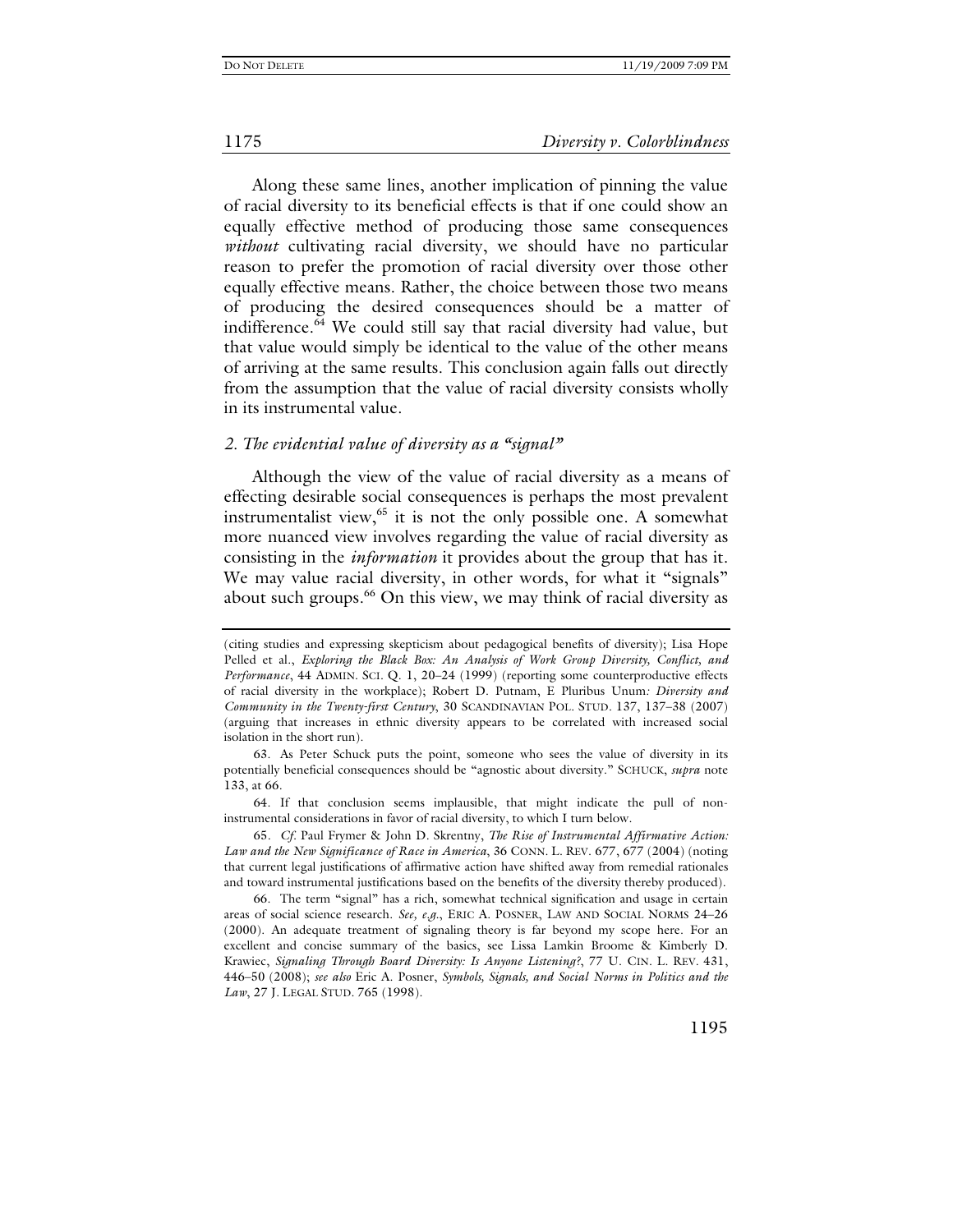good just because of the value we place on other attributes that are connected to such diversity.

For example, we might think of racial diversity as good for a group of people in the same way that a physiological indicator of health, such as achieving good results on an exercise stress test, might be regarded as good for a person.<sup>67</sup> Passing a physical stress test is not valuable for its own sake, but neither would it be quite right to say that it is valuable for what it can be used to bring about. It is a good thing for a person to be able to pass a stress test because it evidences good health. It is a proxy for something good, but not something that we value for its usefulness in bringing about desirable effects.68 Similar observations could be made about a newborn baby's cry or a dog's wet nose. Neither the infant's wailing nor the moisture on the pet's nose is good for its own sake, nor for any particular effects they produce. Rather, we think that it is good for a dog's nose to be wet and for the newborn to cry because those things are indicators of wellness and proper functioning. Along these lines, one might say that it is good for a group to exhibit racial diversity, because the fact of diversity indicates that the group is in some respects socially healthy, e.g., that it does not engage in exclusionary discrimination and perhaps that it is committed to a certain progressive ideal of equality. The existence of racial diversity provides us with valuable information about the group that has it. We might call this an evidential account of the value of diversity.

If racial diversity can be valuable for the information it provides, what exactly *is* that information? The answer will depend greatly on the broader circumstances of the group. For example, the existence of racial diversity in a random group of people on a subway train might signal nothing of particular interest, normatively speaking.<sup>69</sup> This seems consistent with what I think most people would say in this context—namely, that we have little if any reason to care whether the group exhibits diversity or not. On the other hand, the existence of racial diversity in the partnership ranks of a large law

 <sup>67.</sup> *See Recovery Information Fine-Tunes Stress Test Results*, HARV. HEART LETTER, June 2003, at 1–2.

<sup>68</sup>*. Id.*

 <sup>69.</sup> This is not to deny that the presence (or absence) of diversity on the train might provide a basis for various factual inferences, such as demographical information about locations along its route.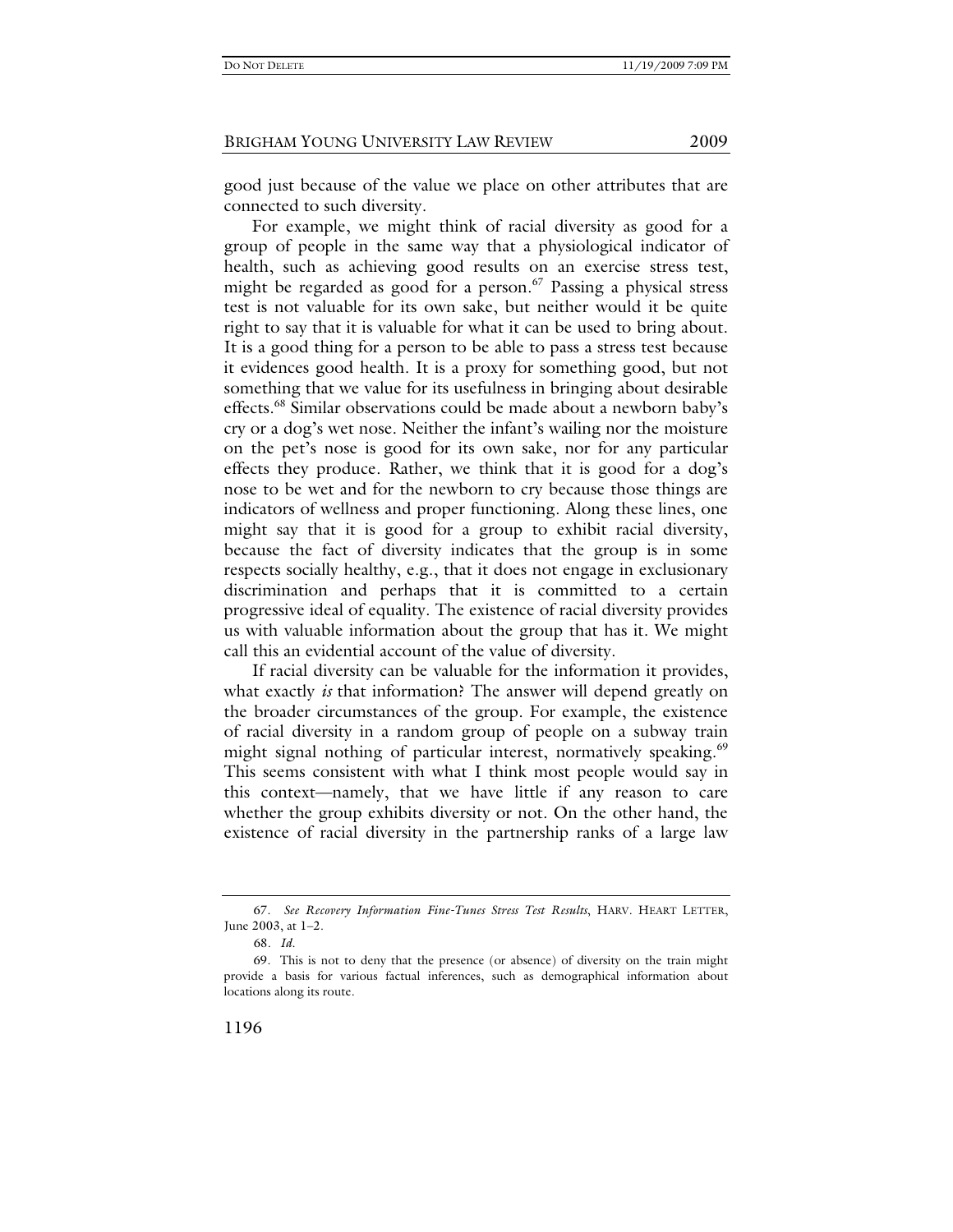firm might allow us to draw more significant inferences, $\frac{70}{10}$  and one might say on the basis of such inferences that it would be a good thing for racial diversity to exist in that kind of group. On the evidential theory of racial diversity as signal, this is because the existence of diversity in that context probably does not happen by accident and therefore says something of interest about the firm's values, commitments, and priorities—perhaps, for example, that members of the firm share an ethos of equality or justice. If we are in favor of such values and commitments, then we will be inclined to believe that the presence of racial diversity is, quite literally, a good sign. And one can believe that racial diversity is a good sign in this sense without also believing that it is valuable for its own sake or that its value depends on its ability to produce beneficial effects.

So does the evidential theory of racial diversity's value amount to an instrumental view of racial diversity or a non-instrumental view? I think that the view is somewhat difficult to categorize. One might argue that the evidential view actually implies that racial diversity itself has *no* value, and that what really bears value, if anything, is whatever state of affairs—e.g., adherence to practices of nondiscrimination or underlying conditions of justice—that the condition of diversity is supposed to evidence. So, in the law firm example, we might be able to make certain kinds of inferences about the firm based on its level of diversity, but the only thing we would really have reason to care about is whatever set of circumstances gives rise to that diversity, not about the fact of diversity itself.

At the same time, it also seems true that racial diversity regarded as a signal could be regarded as valuable in virtue of its usefulness. The signal of racial diversity could be instrumentally valuable in the same sense that any kind of information can be useful in the service of further ends. The dog's wet nose is useful to the veterinarian in making an assessment of the dog's health. In the same way, the existence of racial diversity in a particular group or community might be useful to a governing body in determining whether particular policies or programs are working fairly, equitably, or otherwise as they should be. And to outsiders who might be considering joining the membership of a group, the presence or absence of racial diversity might be useful in understanding certain values and

<sup>70</sup>*. See* Laura Nyantung Beny, *Diversity Among Elite American Law Firms: A Signal of Quality and Prestige* 24–29 (Working Paper, 2006), *available at* http://ssrn.com/abstract= 777504.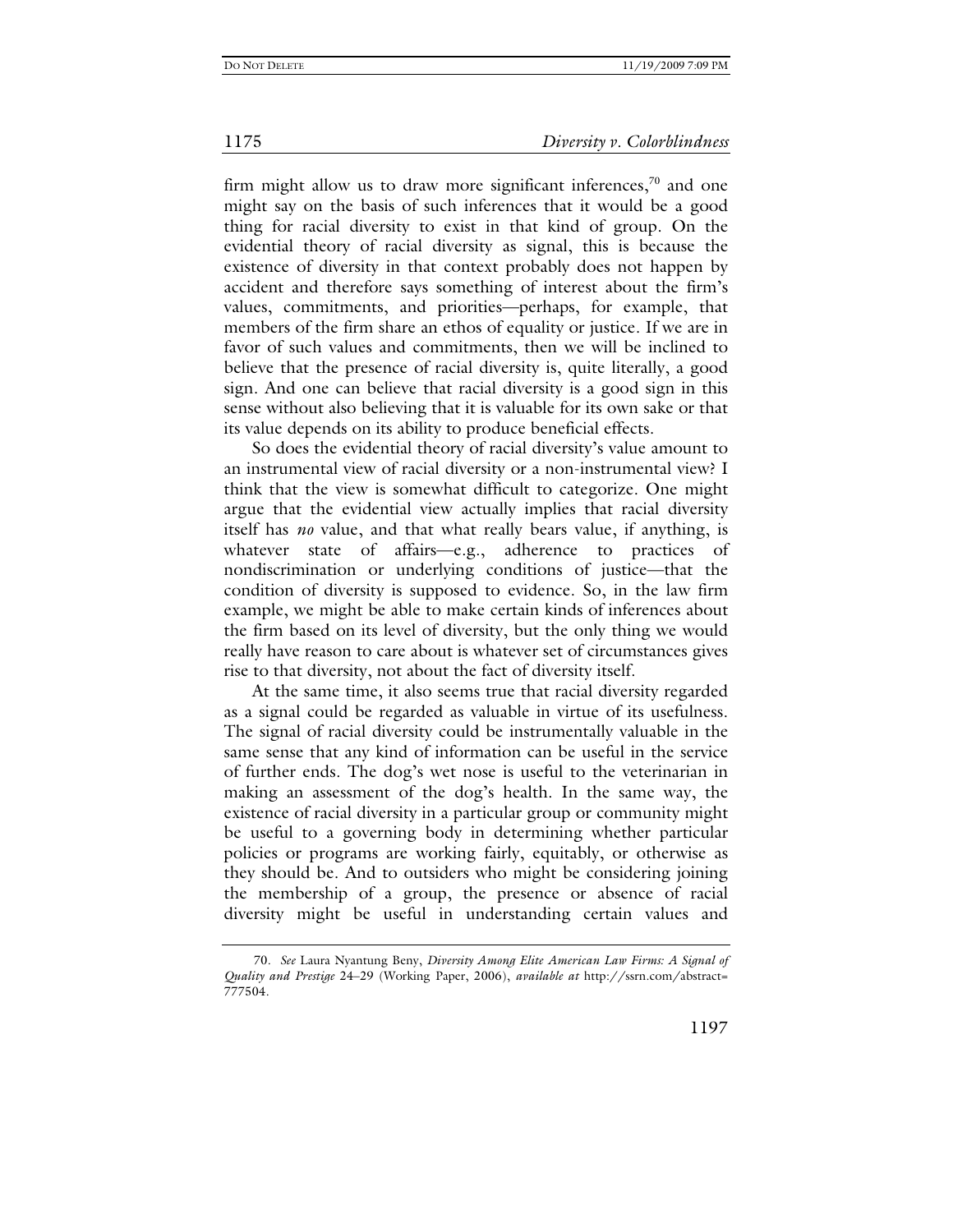commitments of the group that might not otherwise be ascertainable.

It might be thought that the evidential view of racial diversity is logically inconsistent with any view that would favor the creation of racial diversity as a *means* of effecting justice: if the dog's wet nose and the newborn's cry are really just signals of good health, we would be foolish to splash water on a dog's nose or make the baby cry in order to bring about a condition of health. But we must be careful here. Even if one were to regard racial diversity as epiphenomenal in some sense with respect to basic conditions of justice, it would not necessarily be foolish to aim at diversity for the sake of bringing about the conditions that it is supposed to signal. Bringing about racial diversity is obviously very different from squirting water on a dog's nose: in many contexts, it cannot be accomplished without significant institutional resolve and deep commitment. This is precisely what makes racial diversity valuable as a signal. If it were easy and costless to produce, its evidential value would be very low.<sup>71</sup> It seems plausible, therefore, that the process of creating diversity might itself effect deep social consequences. Indeed, it might even be the case that the kind of commitments that are required to create racial diversity in certain contexts also tend to effectuate other more basic conditions of justice. If that were true, then not only would one expect racial diversity to have an evidential relation to those basic conditions, but it might nevertheless make sense to aim at racial diversity for the sake of bringing about those conditions, particularly if targeting the former turned out to be easier or more practicable than the latter. In that sort of scenario, it might make sense to aim at racial diversity as a sort of surrogate for the conditions of justice that it tends to signal.

A final way in which racial diversity as a signal might be regarded as instrumentally valuable is as a means of communicating certain information about a group to outside observers.<sup>72</sup> Suppose, for example, that racial diversity is a reliable signal of a commitment to an ethos of equality and justice. If so, then a group might regard the attainment of diversity as an effective way of communicating to outsiders that it shares that ethos. Racial diversity might, from this

<sup>71</sup>*. See* Broome & Krawiec, *supra* note 66, at 449.

<sup>72</sup>*. Cf.* Wilkins, *supra* note 45, at 1591–95 (identifying some incentives law firms might have to advertise their diversity).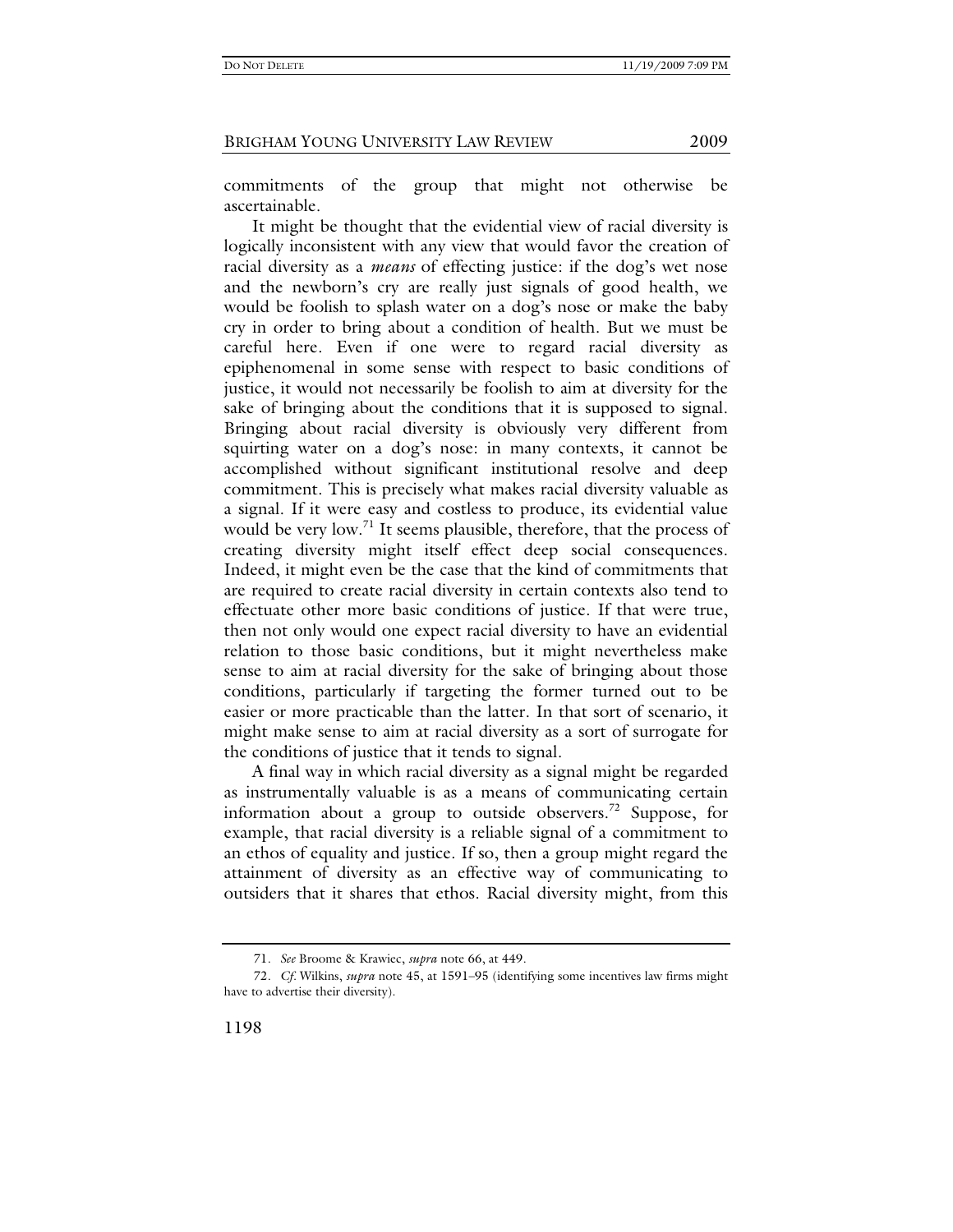perspective, be like an advertisement of the group's commitment to certain norms,<sup>73</sup> or even of its prestige, $74$  and its value might then lie in its usefulness as a means of inducing others to form certain beliefs about the group. $75$ 

# *E. Non-Instrumental Ways of Valuing Racial Diversity*

So far, I have been considering several ways in which racial diversity could be thought instrumentally valuable, or useful in the service of further ends. Are there any non-instrumentalist (yet extrinsic) accounts? Are there arguments for regarding the racial diversity of a group as having positive value that does not depend on its usefulness or its desirable effects?

I suggest two arguments for the goodness of racial diversity that do not derive from the value of its effects. First, one might argue that racial diversity is good for particular groups and communities that have it, even apart from any further consequences that diversity might facilitate, in the same way that, say, developing a variety of talents might be thought good for an individual person. Consider what we (if we were in a certain Aristotelian frame of mind) might say in the case of the individual. We might say that it is a worthwhile goal for a person to develop her talents, whether or not this is instrumentally useful to him or anyone else, simply because trying to achieve one's full potential is part of what constitutes human flourishing and hence is part of what defines the notion of good for human beings.<sup>76</sup> It is worth pursuing for its own sake if one cares at

<sup>73</sup>*. Id.* 

 <sup>74.</sup> *See* G. Mitu Gulati & David B. Wilkins, *Why Are There So Few Black Lawyers in Corporate Firms? An Institutional Analysis*, 84 CAL. L. REV. 493, 599–601 (1996) (explaining how the existence of racial diversity might be regarded as a sign of excellence or prestige in the law firm context).

 <sup>75.</sup> There is, of course, the possibility of false signals, i.e., the possibility that a group might manufacture a certain level of racial diversity to make it appear that it is committed to a certain vision of equality, when in fact it is not. But, as noted above, creating racial diversity in the contexts we care about it most tends to be costly and requires a great deal of institutional resolve. This tends to reduce the likelihood of a "false" signal. *See* Broome & Krawiec, *supra* note 66, at 449.

<sup>76</sup>*. Cf.* Christine Korsgaard, *The Dependence of Value on Humanity*, *in* RAZ, *supra* note 26, at 79 (arguing that the values of some things are internal to the very idea of those things). Notice that this claim that racial diversity is good for its own sake is different from the claim I rejected earlier that racial diversity has intrinsic value. We might value racial diversity for its own sake, but that value may be thought to derive entirely from the value of the community that has it. *See* KORSGAARD, *supra* note 21, at 264; Langton, *supra* note 20, at 163–64.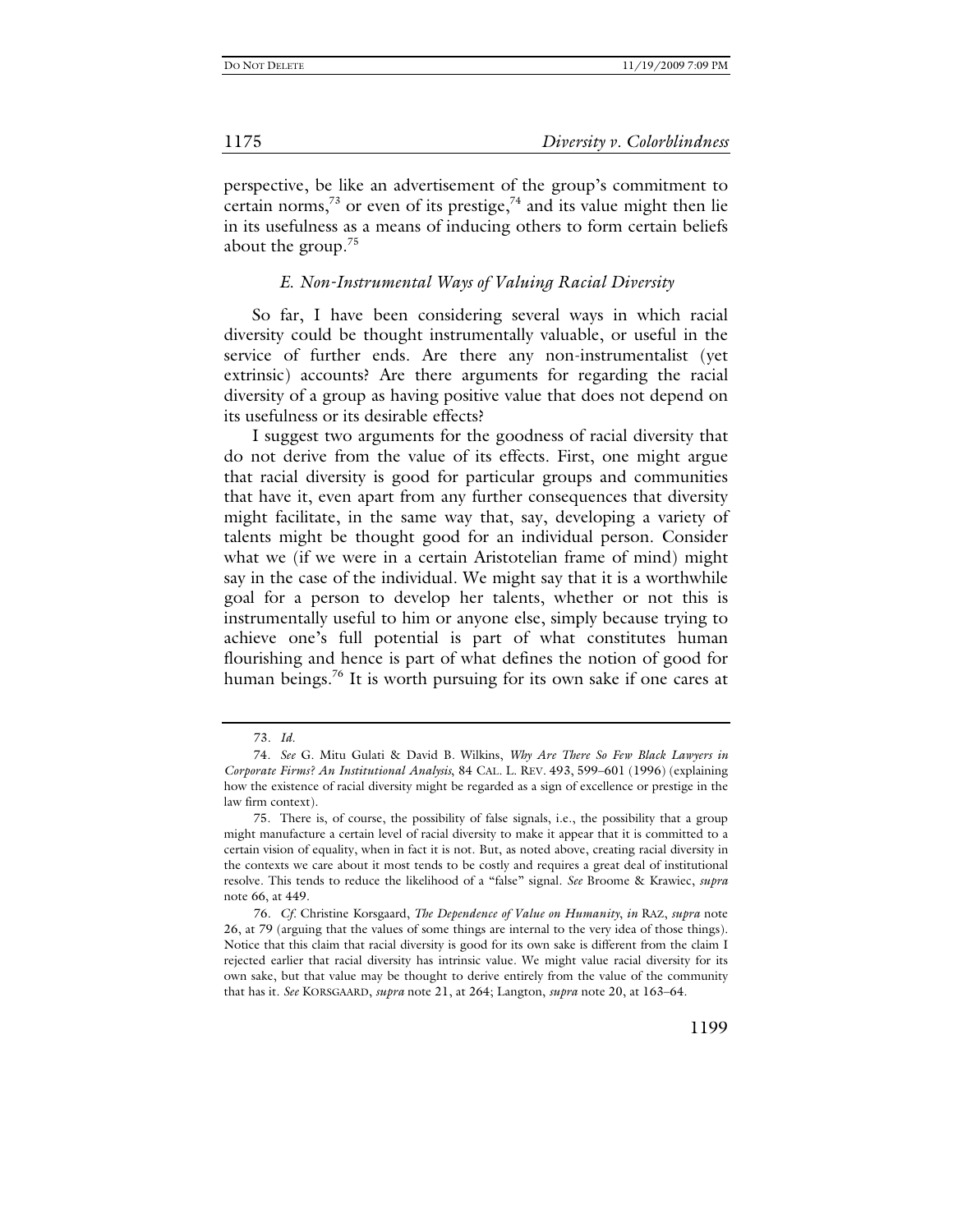all about one's own good.<sup>77</sup> One might make a similar argument that racial diversity is naturally good for people joined in community. Racial diversity is something that a community has reason to pursue for its own sake, because it partly constitutes a certain ideal of human interaction and society; and so one cannot care about the good of a community without also caring about that community's racial diversity. The argument is not that racial diversity is intrinsically good, but that it is part of an instantiation of human community to which we are committed, and so to value the latter is necessarily to value the former.

I think this argument runs up against some difficulties. For one, it helps itself to a conception of an ideal community that needs to be argued for, as I suspect not everyone will find it to be self-evidently correct. Is it really the case that racial diversity, or diversity of any other kind for that matter, is necessarily a constitutive aspect of community? I think there is reason for skepticism here. It would suggest, for example, that communities within racially homogeneous societies are somehow deficient *qua* community, even if the society's homogeneity is purely a happenstance of, say, geographical isolation. It would also suggest that, within the context of a racially diverse society, interest-based groups that might voluntarily be formed for the sake of celebrating shared racial identities could not live up to an ideal of human community. Those conclusions seem to me to depend on an implausibly narrow notion of what constitutes a good community. We can agree that racial diversity enhances many kinds of communities without necessarily having to accept that it is constitutive of the very ideal of community.

A second non-instrumental approach to understanding the value of diversity is perhaps a slight variation of the first. Whether or not racial diversity is constitutive of the good of human community, we might say, more modestly, that given the fact of a racially diverse society, valuing racial diversity within the society's various institutional domains is constitutive of a commitment to social equality and justice.78 More specifically, if the broader population of

 <sup>77.</sup> This is not quite the same as claiming that developing one's own talents has intrinsic value (if that is taken to mean that it is unconditionally good), because the value of human flourishing itself depends on there being value in the good of human beings.

<sup>78</sup>*. See* Lizzie Barmes & Sue Ashtiany, *The Diversity Approach to Achieving Equality: Potential and Pitfalls*, 32 INDUS. L.J. 274, 292 (2003) (noting a basic distinction between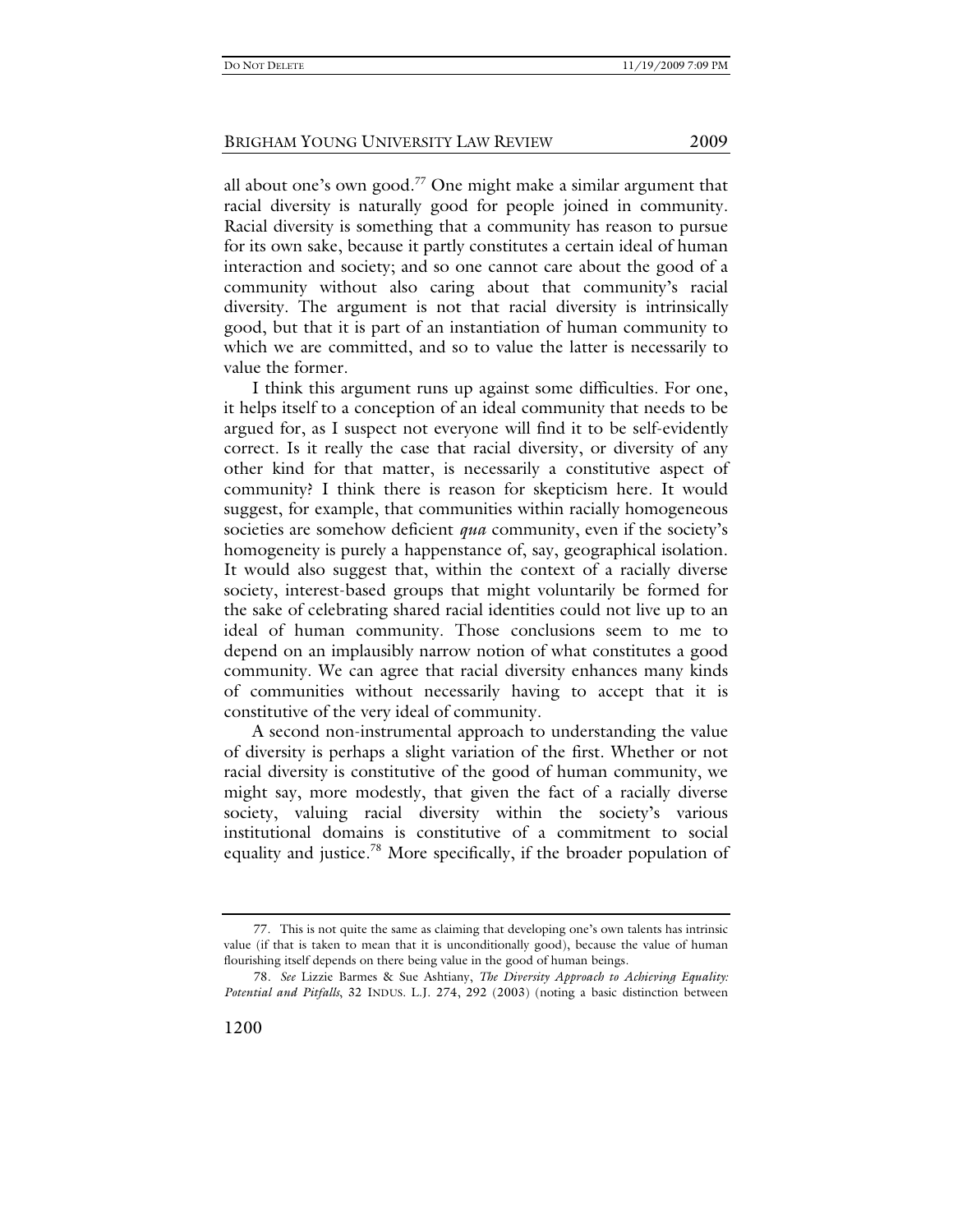a society is characterized by a certain racial diversity, and if we are committed to a conception of equality or justice under which all segments of society are entitled to the same opportunities with regard to occupation, civic participation, political life, and residential community, then we must also regard racial diversity within those relevant institutional contexts as good, insofar as such diversity is a necessary concomitant of that sort of equality.<sup>79</sup> In other words, if the realization of certain conditions of justice and fair equality of opportunity would entail the distribution of various goods, positions, and offices among all segments of our diverse society, then one could not regard the realization of those conditions as good without also seeing racial diversity in the relevant institutional contexts as good (to the extent that the absence of such diversity would be inconsistent with the satisfaction of those aforementioned conditions).80 On this sort of view, the good of racial diversity is a practical consequence of the good of the realization of certain conditions of justice, and so valuing racial diversity would simply be part of what constitutes a commitment to that conception of justice.<sup>81</sup> Racial diversity on such a view is not good in virtue of its effects or because of its usefulness, but is good insofar as it partly constitutes the realization of a certain notion of justice and substantive equality. This is an extrinsic but non-instrumental account of the value of racial diversity.

<sup>&</sup>quot;valuing diversity for instrumental . . . reasons and valuing diversity for intrinsic, justice reasons").

<sup>79</sup>*. Cf.* SCHUCK, *supra* note 13, at 57 (describing a view of diversity as "a possible, or even probable consequence of individuals' autonomous exercise of their wills and rights" and suggesting that on this sort of view, "the diversity that flows from these exercises of individual freedom is presumptively valid").

 <sup>80.</sup> This argument assumes the fact of racial diversity. It would go through neither in the case of a society that lacked diversity, nor in the case of a society that had such diversity but for which racial difference lacked social or psychological salience. In the latter sort of society, racial diversity might be regarded in the same way that we regard, say, diversity of eye color, and would have no practical bearing on matters of justice or equality. A society in which racial difference had no actual significance probably would have no reason to worry about distributional disparities corresponding to race, or at least no more reason than we have to worry about inequalities corresponding to eye color. I take it as given that our society is one in which racial difference does have significance as a matter of historical and present fact. For helpful discussion of this point, see Amy Gutmann, *Responding to Racial Injustice*, *in* APPIAH & GUTMANN, *supra* note 10, at 163, 163–76; Foster, *supra* note 166, at 127–38.

<sup>81</sup>*. Cf.* SCHUCK, *supra* note 13, at 57.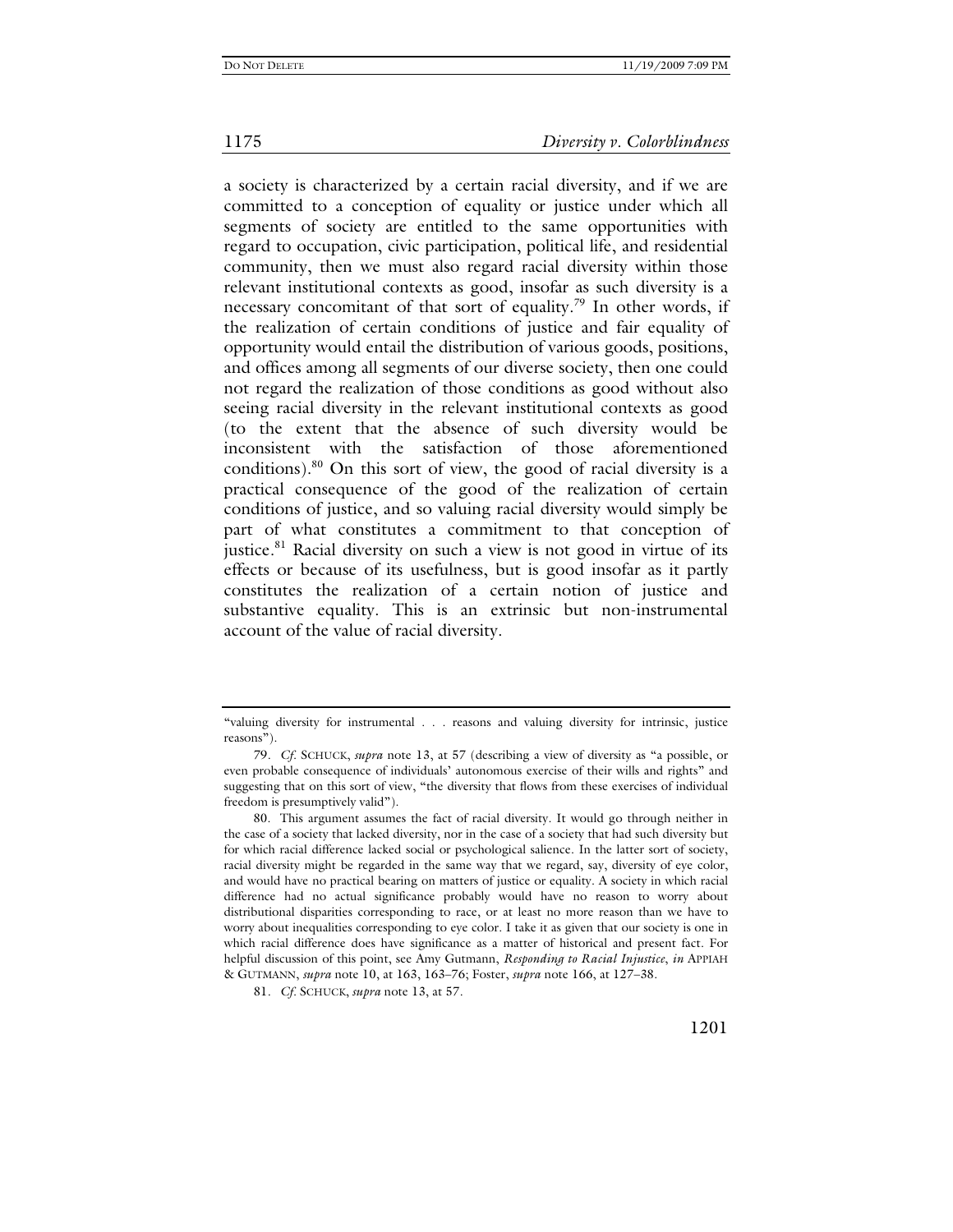# IV. THE IDEAL OF COLORBLINDNESS

So far, I have been discussing ways in which racial diversity might be regarded as valuable without considering any constraints that might exist on how a community or other group that lacks it might go about producing it. One might believe that racial diversity is a good thing in contexts such as education, employment, and governance, but not that the value of such diversity is sufficient to justify every possible way of bringing it about. In other words, it might be agreed that, other things equal, it is better for certain kinds of groups to be racially diverse than not, but the "other things" that must be controlled include limits on the methods employed to engineer diversity where it would not otherwise exist.

The ideal of colorblindness is, for Chief Justice Roberts, one of those limits. It is the fly in the racial diversity ointment. We might (charitably) assume that the Chief Justice agrees that racial diversity is a condition that could have instrumental or non-instrumental value in at least some contexts. Even so, he might, without logical inconsistency, take issue with the further assertion that it is permissible in those contexts to bring diversity about by methods that conflict with the constraint of colorblindness.<sup>82</sup> What, then, is the nature of the conflict between the value of racial diversity and a commitment to the ideal of colorblindness?

# *A. Eliminativist and Procedural Colorblindness Distinguished*

We need to distinguish between two varieties of colorblindness. One set of arguments for colorblindness amounts to a sort of promotion of the value of national or social unity.<sup>83</sup> The idea here is that we as a society ought to celebrate and promote that which all of us have in common—viz., a shared identity as citizens of a single nation—rather than engage in actions and policies that tend to validate and preserve the notion that racial differences mark any real

 <sup>82.</sup> This position—that racial diversity is good but that we should not abandon colorblindness for the sake of producing it—is evidently one that enjoys broad popular support. *See* Sam Howe Verhovek, *In Poll, Americans Reject Means But Not Ends of Racial Diversity*, N.Y. TIMES, Dec. 14, 1997, § 1, at 1, 32 ("[M]ost Americans today endorse the goal of racial diversity in schools and offices, but reject some of the main methods used so far to achieve it.").

<sup>83</sup>*. See* ARTHUR M. SCHLESINGER, JR., THE DISUNITING OF AMERICA 17 (1998); Lawrence Blum, *Ethnicity, Disunity and Equality*, *in* CONTEMPORARY DEBATES IN SOCIAL PHILOSOPHY 193 (Laurence Thomas ed., 2008) (discussing Schlesinger's argument).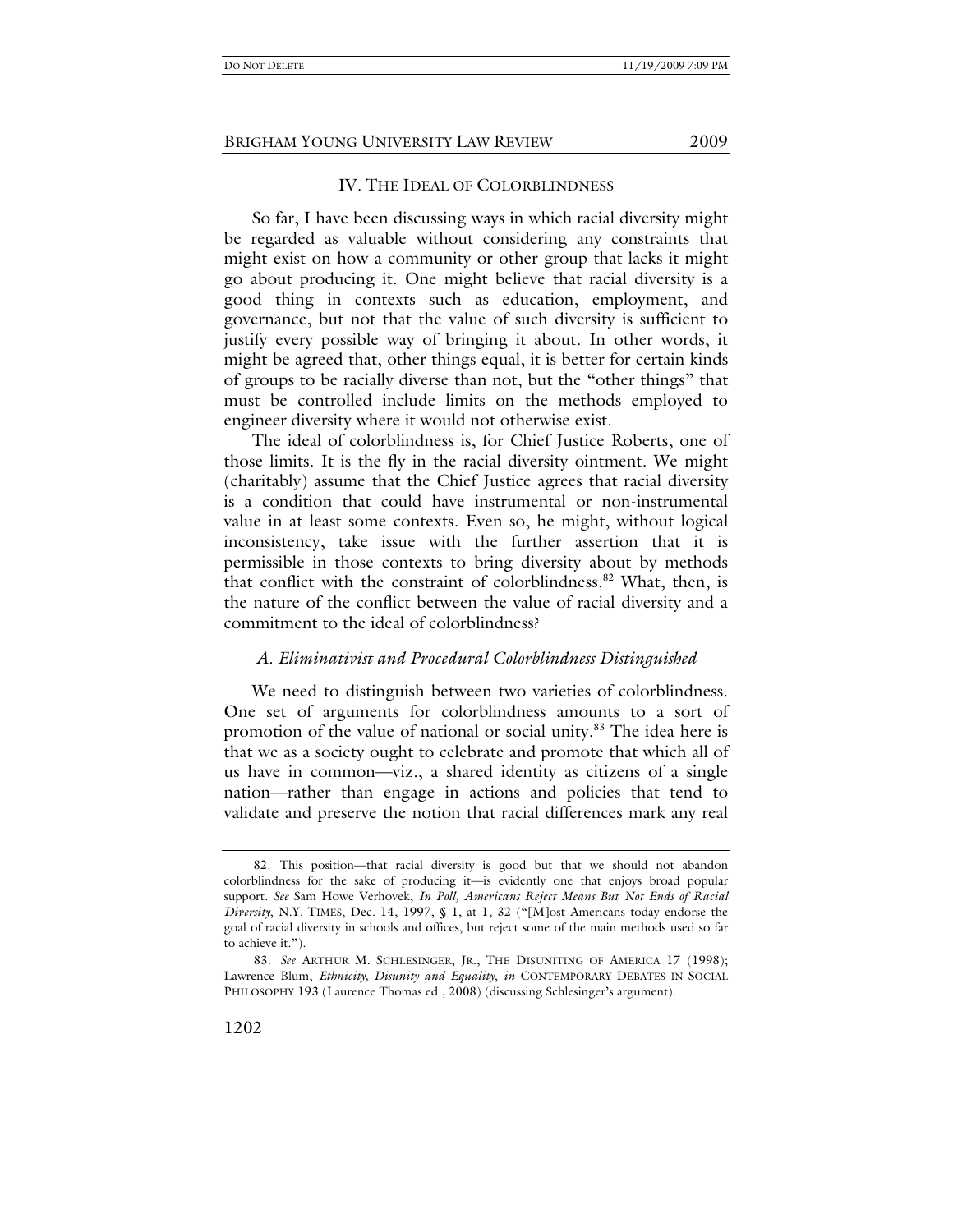differences of identity or community. On this sort of eliminativist or  $assimilationist^{84}$  version of colorblindness, the goal of racial justice and equality should be to render racial diversity a matter of social indifference: we should not care about racial diversity at all because, for the sake of promoting national identity, we should not regard race as having any socially or politically significant meaning.<sup>85</sup>

I am not going to address this eliminativist version of colorblindness, partly because it does not seem to feature prominently in current debates,<sup>86</sup> but more importantly, because the question that interests me here is the nature of the conflict between valuing racial diversity and the notion of colorblindness. $87$  The eliminativist believes that there is no social value in race, and a fortiori, no value in racial diversity.<sup>88</sup> If one sees no value in racial diversity in the first place, then of course colorblindness follows trivially.

The far more interesting version of colorblindness is the one that allows for the recognition of the value of racial diversity. (At least a plurality, and probably a majority of the Supreme Court does believe, after all, that diversity can constitute a compelling state interest.89) This version of colorblindness does not simply fall out

<sup>84</sup>*. Cf.* Gotanda, *supra* note 12, at 59 ("[Colorblindness implies] a belief that, ultimately, race should have no real significance, but instead be limited to formal categories of white and Black, unconnected to any social, economic, or cultural practice.").

 <sup>85.</sup> Neil Gotanda offers a sharply articulated critique of this eliminativist version of colorblindness. He argues that it "would require abolishing the distinctiveness that we attribute to Black community, culture, and consciousness" and therefore constitutes a sort of "cultural genocide." *Id.* at 59–60.

<sup>86</sup>*. See* WALTER BENN MICHAELS, THE TROUBLE WITH DIVERSITY: HOW WE LEARNED TO LOVE IDENTITY AND IGNORE INEQUALITY 5 (2006) ("[O]ur commitment to diversity has redefined the opposition to discrimination as the appreciation (rather than the elimination) of difference."). Walter Benn Michaels's larger point is that we are in danger of allowing our commitment to racial diversity to supplant a commitment to economic equality. *Id.* at 15–20.

 <sup>87.</sup> That being said, it does not seem entirely implausible to me that the sentiment behind racial eliminativism might provide motivation to *some* current proponents of colorblindness. Justice Thomas might be one such proponent. *See* Grutter v. Bollinger, 539 U.S. 306, 355–57 (2003) (Thomas, J., dissenting in part) (reducing racial diversity to an "aesthetic").

 <sup>88.</sup> For an illuminating anecdotal portrayal of this sort of colorblindness, see PATRICIA J. WILLIAMS, SEEING A COLOR-BLIND FUTURE: THE PARADOX OF RACE 8–9 (1998).

<sup>89</sup>*. See* Parents Involved in Cmty. Sch. v. Seattle Sch. Dist. No. 1, 551 U.S. 701, 783– 85 (2007) (Kennedy, J., concurring) (recognizing that "diversity, depending on its meaning and definition, is a compelling educational goal"); *id.* at 838 (Breyer, J., dissenting, joined by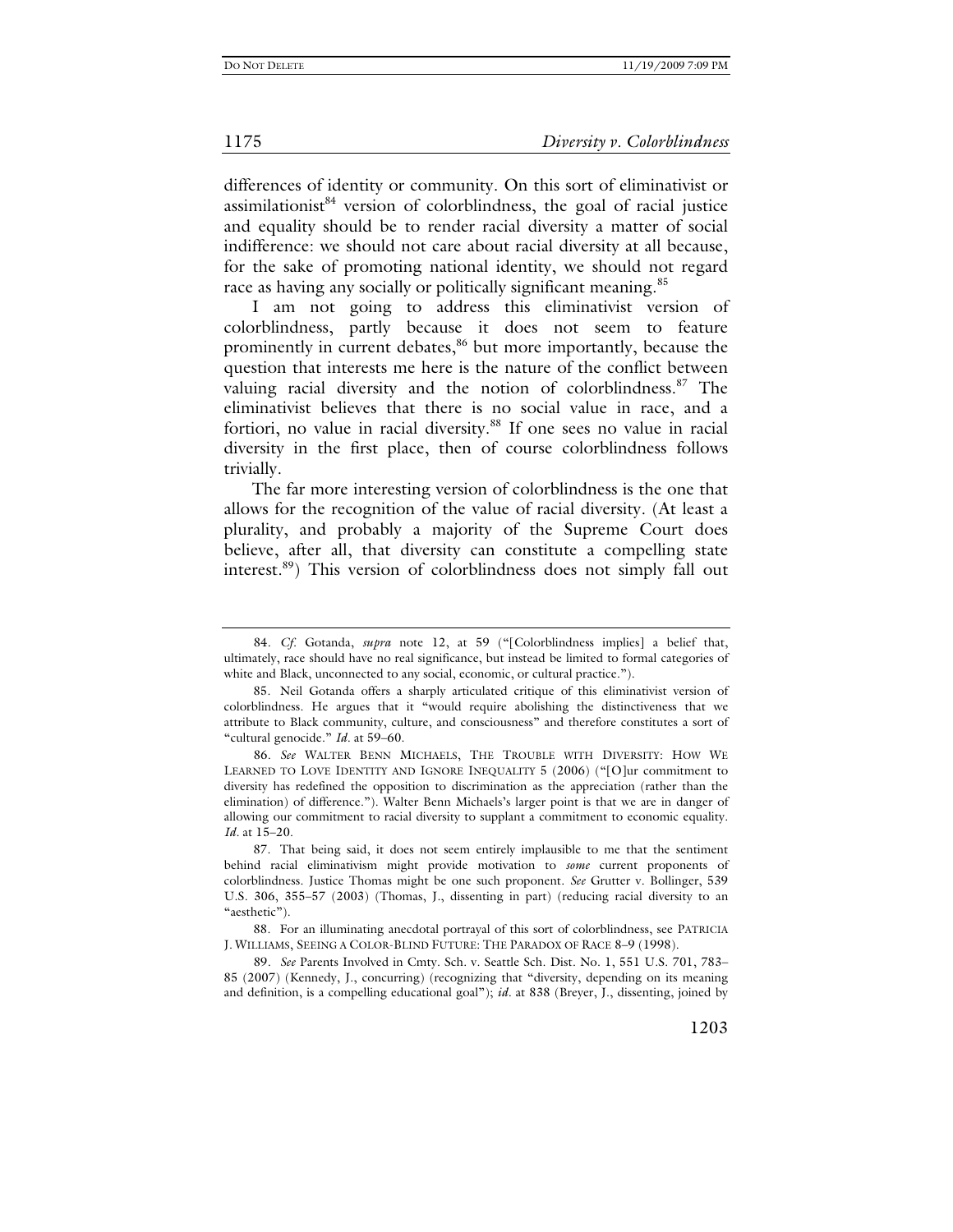from a rejection of the value of racial diversity.<sup>90</sup> We might call this view procedural colorblindness. This idea of colorblindness describes a side constraint on the considerations that may be taken into account in the differential selection of individuals for a particular benefit or burden. That constraint is, of course, that the race or color of individuals not be considered in any such decision-making process. It does not speak to whether we have reason to regard racial diversity as a worthwhile goal. The version of colorblindness that interests me is a procedural constraint that restricts the ways in which we can attempt to arrive at it. $91$  In an important theoretical way, therefore, the value of racial diversity and a commitment to colorblindness are orthogonal rather than directly opposed.

The true opposing correlative of the procedural ideal of colorblindness is not racial diversity, then, but rather *selecting for* racial diversity by differentiating among individuals on the basis of their race. (I shall hereinafter use "selecting for diversity" as shorthand for this longer phrase.) The most obvious reason that colorblindness and diversity—though theoretically orthogonal—are practically in conflict is that in the actual circumstances of our society, meaningful racial diversity can be achieved in certain contexts only by directly selecting for it. $92$  Thus, even though a commitment to colorblindness is not logically inconsistent with regarding racial diversity as valuable, it can create a practical impediment to bringing it about.

Stevens, Souter, and Ginsburg, JJ.) (arguing that achieving racial diversity or integration in schools constitutes a compelling interest). I assume that Justice Sotomayor would also agree.

 <sup>90.</sup> It is true, to be sure, that the notion of colorblindness has come to be identified with a particular political sensibility that tends to engender skepticism about the value of racial diversity and actions that are designed to promote it. But it is at least conceptually possible to value racial diversity while also favoring colorblindness.

<sup>91</sup>*. Cf.* Neil Gotanda, *Failure of the Color-Blind Vision: Race, Ethnicity, and the California Civil Rights Initiative*, 23 HASTINGS CONST. L.Q. 1135, 1140 (1996) (characterizing colorblindness as a sort of "pretending").

 <sup>92.</sup> For example, in the *Gratz v. Bollinger* litigation, the University of Michigan asserted in its brief in opposition to certiorari that if it were not permitted to select for diversity, the number of minority students admitted would "drop precipitously, leaving most of [the College's] learning contexts with very few minority students, or none at all." Respondents' Brief in Conditional Opposition to Certiorari Before Judgment at 9, Gratz v. Bollinger, 539 U.S. 244 (2003) (No. 02-516).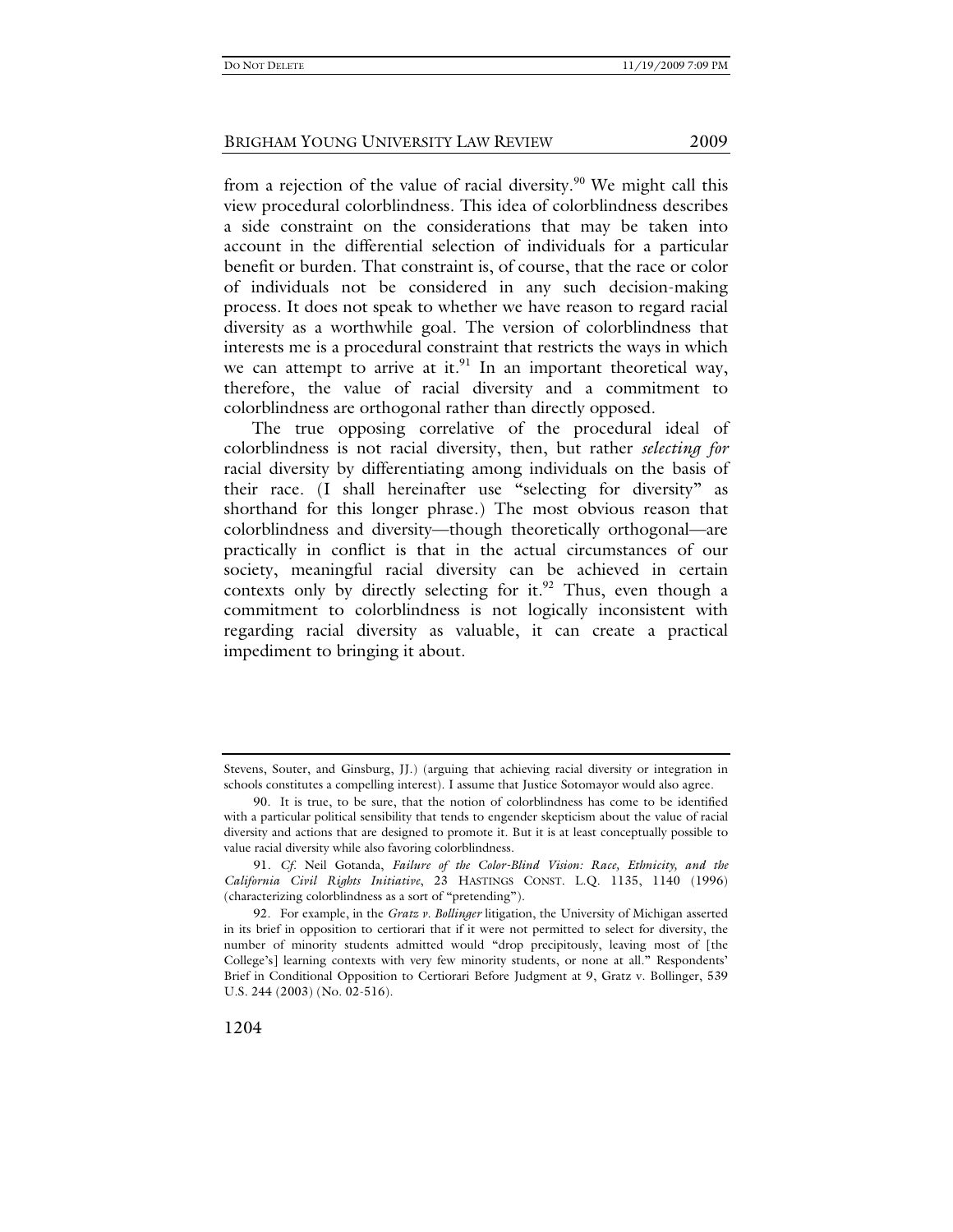## *B. Colorblindness as a Deontological Constraint*

The question I will address with regard to colorblindness, just as I did with regard to racial diversity, is why someone might regard that procedural ideal as something good, as something that we have reason to care about. It seems relatively easy to state various reasons in favor of selecting for diversity and *sacrificing* colorblindness, given all that I have said so far. To wit: doing so may be necessary to achieve a state of affairs to which we attach positive value. We have reason to select for diversity just because and to the extent that we have reason to care about the diversity that can thereby be produced.

What sorts of reasons, then, favor the principle of colorblindness? Why should we care about it? We might begin formulating an answer by considering how our concern for it falls within the matrix of intrinsic vs. extrinsic and instrumental vs. non-instrumental value. Is the constraint of colorblindness intrinsically important? There are many familiar sorts of circumstances in which the norm of colorblindness seems to lack relevance. If we were trying to cast the role of Martin Luther King, Jr., in a dramatic production, it seems doubtful that we would have any reason to consider using a colorblind selection procedure. Similarly, if the victim of a crime states with high confidence that her assailant was a white male, the colorblindness of a particular investigative technique would not seem to provide any reason to recommend following it in the context of that particular case.<sup>93</sup> The normative significance or value of colorblindness is therefore not intrinsic. Arguments in favor of it must derive from our commitment to other things (which I will consider below), such as the value of certain predicted consequences, or a particular conception of equality of treatment implicit in the constitutional guarantee of Equal Protection.

If colorblindness is extrinsically valuable, is its value purely instrumental, or is it primarily non-instrumental in character? Let us take a step back to understand the question. In thinking about the

<sup>93</sup>*. Cf.* Brown v. City of Oneonta, 195 F.3d 111, 118–20 (2d Cir. 1999) (dismissing Equal Protection challenge against police investigation of local black students and citizens based on criminal victim's description of assailant as a black male with a cut on his hand). *But cf.* Brown v. City of Oneonta, 235 F.3d 769, 785–86 (2d Cir. 2000) (Calabresi, J., dissenting from denial of rehearing en banc) (arguing persuasively that police might have violated Equal Protection Clause by conducting sweeping investigation based on racial description given by victim, to the exclusion of other aspects of description that might have called for narrower investigation).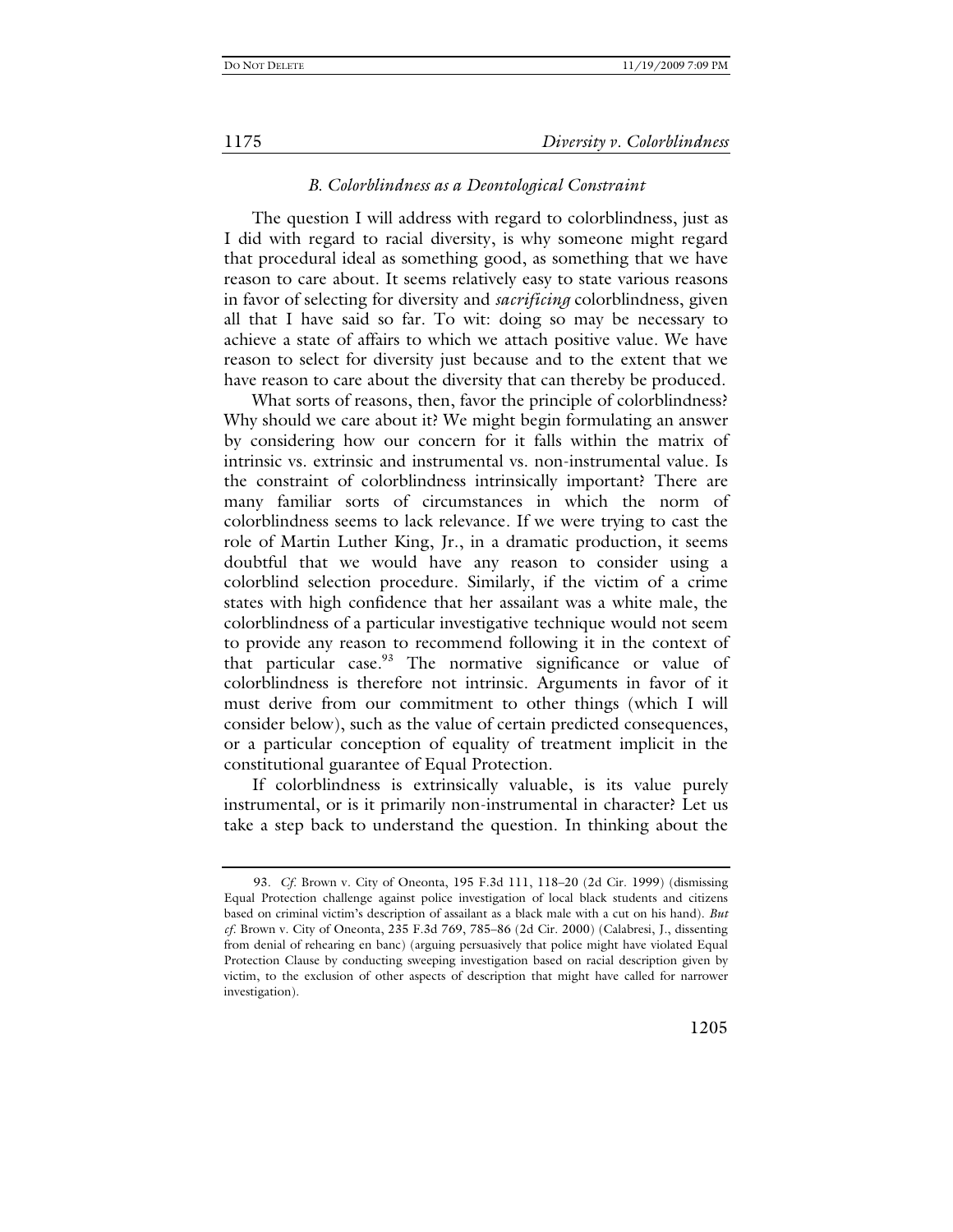value of colorblindness, our real interest is in understanding the nature of the constraint, if any, it should place on the procedures we use in assembling groups of people in certain kinds of institutionally significant contexts (schools, workplaces, governments, etc.). According to its proponents, the value of colorblindness is not merely something that we have reason to see as good, like a healthy lifestyle or developing our talents. The reasons in favor of the ideal of colorblindness are supposed to have a more peremptory force. The principle of colorblindness espoused by Chief Justice Roberts—the version that is supposed to invalidate procedures that select directly for diversity—*demands* compliance and renders *impermissible* those actions that violate it. We are to think of it as a source of deontological reasons.

Deontic or deontological reasons are compulsory considerations—e.g., duties, obligations, entitlements—that have the normative force of a binding command. $94$  Proponents of the principle of colorblindness argue, of course, that the principle derives its authority from the Fourteenth Amendment's proscription against denial of equal protection of the laws.<sup>95</sup> The principle is supposed to provide conclusive reason against using procedures that select directly for diversity *whatever* the beneficial consequences of doing so might be. One cannot respect the principle of colorblindness and at the same time view it as defeasible whenever the creation of diversity would necessitate its override. If the principle is taken seriously, the beneficial consequences of violating it simply do not count as reasons for doing  ${so}^{96}$ , except perhaps in extraordinary cases.<sup>97</sup>

<sup>94</sup>*. See* THOMAS NAGEL, THE VIEW FROM NOWHERE 175–80 (1986); SCANLON, *supra*  note 1919, at 81–87; Stephen Darwall, *Agent Centered Restrictions From the Inside Out*, *in*  DEONTOLOGY 113–14 (Stephen Darwall ed., 2003). For a wonderfully insightful illustration of the force of deontological considerations based on a few simple hypothetical cases, see R. Jay Wallace, *The Deontic Structure of Morality* 1–25 (online paper), http://philosophy. berkeley.edu/file/2/Deonticstructure.pdf.

 <sup>95.</sup> One might argue that colorblindness is also required by some fundamental moral idea of equal treatment or fairness. I raise skeptical questions about this hypothesis below and have argued elsewhere against it. *See* Patrick Shin, *Compelling Interest, Forbidden Aim: The Antinomy of* Grutter *and* Gratz, 82 U. DET. MERCY L. REV. 431 (2005).

<sup>96</sup>*. See* SCANLON, *supra* note 19, at 84; JOSEPH RAZ, PRACTICAL REASON AND NORMS 39–41 (2d ed. 1990) (proposing the idea of an "exclusionary reason").

 <sup>97.</sup> For one recent account of how deontological constraints (like rights) might permit exceptions, see FRANCIS M. KAMM, INTRICATE ETHICS 26–40 (2007).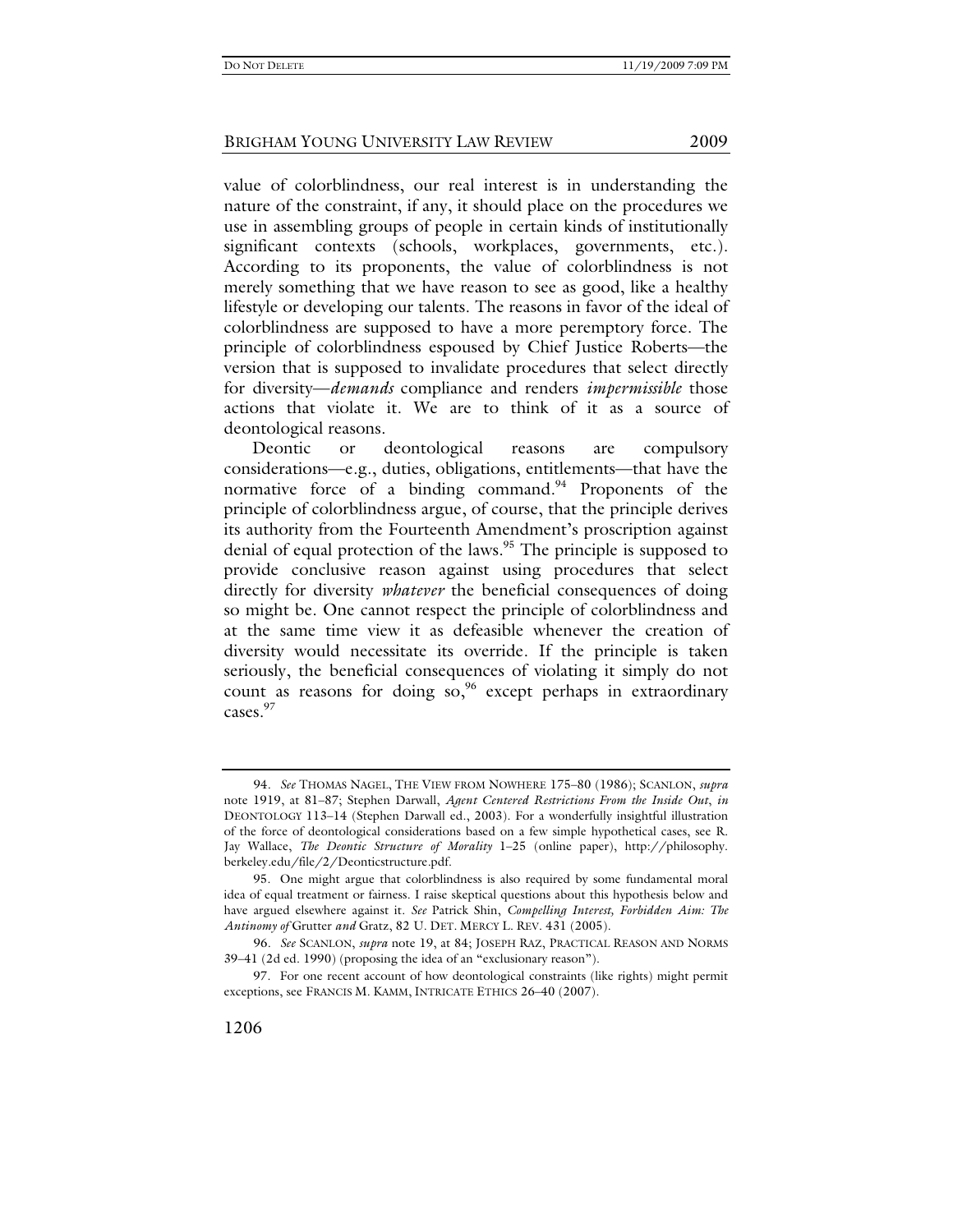This resistance to consequentialist considerations is not unique to the ideal of colorblindness. The same applies to any deontological restriction, be it the First Amendment prohibition against the abridgment of free speech or the general moral prohibition against promise-breaking. In each case, the rule creates an obligatory duty that cannot be overridden simply for the sake of beneficial consequences that would flow from a violation.<sup>98</sup> This is so even when those consequences tend to support the general policies that justify the restriction in the first place.<sup>99</sup> For example, suppose I have promised to look after your children on Friday night so that you can go out with your spouse, and then another friend asks me at the last minute to look after her children on that same evening so that she can keep promises she made to *five* friends to take them to dinner. The fact that I could prevent five promises from being broken by breaking my single promise to you does not provide sufficient reason for me to do so; you are entitled to hold me to my promise, even though my breaking it would result in a greater number of promises being kept overall.<sup>100</sup> The constitutional constraints of the First Amendment have a similar deontological structure.<sup>101</sup> The state could not justify suppressing otherwise protected speech—e.g., a book arguing that publicly expressing one's ideas is bad—simply by proving that such suppression would result in a net increase in the number of people taking part in the public exchange of ideas.<sup>102</sup> The

<sup>98</sup>*. Cf.* ROBERT NOZICK, ANARCHY, STATE, AND UTOPIA 28–33 (1974) (explaining the idea of "side constraints").

<sup>99</sup>*. See* NAGEL, *supra* note 94, at 178–79; NOZICK, *supra* note 98, at 30; SCANLON, *supra* note 199, at 82–83.

 <sup>100.</sup> This aspect of deontological obligation is sometimes called the "paradox of deontology." *See* Christopher McMahon, *The Paradox of Deontology*, 20 PHIL. & PUB. AFF. 350 (1991); SAMUEL SCHEFFLER, *Introduction* to CONSEQUENTIALISM AND ITS CRITICS 8–9 (Samuel Scheffler ed., 1998).

<sup>101</sup>*. See, e.g.*, R.A.V. v. City of St. Paul, 505 U.S. 377, 395–96 (1992) (invalidating content-based hate crime statute under First Amendment, even though statute served compelling state interest in protecting basic human rights).

 <sup>102.</sup> I do not mean to suggest that all deontological restrictions have an identical structure. In the constitutional context, at least, they do not. The First Amendment prohibition on abridgments of free speech is different, for example, from the Fourth Amendment restriction on searches and seizures in terms of the kind of justification that would permit an exception. Even those who would oppose an absolutist version of constitutional colorblindness might support a version of the rule encompassing a more flexible framework of exceptions. *See* Gotanda, *supra* note 12, at 66–67 (arguing against colorblindness but in favor of a constitutional restriction on the use of racial classification modeled on the religion clauses). That sort of rule would still entail a deontological restriction insofar as it remained a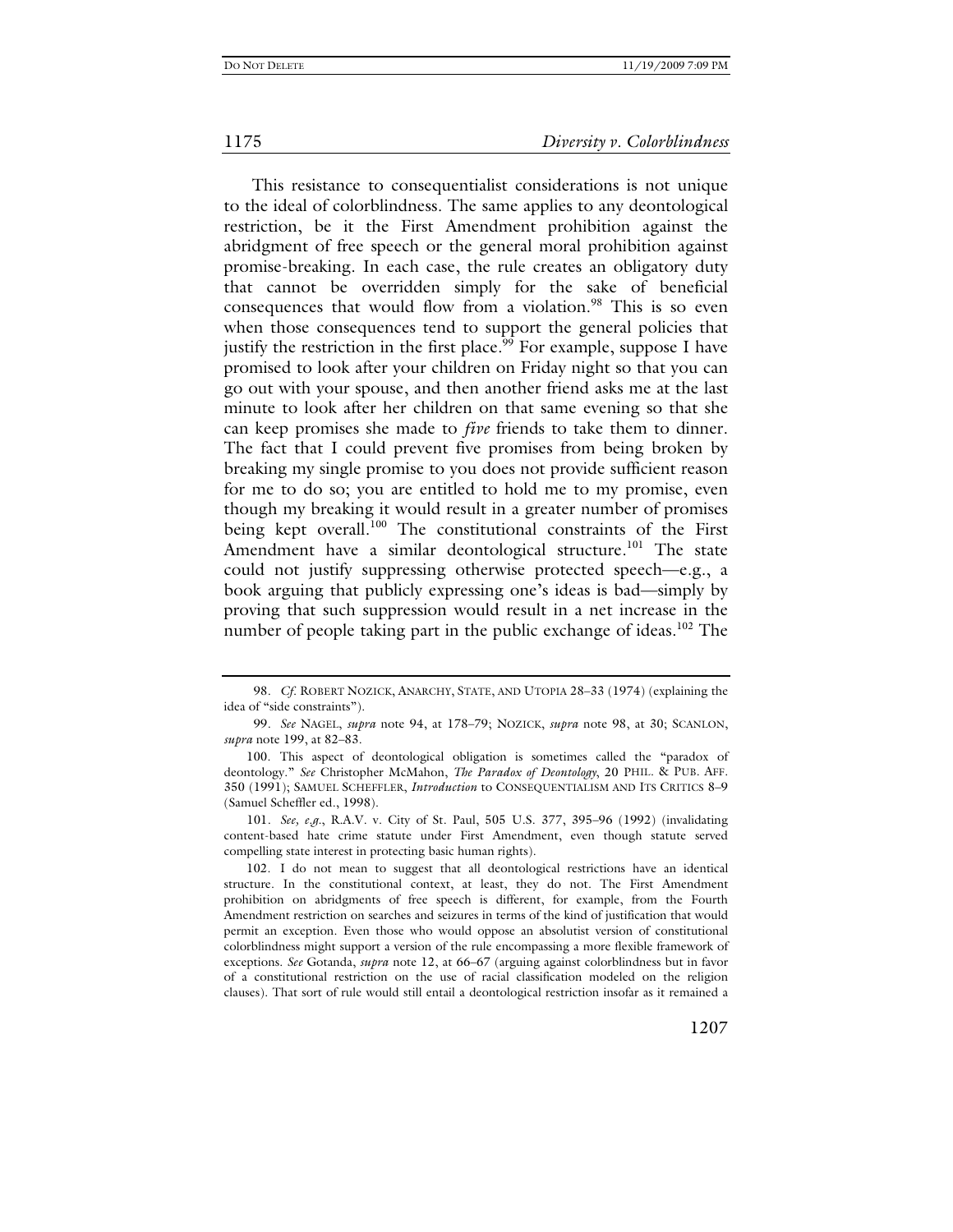point is that insofar as colorblindness is a deontological restriction, the same kinds of observations apply. For the proponent of colorblindness, the positive benefits of racial diversity simply do not register as reasons that could be sufficient to justify selecting directly for diversity.103 And this is true even if those positive benefits would *promote* the basic policies that underlie the ideal of colorblindness in the first place.

The real question, then, is why the principle of colorblindness should be understood in this way, as a deontological restriction that invalidates procedures that select for diversity, even when those procedures would yield consequences (viz., racial diversity) that everyone has reason to value. So let us now consider both the instrumental and non-instrumental reasons that might be thought to justify the principle of colorblindness.

# *C. Instrumentalist Considerations*

The instrumentalist or consequentialist<sup>104</sup> defense of colorblindness appeals to the value of the good consequences that we could expect to flow from adhering to a strict policy of colorblindness. Assuming a common goal of eradicating racial discrimination and improving the situation of traditionally disadvantaged minorities, a proponent of colorblindness might take the view that strict adherence to that procedural constraint is simply the *most effective means* of achieving those goals. This is one way of interpreting Chief Justice Roberts' enigmatic claim in *Parents Involved* that the "way to stop discrimination on the basis of race is

peremptory constraint that resisted override on the basis of simple, ad hoc consequentialist balancing.

 <sup>103.</sup> The proponent does not necessarily believe that the principle of colorblindness must be held exceptionless. A deontological obligation can admit exceptions while retaining its deontological character, provided that the exceptions are structurally limited to a narrow range of application. *See, e.g.*, KAMM, *supra* note 97. For example, even the proponent of colorblindness would allow exceptions for policies that pass "strict scrutiny"—i.e., policies that are narrowly tailored to serve a compelling governmental interest; and even the prohibition on intentional killing can give way to certain justified violations, such as self-defense. The larger question of the possibility and nature of exceptions to deontological restrictions is beyond my scope here.

 <sup>104.</sup> In the usual language of moral theory, arguments in favor or against a particular action based on instrumental considerations relating to the action's consequences are called "consequentialist."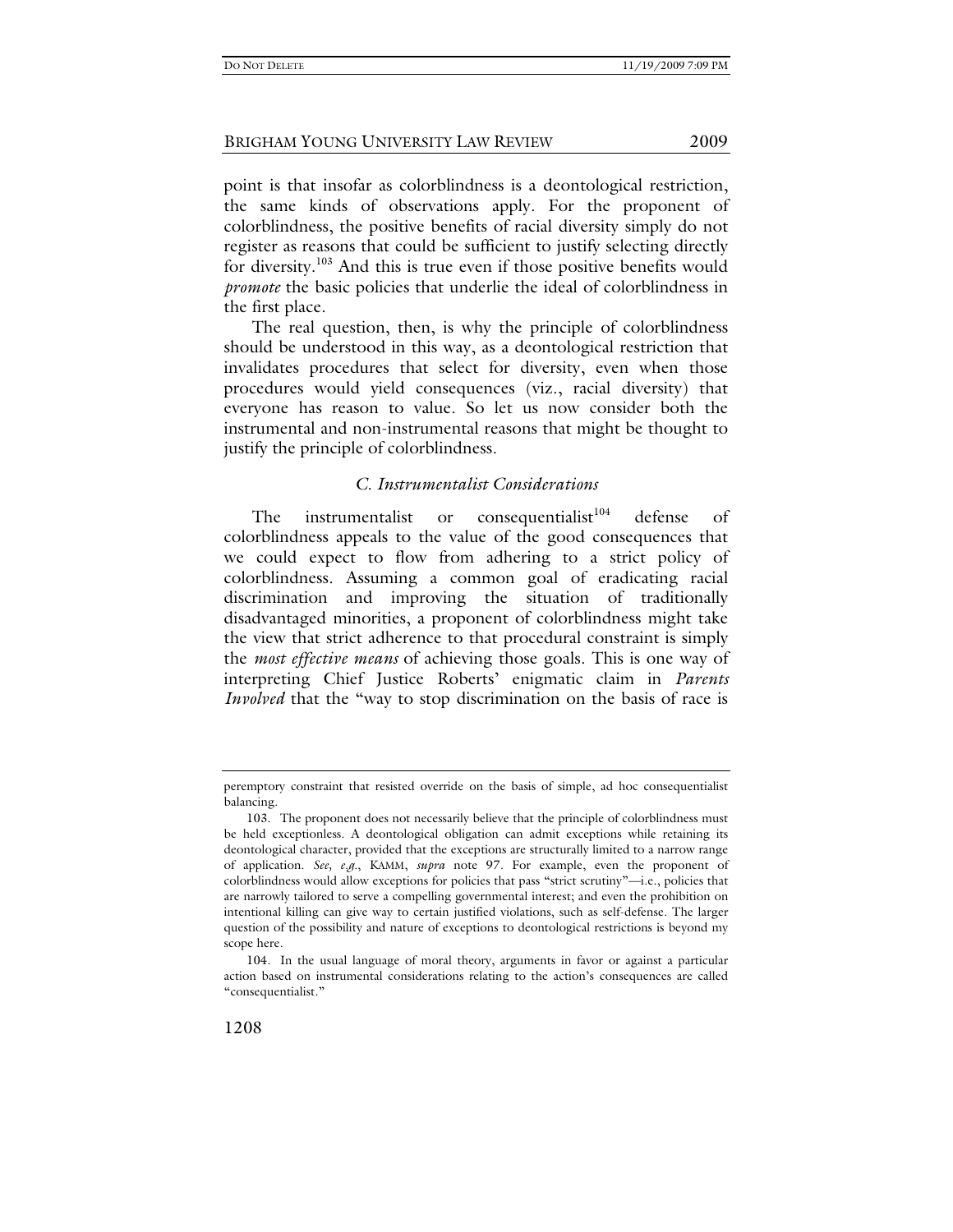to stop discriminating on the basis of race."105 The reference to "discriminating on the basis of race" is tendentious in its characterization of the race-conscious selection measures used by the school districts (what I prefer to call "selecting for diversity"), but Roberts' claim can be understood as an assertion that choosing adherence to colorblind procedures over race-conscious methods of selecting for diversity will, in the long run, tend to have the consequence of reducing the overall occurrence of race discrimination<sup>106</sup>—even if it might seem obstructive or even counterproductive in particular cases.

The main difficulty with this way of understanding the basis of the commitment to colorblindness—even putting aside any disagreement one might have with the claim on its merits $107$ —is that it effectively makes the requirement of colorblindness dependent upon a rather controversial prediction of its social effects.<sup>108</sup> It seems to me implausible that such a speculative empirical hypothesis should be thought to be built into the Fourteenth Amendment's guarantee of Equal Protection. Furthermore, the notion that the principle of colorblindness should be followed because of its expected consequences seems susceptible to the very same objection that Chief Justice Roberts levies against race-conscious methods of selecting directly for diversity. Supporters of non-colorblind procedures also argue, after all, that reduction of race discrimination is among the expected beneficial effects of such measures.<sup>109</sup> In his

107*. See Parents Involved*, 551 U.S. at 788 (Kennedy, J., concurring) ("Fifty years of experience since *Brown v. Board of Education* should teach us that the problem before us defies so easy a solution." (citation omitted)).

 108. Another difficulty with the claim is that it characterizes too narrowly the argument in favor of selecting for diversity: the goal of creating racial diversity is not just to "stop discrimination" but also, arguably, to create conditions of substantive economic equality and fair equality of opportunity. It is not clear why adhering to a colorblind ideal should be thought to serve those goals.

109*. See Parents Involved*, 551 U.S*.* at 843–44 (Breyer, J., dissenting). Some would go further to argue that colorblindness would operate to preserve certain forms of racial bias. *See* Elizabeth Anderson, *The Future of Racial Integration*, *in* CONTEMPORARY DEBATES IN SOCIAL PHILOSOPHY, *supra* note 83, at 241 ("Once we acknowledge that mental states reside at various levels of consciousness, the call for conscious color-blindness effectively amounts to a

 <sup>105.</sup> Parents Involved in Cmty. Sch. v. Seattle Sch. Dist. No. 1, 551 U.S. 701, 748 (2007).

 <sup>106.</sup> For an interesting argument to the contrary—i.e., that the production of *racial diversity* might be useful as a means of promoting attitudes of colorblindness, see Carbado & Gulati, *supra* note 9, at 1157–58.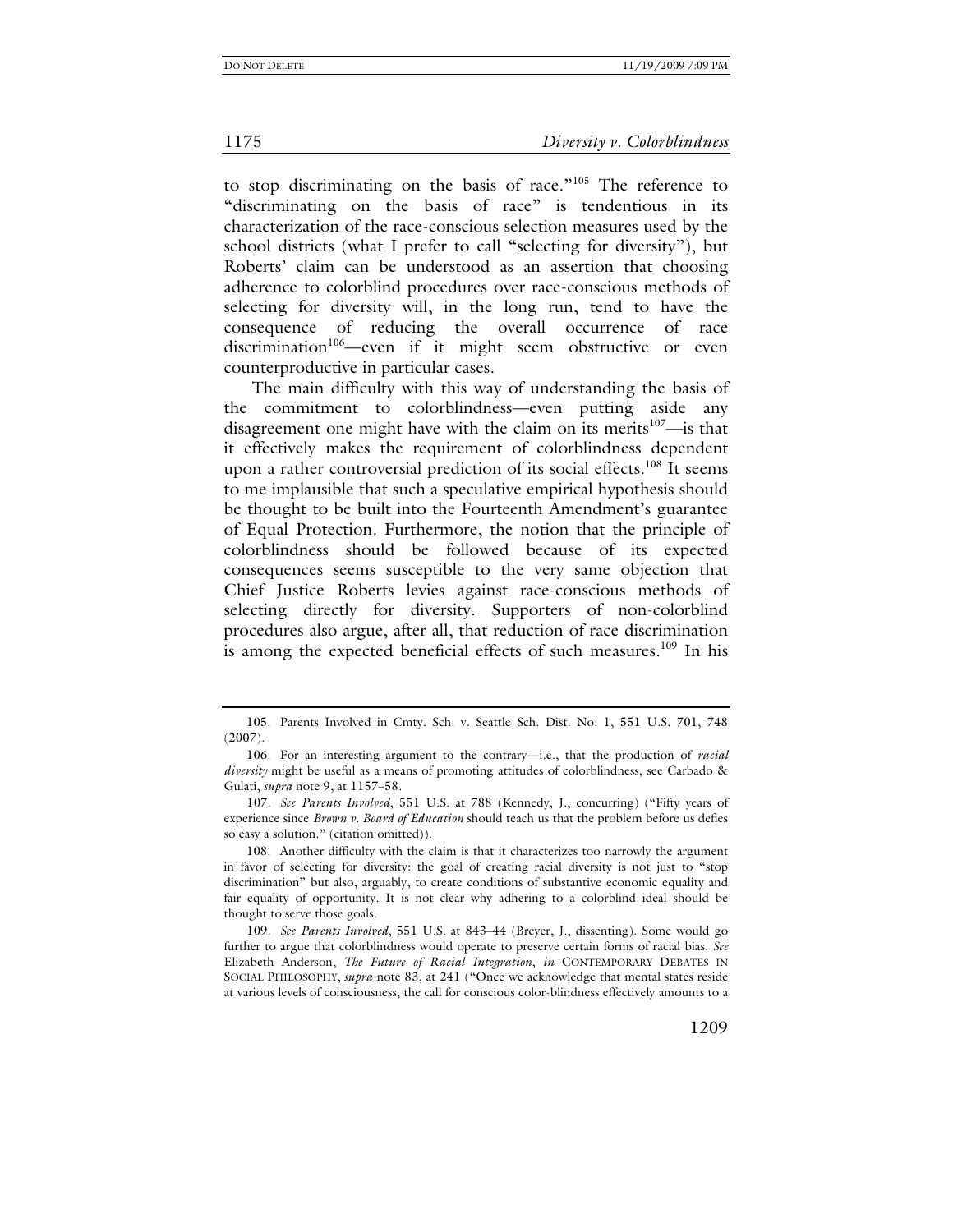response to Justice Breyer's call to recognize those benefits, Chief Justice Roberts accuses Justice Breyer of making an invalid argument that "[t]he end justifies the means."110 If social benefits do not constitute an end sufficient to justify the means of selecting for diversity, then it would seem self-contradictory to defend the value of the principle of colorblindness in terms of the same kind of beneficial effects.<sup>111</sup> If the value of adhering to the deontological restriction of colorblindness is based purely on its social benefits, then the adherent's charge of arguing from ends to means becomes self-defeating. Thus, if Chief Justice Roberts' assertion that the "way to stop discrimination on the basis of race is to stop discriminating on the basis of race"112 is understood as a claim that colorblindness is supported by consequentialist, instrumentalist considerations, then it is not only enigmatic, but hypocritical.

## *D. Non-Instrumentalist Considerations: Justice Harlan's Argument*

However, the proponent of colorblindness, *pace* Chief Justice Roberts, need not insist that its value lies in its expected beneficial consequences. One non-consequentialist argument is that basic principles of fairness and formal equality of treatment require colorblindness. I am not going to discuss the merits of that familiar argument here, except to note that its success ultimately boils down to the premise that an individual's race is never by itself a relevant reason for including or excluding him from certain kinds of groups.<sup>113</sup> Here, however, I am starting from the assumption that racial diversity is something we have reason to value. Thus, we have already rejected the premise presupposed by the formal equality argument: we cannot believe that racial diversity is good without also believing that race *can* be relevant in our judgments about who should populate social groups. In other words, if we assume that

call to let unconscious racial biases operate unopposed by conscious policies that might change them.").

<sup>110</sup>*. Parents Involved*, 551 U.S. at 743 (Roberts, C.J.).

 <sup>111.</sup> It might be argued that colorblindness is simply *more* effective at eliminating discrimination than selecting for diversity, but I do not think the Court could have been resting its constitutional conclusions on that baldly empirical claim.

<sup>112</sup>*. Parents Involved*, 551 U.S. at 748.

 <sup>113.</sup> I have elaborated this point elsewhere. *See* Shin, *supra* note 95. The basic idea is that it is logically inconsistent to hold at the same time that race can be a relevant reason in selection decisions *and* that it always constitutes formal inequality of treatment to treat people differently on account of their race.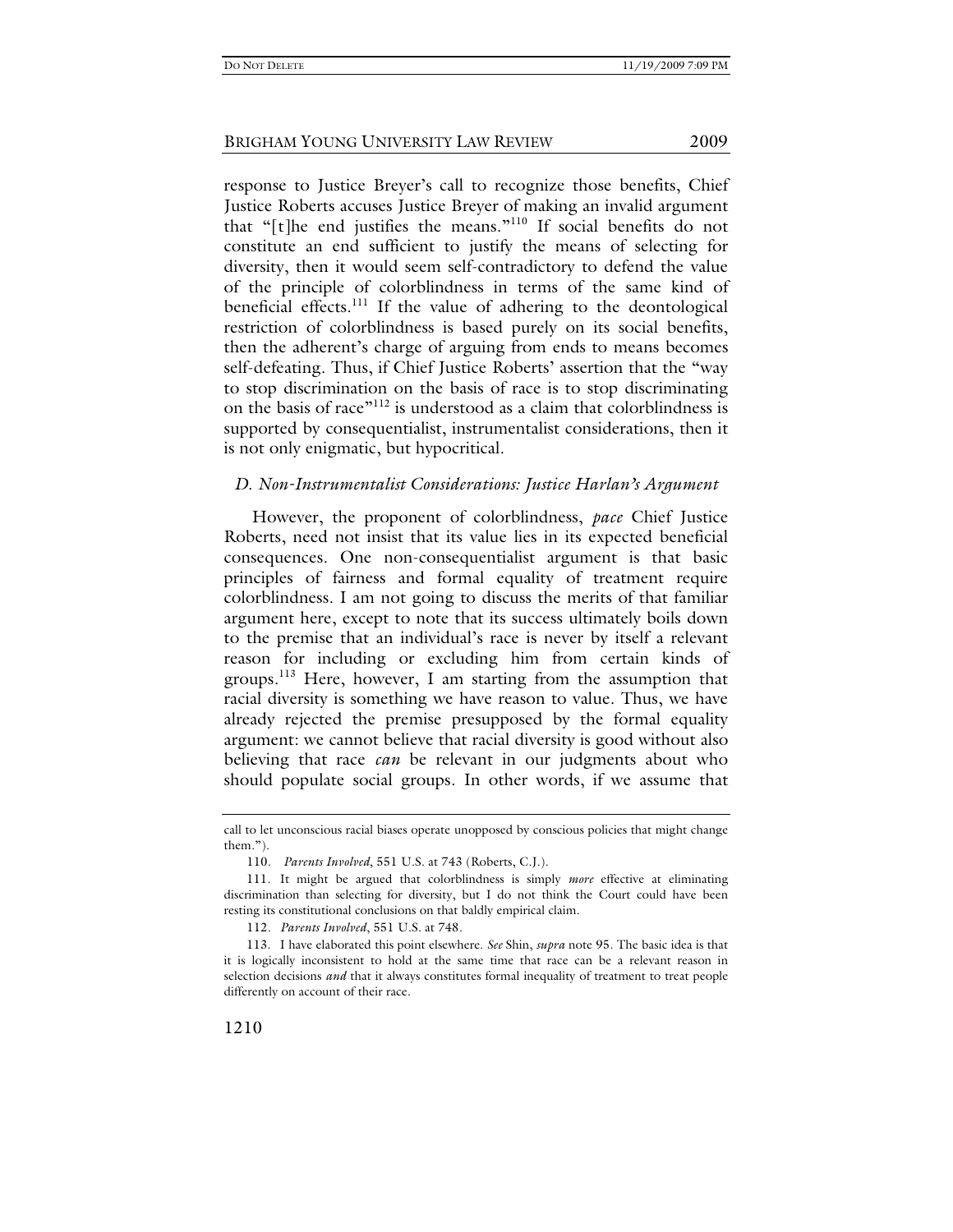racial diversity has value, then we have already decided that racial difference *can* be a consideration that provides justificatory reasons for certain actions or attitudes.<sup>114</sup> I do not mean to assert that it necessarily follows that differential treatment based on race is justified for the sake of creating diversity. The point is that such differential treatment *might* be justified, and so colorblindness cannot be regarded as simply falling out of a commitment to equal treatment.115 Of course, some proponents of colorblindness might in fact believe that race is always irrelevant and that racial diversity has no value, but my interest here, again, is in the argument for colorblindness (against selecting for diversity) that does not depend upon a prior rejection of the value of racial diversity.

The non-instrumentalist argument supporting the value of colorblindness that I do want to explore is the one originally articulated by Justice Harlan in his dissent in *Plessy v. Ferguson*. 116 This argument invokes the fundamental, non-instrumental norm of equal respect. According to this argument, the value of colorblindness is that it represents a way of realizing that norm. Here is the familiar passage from Harlan's opinion:

The white race deems itself to be the dominant race in this country. And so it is, in prestige, in achievements, in education, in wealth and in power. So, I doubt not, it will continue to be for all time, if it remains true to its great heritage and holds fast to the principles of constitutional liberty. But in view of the Constitution, in the eye of the law, there is in this country no superior, dominant, ruling class of citizens. There is no caste here. Our Constitution is colorblind, and neither knows nor tolerates classes among citizens. In respect of civil rights, all citizens are equal before the law. The humblest is the peer of the most powerful. The law regards man as man, and takes no account of his surroundings or of his color when

 <sup>114.</sup> This is just part of what it means, in my view, for something to be valuable. *See supra* note 19.

 <sup>115.</sup> Peter Schuck observes that one practical and legal problem created by the fact of diversity is that in order for a society to conform its policies to basic principles of "equal treatment, dignity, and respect," it "must first decide which groups are similar enough that they must be treated the same, and which are sufficiently different that they fall into different categories justifying disparate treatment." SCHUCK, *supra* note 13, at 60. The implication here is that, as I also suggest, disparate treatment of members of certain different groups might not be inconsistent with a commitment to principles of "equal treatment, dignity, and respect."

 <sup>116.</sup> Plessy v. Ferguson, 163 U.S. 537 (1896).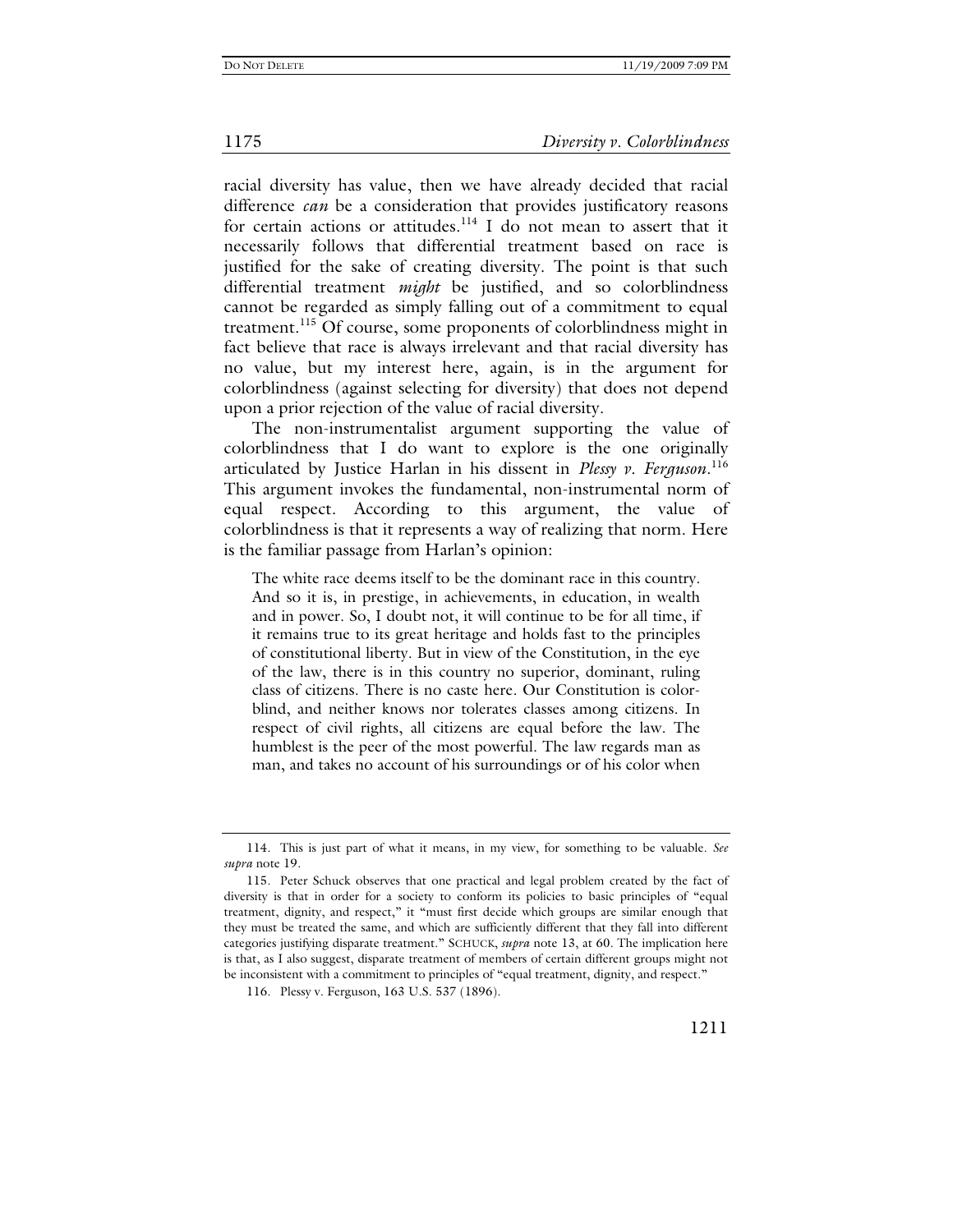his civil rights as guaranteed by the supreme law of the land are involved.<sup>117</sup>

I quote at length to make clear that, for Harlan, colorblindness represents a constitutional commitment to ignore the *actual* superiority and dominance of the "white race." Colorblindness is after all, a *defect* of vision consisting in an inability to discern certain differences that really do exist.<sup>118</sup> Harlan's interpretation of the Fourteenth Amendment thus embodies a strange sort of aspirational commitment. His claim is that it should be read to contain a selfimposed blindness to the actual differences among the races as a way of realizing the racial anti-subordination principle he sees embedded in the Equal Protection Clause. Constitutional colorblindness expresses *equal respect* for the legal rights and status of individuals who, by virtue of their race, might otherwise be regarded as inferior or less deserving of legal protection.<sup>119</sup>

This second justification for the principle of colorblindness is non-consequentialist and non-instrumentalist in that it does not depend on the value of further effects that adherence might be expected to produce. Generally stated, the argument is that we should commit ourselves to the ideal of colorblindness because it *expresses* a moral and constitutional truth, namely, that all individuals are entitled, regardless of their race, to equal respect under the laws.<sup>120</sup> On this rationale, we adhere to colorblind procedures not primarily because this is a way to achieve some desired social result, but because in doing so, we affirm our commitment to a fundamental principle of equality. $121$ 

<sup>117</sup>*. Id.* at 559 (Harlan, J., dissenting).

 <sup>118.</sup> That Justice Harlan believed that there were real differences between the races is reinforced by his infamous remarks later in his dissent: "There is a race so different from our own that we do not permit those belonging to it to become citizens of the United States. . . . I allude to the Chinese race." *Id.* at 561.

<sup>119</sup>*. Cf.* Siegel, *supra* note 12, at 127 (arguing that the rhetoric of formal colorblindness "can be understood, historically and contextually, as repudiating the relevance claims of statusrace talk," i.e., ascriptions of differential social status according to race).

 <sup>120.</sup> For an account of the notion of expressive action generally and of the expressive concerns embodied in the Equal Protection Clause in particular, see Elizabeth Anderson & Richard Pildes, *Expressive Theories of Law: A General Restatement*, 148 U. PA. L. REV. 1503, 1533–45 (2000).

 <sup>121.</sup> One might ask why expressing a value through adherence to a principle should not be considered analogous to engaging in a particular action for the instrumental purpose of sending a signal. The difference is that in sending a signal, one acts for the sake of a particular communicative consequence, whereas in acting to express commitment to a particular norm,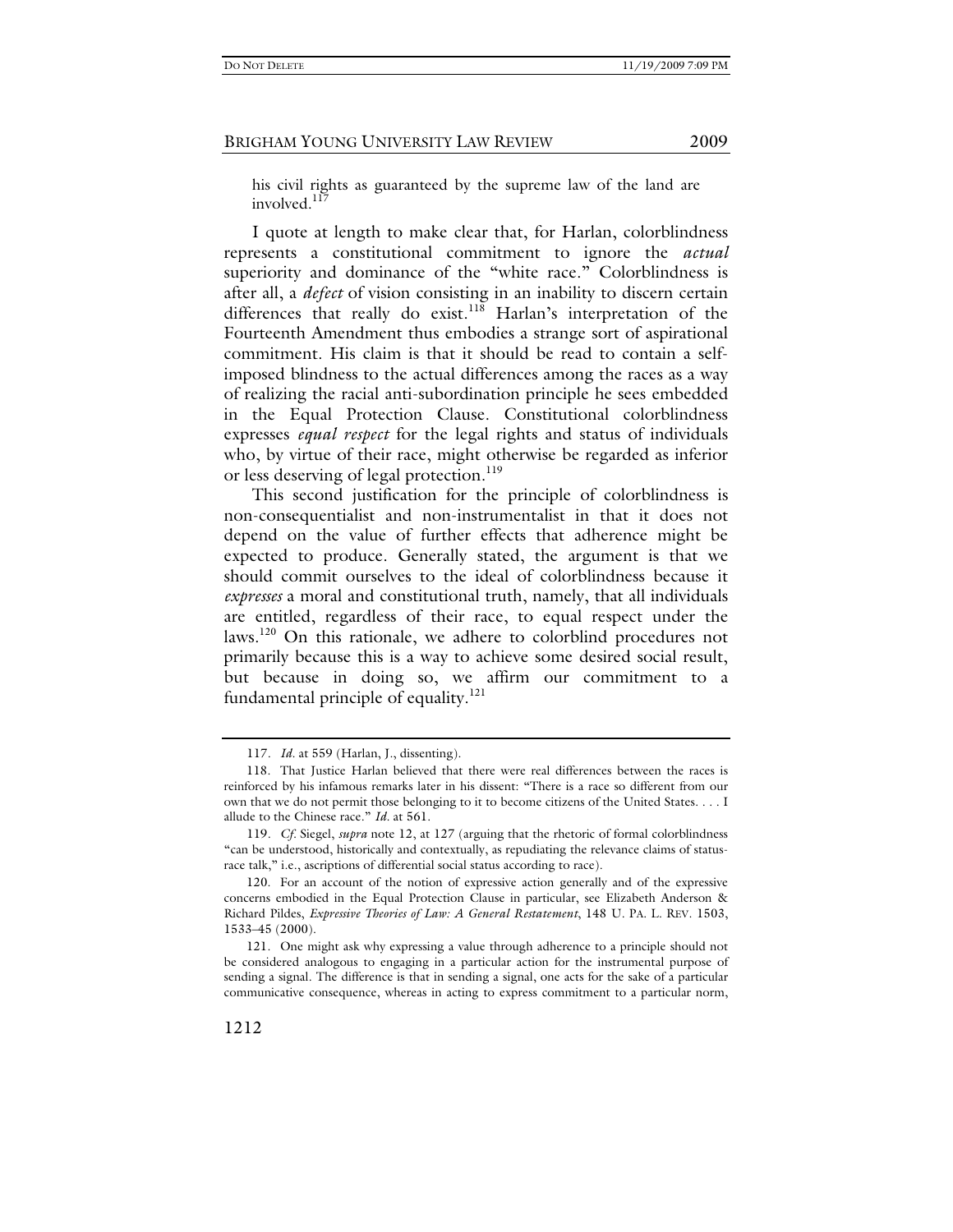These are powerful ideas and cannot lightly be dismissed. Their implications for how we should think about race-conscious methods for *creating diversity* in the context of contemporary controversies, however, depend upon the extent to which we can still say, as Justice Harlan suggested in the context of his day, that colorblindness expresses a principle of equal respect. That is not a proposition on which everyone will agree, but one can say at least this much: the *rejection* of colorblindness signified something far different in the context of *Plessy* than it signifies in the context of cases like *Parents Involved*. Harlan was surely justified in suggesting that principles permitting race-based classifications in his time were largely expressions of white supremacy and privilege. $122$  In that society, there was no concept of using racial preference as a means of reducing inequality; so for the state to legitimize race conscious action was tantamount to condoning existing structures of racial subordination. By contrast, in today's society no one thinks that the sort of raceconscious differential treatment at issue in *Parents Involved* entails expressing approval for any such practice. We might disagree about whether selecting directly for racial diversity is, all things considered, a good thing; but the alternative to a commitment to colorblindness for us is not, as it might have been in the eyes of Justice Harlan, endorsement of a principle or practice of racial *subordination*.

For Justice Harlan, a commitment to colorblindness constituted a necessary and uniquely powerful expression of the repudiation of official policies of racial subordination.<sup>123</sup> What I am claiming is that colorblindness no longer has that sort of expressive value. I do not think anyone could plausibly maintain in the context of our current circumstances that adherence to the principle of colorblindness is a unique expression of the repudiation of practices of racial subordination.<sup>124</sup> To the contrary, I believe adherence to

the action is not done for the sake of communicating that commitment (although it might of course have that effect). Rather, in order for an action to express a norm, the norm itself must be regarded as a reason for the action. Signaling is an empirical effect of action, whereas the expressive content of an action is given by a relation between the action and the norms that are regarded as guiding it.

<sup>122</sup>*. See* Gotanda, *supra* note 12, at 39.

<sup>123</sup>*. Cf.* Siegel, *supra* note 12, at 127.

 <sup>124.</sup> Yet, in his concurrence in *Adarand*, Justice Thomas declared, "I believe that there is a moral and constitutional equivalence . . . between laws designed to subjugate a race and those that distribute benefits on the basis of race in order to foster some current notion of equality." Adarand Constructors, Inc. v. Peña, 515 U.S. 200, 240 (1995) (Thomas, J.,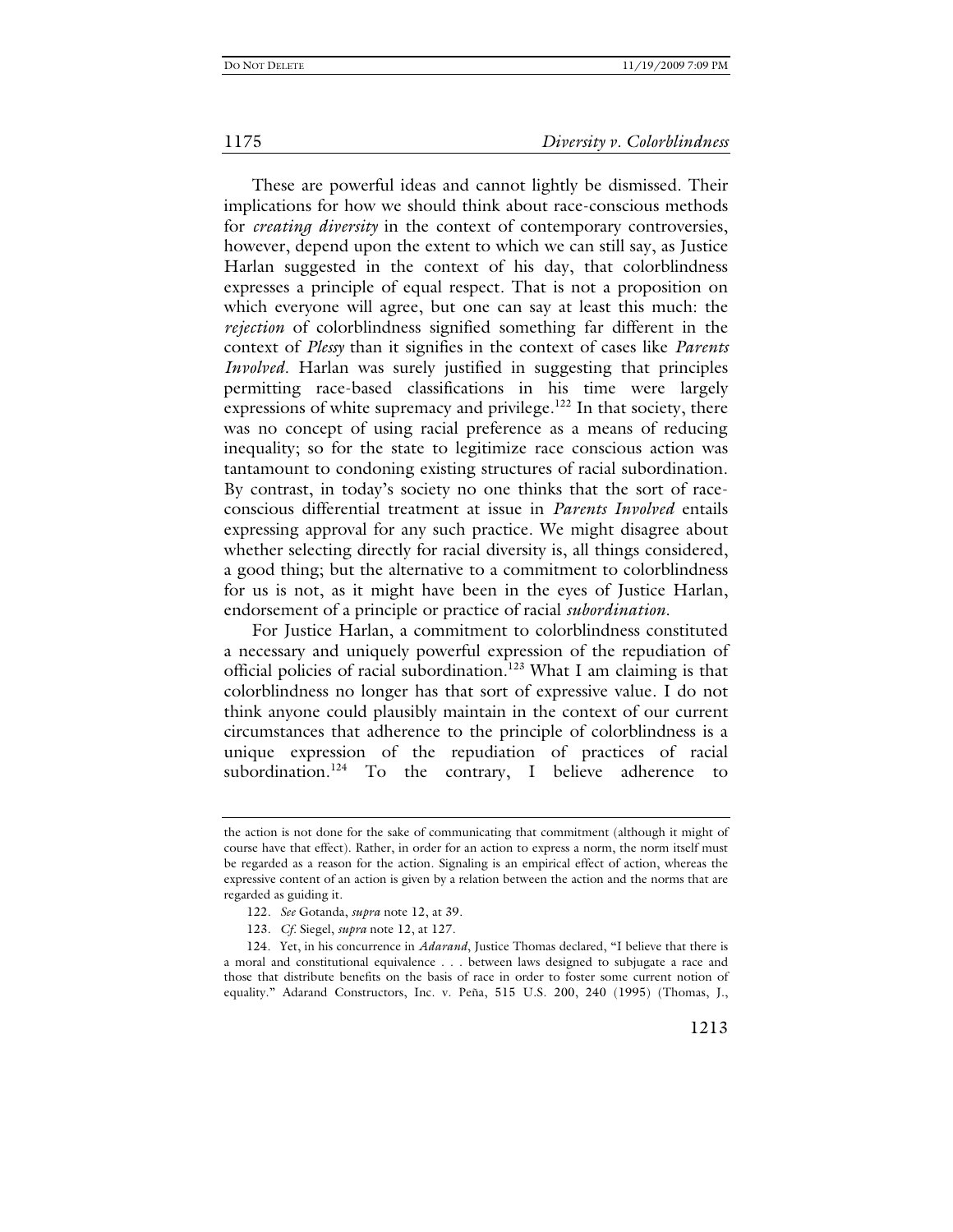colorblindness has come to be identified with a certain sort of fairness or formal equality objection to policies of race-based preference (which I briefly mentioned and set aside at the beginning of this section).<sup>125</sup> Policies that promote racial diversity seem more aligned with ideals of substantive equality of citizenship<sup>126</sup> and the elimination of racial stratification.<sup>127</sup> Some would even argue that a commitment to colorblindness signifies views that are themselves objectionable.128 In any case, the value of colorblindness can no longer be identified—and certainly not uniquely identified—with the fundamental norm of equal respect of which it might historically have been an expression.

What, then, are we left with? The consequentialist arguments for colorblindness seem insufficient to justify adherence to it as a deontological constraint. If we start with the supposition that racial diversity is something we have reason to care about (for any of the reasons discussed earlier), the argument that colorblindness is required as a matter of formal equality also becomes ineffectual. The most powerful defense of the principle of colorblindness might have been the argument that adherence to that norm constitutes an expression of the substantive principle of equal respect and antisubordination embedded in the Fourteenth Amendment, but that

concurring) (internal quotation marks, brackets, and citation omitted). That remark does seem to suggest that relaxing the constraint of colorblindness is morally tantamount to racial subjugation. A few paragraphs later in the opinion, however, Justice Thomas spells out what seems to be his real concern: that race-conscious procedures have a "destructive impact on the individual and our society" because they "may cause [minorities] to develop dependencies or to adopt an attitude that they are 'entitled' to preferences." *Id.* at 240–41. This concern might support a consequentialist argument against race-conscious procedures, but it hardly proves a moral "equivalence" between abandoning colorblindness and policies of racial subjugation.

<sup>125</sup>*. See supra* note 113 and accompanying text.

<sup>126</sup>*. See* Grutter v. Bollinger, 539 U.S. 306, 333 (2003) (O'Connor, J.); Kenneth L. Karst, *The Revival of Forward-Looking Affirmative Action*, 104 COLUM. L. REV. 60, 72–73 (2004) (arguing that *Grutter*'s diversity rationale is based on an ideal of equal citizenship); Robert C. Post, *The Supreme Court, 2002 Term – Foreword: Fashioning the Legal Constitution: Culture, Courts, and Law*, 117 HARV. L. REV. 4, 59–62 (2003) (discussing various broadly democratic values implicit in *Grutter*'s diversity rationale).

<sup>127</sup>*. See* Anderson, *supra* note 109, at 241; Siegel, *supra* note 12, at 143–48 (arguing that colorblindness discourse, historically identified with a commitment to nondiscrimination and equality, has become an impediment to the elimination of racial stratification).

 <sup>128.</sup> One might argue, for example, that in today's society, colorblindness does not express a principle of equal respect but rather expresses disregard for the problems of racial inequality that persist. *Cf.* Gotanda, *supra* note 12, at 62–63 ("[M]odern color-blind constitutionalism supports the supremacy of white interests and must therefore be regarded as racist.").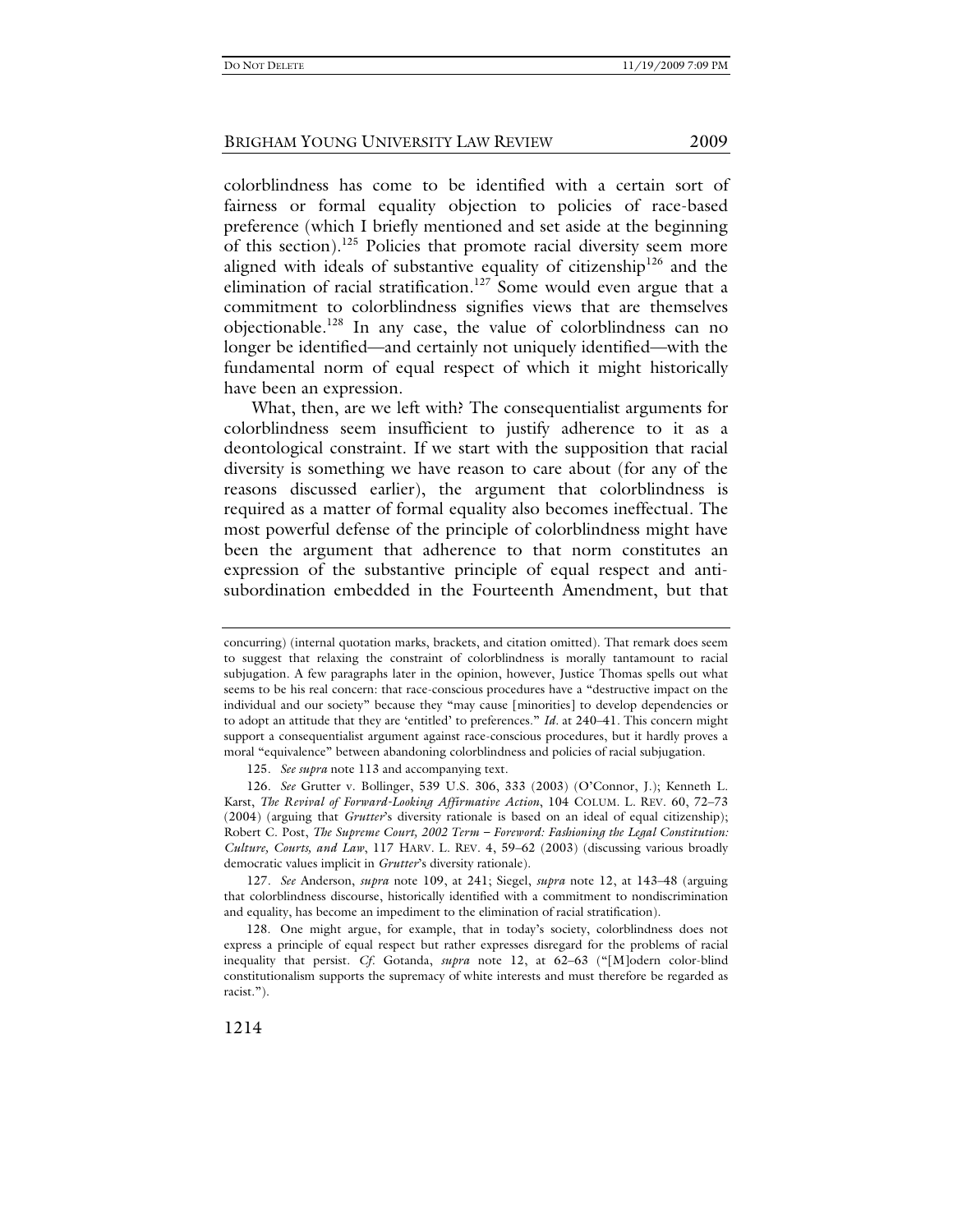argument has become anachronistic and obsolete. The deontological conception of colorblindness, for all of its basic intuitive appeal, seems to elude any ready justification.

# *E. The "Racial Chits" Objection to Selecting for Diversity*

Perhaps there is another avenue to explore. The final argument for the value of colorblindness that I shall consider is suggested by Justice Kennedy's concurrence in *Parents Involved*. Although Justice Kennedy explicitly distances himself from Chief Justice Roberts' absolute commitment to an ideal of colorblindness,<sup>129</sup> he voices concerns about selecting directly for diversity that I think must be taken seriously. These concerns can be viewed as an indirect argument for moving in the direction of colorblindness based on a certain *negative* value attaching to the act of selecting directly for racial diversity.

While taking the position that *some* consideration of race may be permitted for the sake of creating diversity in educational contexts,<sup>130</sup> Justice Kennedy asserts that "[r]eduction of an individual to an assigned racial identity for differential treatment is among the most pernicious actions our government can undertake."131 He suggests that it would be constitutionally intolerable for a school district to manufacture racially diverse student bodies by making assignment determinations based solely on race: "Crude measures of this sort threaten to reduce children to racial chits valued and traded according to one school's supply and another's demand."<sup>132</sup>

Justice Kennedy's remarks are, in an important and perhaps surprising way, closely related to Justice Harlan's argument for colorblindness. Justice Harlan advocated for colorblindness as a positive expression of a principle of equal respect embedded in the Equal Protection Clause. Justice Kennedy argues *against* "crude" methods of selecting for racial diversity because they express an attitude that *violates* that principle of equal respect. For Justice Kennedy, the problem with such methods is not that they express a judgment of the superiority of one race over another (which was

1175 *Diversity v. Colorblindness*

<sup>129</sup>*. See* Parents Involved in Cmty. Sch. v. Seattle Sch. Dist. No. 1, 551 U.S. 701, 787– 88 (2007) (Kennedy, J., concurring).

<sup>130</sup>*. See id.* at 797–98.

<sup>131</sup>*. Id.* at 795.

<sup>132</sup>*. Id.* at 798.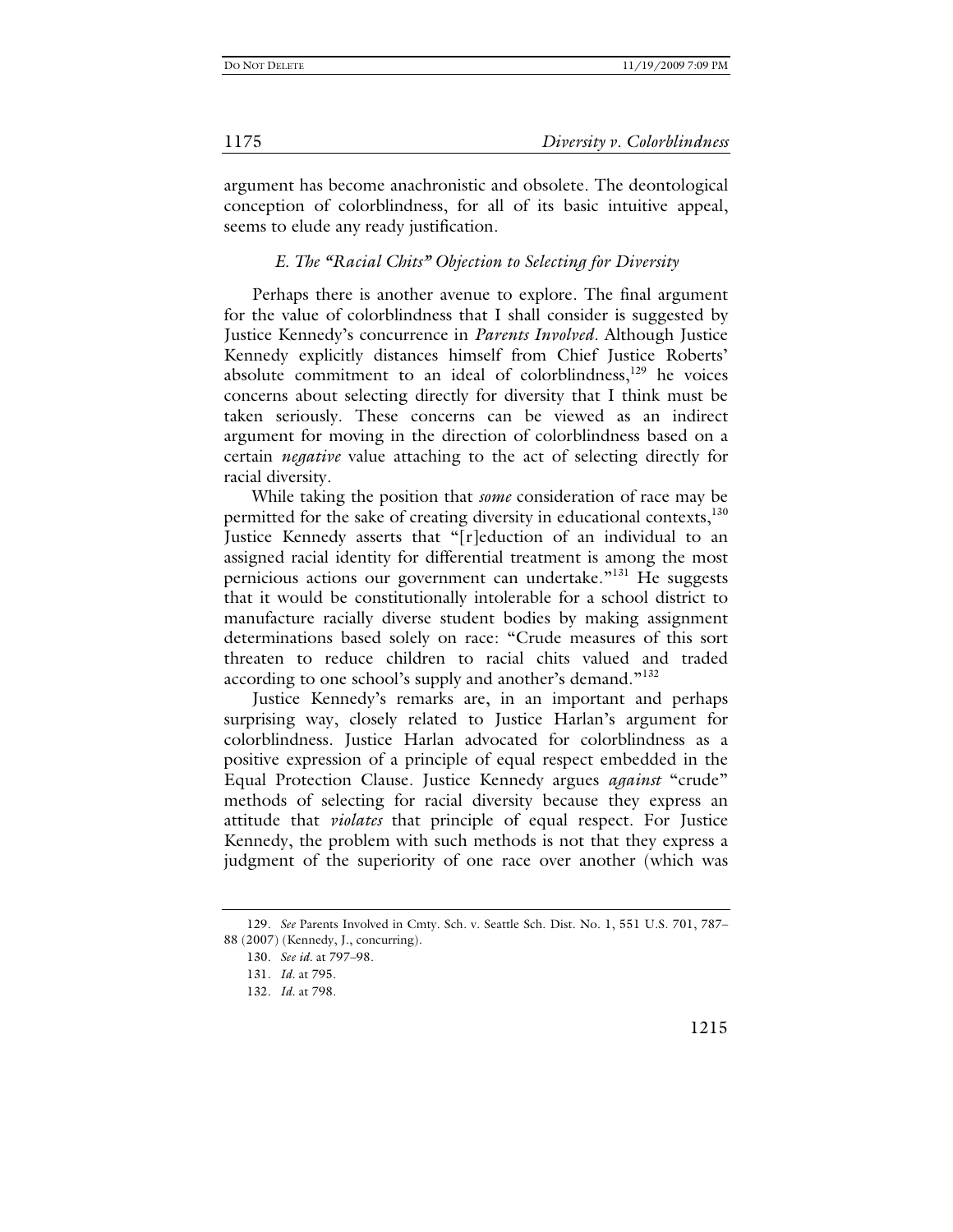Harlan's concern in *Plessy*), but that they express an attitude that treats individuals as nothing more than countable "chits," items to be accumulated or exchanged as necessary in order to balance accounts. These methods are objectionable because they evince a failure of *respect*, a failure to treat people as individuals capable of rational choice and to whom we are morally answerable.<sup>133</sup> Whereas for Harlan, the value of colorblindness consists in the attitude it expresses, for Kennedy, the value of colorblindness (or at least some measure of it) is a function of the *dis*value of the attitude expressed by crude methods of selecting for diversity. But their positions are related in their concern for the non-instrumental, *expressive* value or disvalue of the constitutional principles to which we choose to commit ourselves.

There are at least two possible responses to Justice Kennedy's line of argument, the "racial chits" objection. One response is on the facile side: although it may be true that certain "crude" methods of selecting for diversity express a failure of respect for individuals, this is not strictly speaking a problem of *equality*, so long as the method in question reduces *everyone* to a "racial chit." In other words, even if the "crude" methods that Justice Kennedy has in mind are objectionable in virtue of expressing a lack of respect for individuals, this is of no particular concern for the Equal Protection Clause, insofar as that constitutional command is violated only by actions that evince *unequal respect* for some classes of individuals compared to others. Thus, one might agree that the "racial chits" objection is well taken but be skeptical whether the objection is properly associated with considerations having to do with equality.

The more important response, however, requires acknowledging that certain "crude" methods for creating diversity might indeed be objectionable because of what they express about the status of the individuals who will be affected. This seems to me an important insight. But I do not think it follows that a commitment to constitutional values of equal respect requires that such methods, "crude" or not, always be rejected. The racial chits objection seems to assume that procedures that crudely select for racial diversity are at best instrumentally valuable as a means of producing racial diversity (a valuable state of affairs), but that they always express an attitude

<sup>133</sup>*. See* RONALD DWORKIN, TAKING RIGHTS SERIOUSLY (1977) (discussing the implications of equal respect and concern for the permissibility of affirmative action).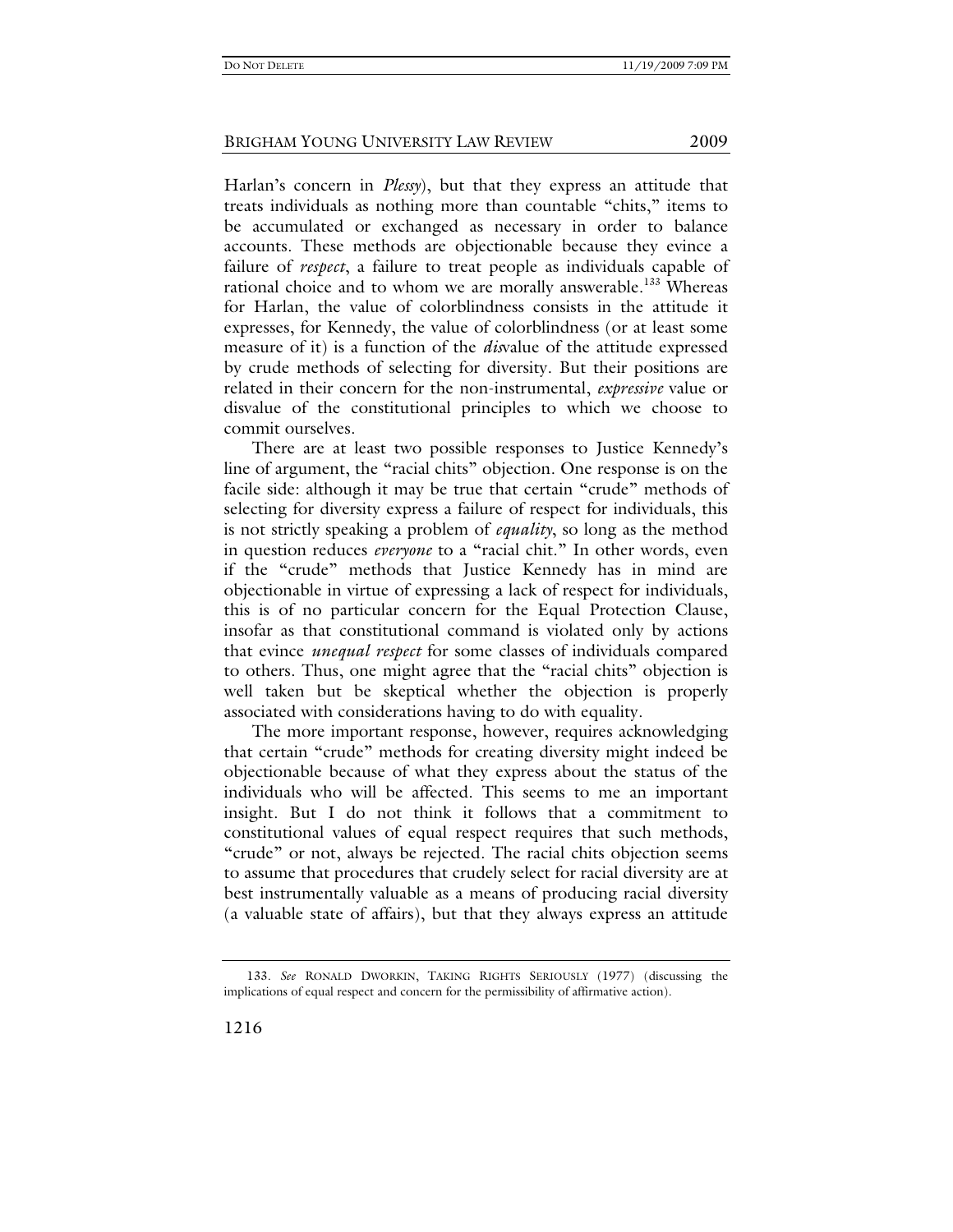that is inconsistent with our constitutional commitment to treating all individuals with equal respect. Thus, on this view, since our (deontological) constitutional commitment trumps the instrumental value of selecting for diversity, those selection methods are impermissible.

What the racial chits objection seems to overlook is the contingent character of the expressive content of our actions.<sup>134</sup> Just as we saw in the case of colorblindness, adherence to a particular principle of action may signify one thing under one set of circumstances and something different under another. Measures that reduce an individual's status to a racial category are surely demeaning and offensive when they are implemented in the service of a social order that seeks to preserve structures of racial hierarchy and stratification. But do they necessarily have that same character when in the service of a collective effort to prevent or rectify such hierarchy and stratification? What if those problems of inequality have been persistent and intractable? And what if "crude" methods of managing racial integration have offered the best hope for progress in alleviating those problems? Given the right conditions, a community's implementation of procedures that aim directly at racial integration and diversity might, I would think, express a commitment to the substantive equality of all of its members. This is not "expression" in a merely symbolic sense, but rather in a constitutive sense. By adopting procedures that select directly for racial diversity in institutionally significant settings, a community that is plagued with problems of racial inequality and stratification can perhaps *constitute itself* as a community that cares about the equal status of its members. In the right context, in other words, perhaps adopting measures that select directly for diversity just *is* what it takes for a community to treat its members with equal respect and concern.135 If that is the case, then contrary to the racial chits

<sup>134</sup>*. Cf.* Anderson & Pildes, *supra* note 120.

 <sup>135.</sup> Does this constitutive expressive relation between selecting for diversity and a commitment to equality depend on the actual efficacy of those selection methods in creating the envisioned equality? On the one hand, I think that to some extent, a community's decision to select directly for diversity can express a commitment to equality whether or not the selection methods actually succeed in bringing about equality. Thus, I think that selecting for diversity can express a commitment to equality even if it is empirically uncertain whether the measures in question will turn out to be effective in the long run. But on the other hand, it seems to me we must say that the expressive value of selecting for diversity must to *some* extent be derivative of the value of the diversity that is actually produced. To take the extreme case, if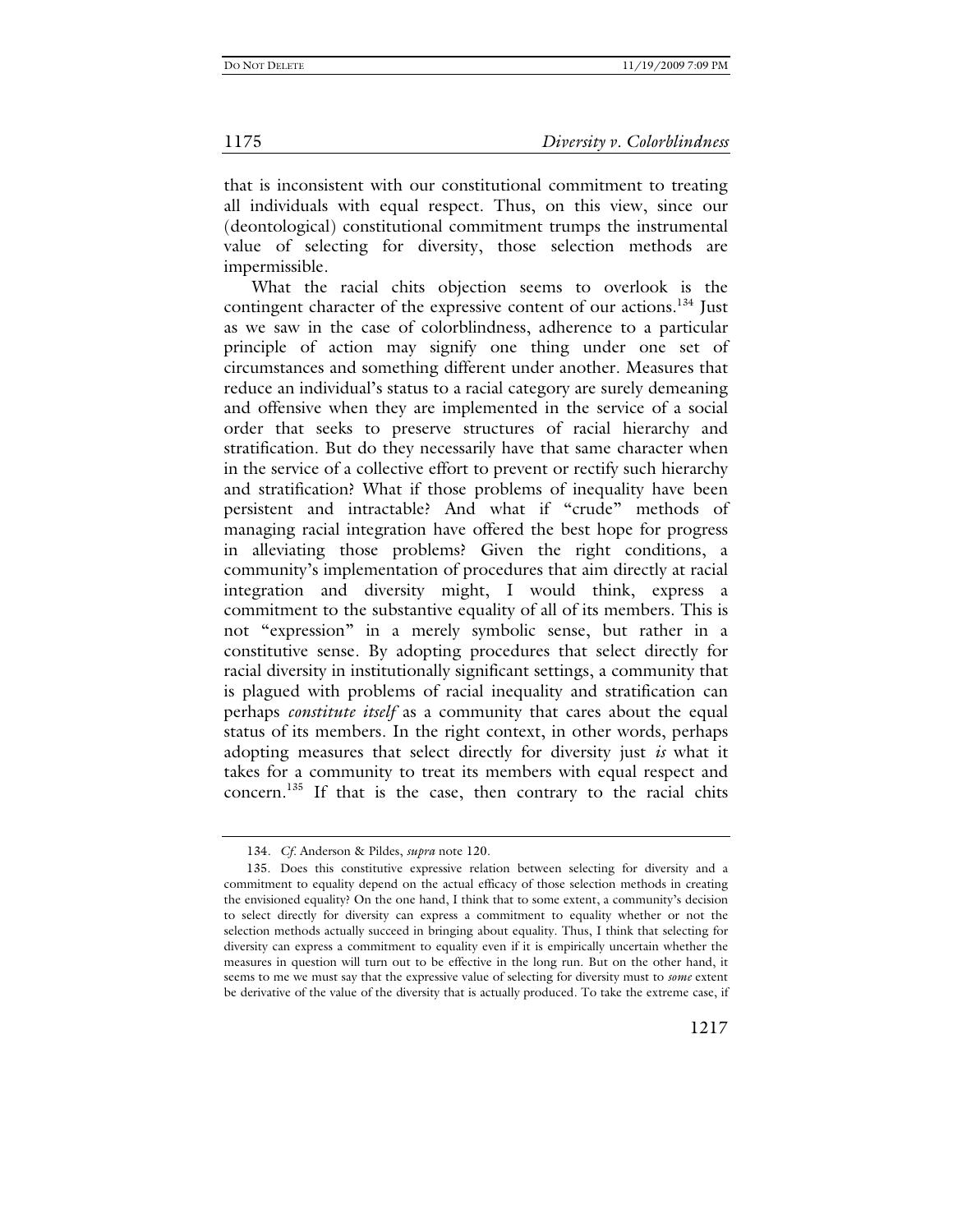objection, a commitment to the creation of diversity without procedural indirection might be seen as a realization of the values embedded in the Equal Protection Clause, rather than trumped by it.

## V. CONCLUDING OBSERVATIONS

My goal has been to understand the nature of the value of racial diversity, the value of adhering to an ideal of colorblindness, and how those values come into opposition. I have mapped out what I view as the main categories of arguments. I conclude with a few observations about the implications of occupying the various value positions I have staked out.

First, although I have considered each argument for the value of diversity and colorblindness on its independent merits, it is of course possible to hold that racial diversity or colorblindness is worth caring about for a variety of reasons that span the various categories I have delineated. This simple point can have important implications. For example, insofar as we regard racial diversity in particular contexts as having *both* instrumental and non-instrumental value, we should be careful not to overemphasize the significance of ongoing empirical findings regarding whether or not cultivating racial diversity is *useful* for producing certain kinds of beneficial effects. In other words, if we do place at least some non-instrumental value on racial diversity, then negative empirical findings on the effects of diversity should not be seen as necessarily fatal to the project of promoting it.

Second, I think that the way that racial diversity is *valued* in some contexts may paradoxically *undercut* arguments for aiming directly at it in others. For example, I described an "evidential" view of the value of diversity, according to which racial diversity is good for a community in the same sense a wet nose is good for a dog: it is a sign of healthy functioning. Or, racial diversity might be regarded as an indicator that a community is committed to a certain ethos of equality or vision of justice. But if this is the best way to think about the good of racial diversity, then aiming at racial diversity for the sake of equality or justice might seem to take on a peculiar character, perhaps akin to splashing water on a dog's dry nose for the sake of its

1218

it became inarguably clear that racial diversity itself had *no* effect on redressing problems of racial inequality in a society, then I would think that a commitment to selecting for diversity could no longer succeed in expressing a commitment to equality.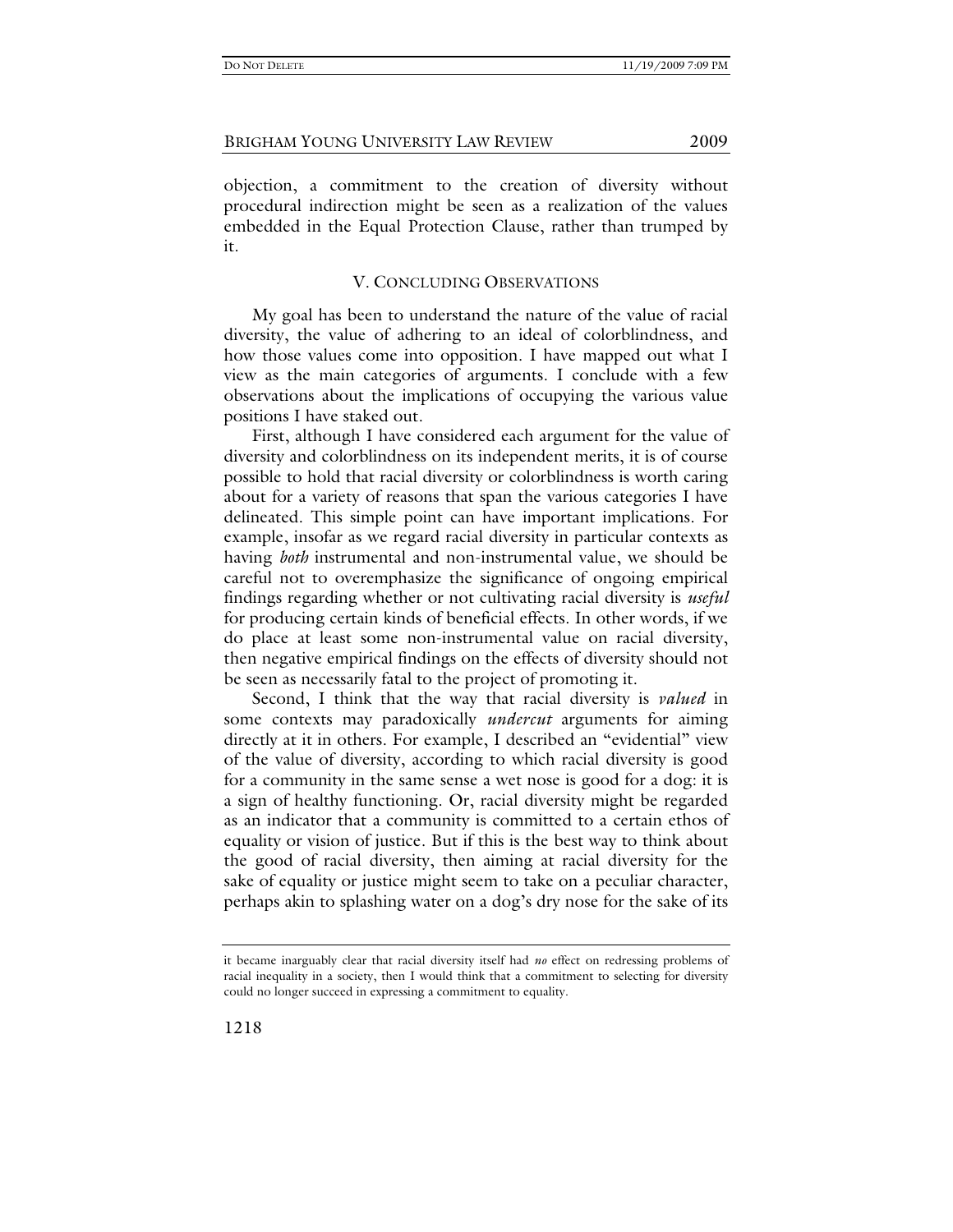health, i.e., treating the manifestation rather than the root cause of racial inequality or injustice. This seems to me an important worry, but not a conclusive argument against selecting for diversity and adopting a policy of colorblindness. Creating diversity is generally not easy. In the contexts where we care about it most, adopting the goal of racial diversity is itself a significant commitment, and then actually achieving it requires deep institutional resolve. Thus, it seems hard to imagine that a non-diverse community could make itself racially diverse in a way that failed to touch whatever had been the root cause of its former lack of diversity. Putting it another way, I think it is plausible that the very institutional changes required to produce racial diversity may also work to alleviate the root sources of inequalities that would explain its absence. If that is true, then even if the value of diversity is regarded as primarily evidential, there might be no illogic in aiming at it as a surrogate for the conditions of equality and justice that we really have reason to care about.

Third, I have asserted that the value of racial diversity is in important respects orthogonal to the procedural ideal of colorblindness, and that the real conflict is between a commitment to colorblindness and adopting procedures that involve *selecting for* diversity. But if the positive value of racial diversity and selecting for it stand in need of affirmative argument, then so should the value of colorblindness. One cannot simply invoke the ideal of colorblindness as a self-evident truth. Indeed, I have suggested that if one begins with the premise that racial diversity does indeed have positive value (based on any or all of the arguments articulated in the first part of this Article), it becomes rather difficult to articulate a robust argument in favor of strict adherence to the constraint of colorblindness, at least as a matter of equal treatment. (This is because colorblindness as a principle of equal treatment presupposes that race is always an irrelevant difference; but if we attach a positive value to racial diversity, it follows that race in some sense *does* matter, which undercuts the required presupposition.)

Finally, I have tried to show that in the debate about the commitment to colorblindness versus the adoption of procedures that select for diversity, a large part of the controversy may have to do with conflicting notions about the normative commitments that particular actions may properly be regarded to *express*. Proponents of colorblindness tend to argue that a commitment to that ideal is a direct expression or realization of the fundamental principle of equal